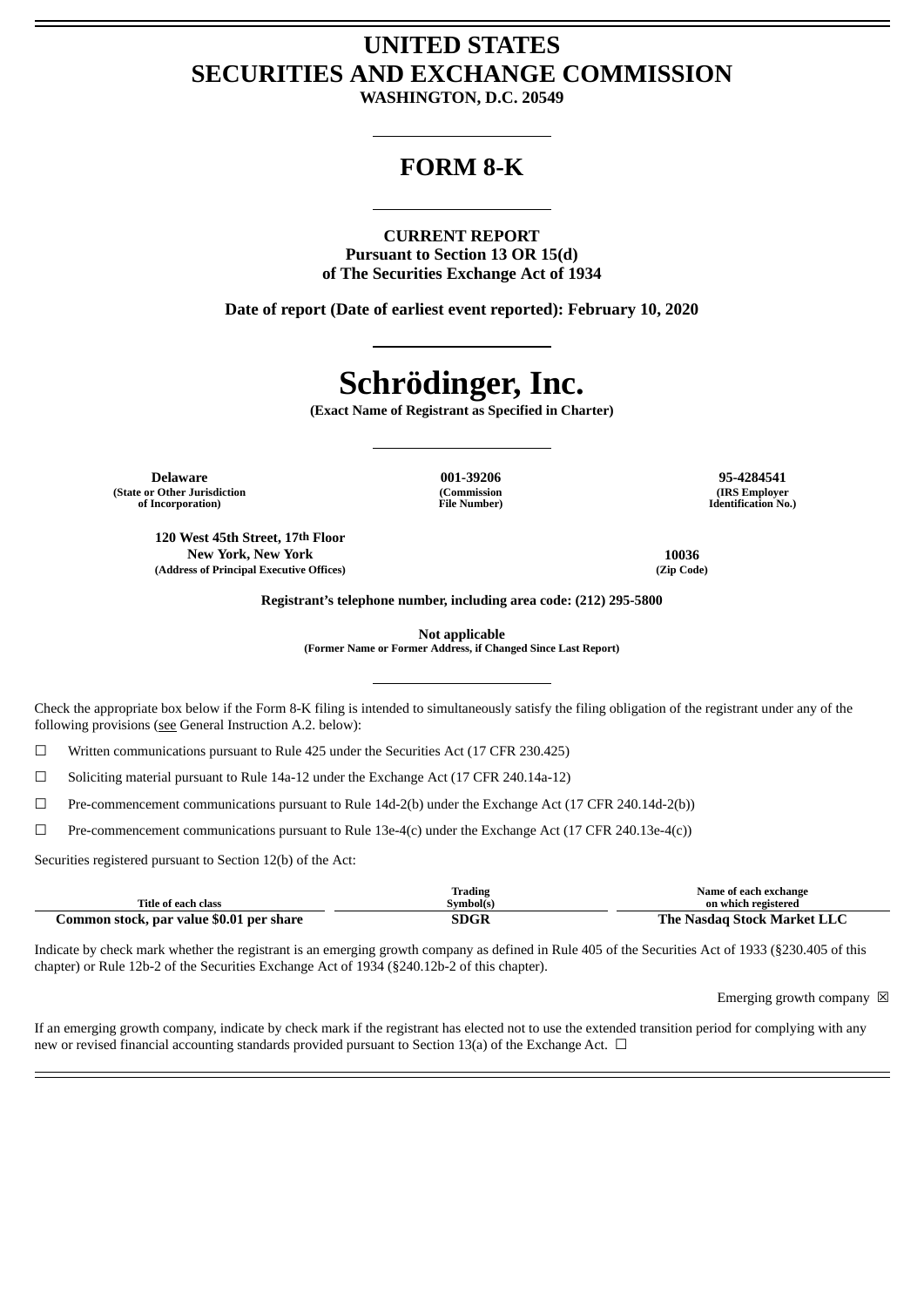#### **Item 5.03. Amendments to Articles of Incorporation or Bylaws; Change in Fiscal Year.**

On February 10, 2020, Schrödinger, Inc. (the "Company") filed a restated certificate of incorporation (the "Restated Certificate") with the Secretary of State of the State of Delaware in connection with the closing of the Company's initial public offering (the "IPO"). The Company's board of directors and stockholders previously approved the Restated Certificate to be filed in connection with, and to be effective upon, the closing of the IPO.

The Restated Certificate amends and restates the Company's certificate of incorporation in its entirety to, among other things: (i) increase the authorized number of shares of common stock, \$0.01 par value per share (the "Common Stock") to 500,000,000 shares and decrease the authorized number of shares of limited common stock, \$0.01 par value per share (the "Limited Common Stock"), to 100,000,000 shares; (ii) eliminate all references to the previously existing series of preferred stock; (iii) authorize 10,000,000 shares of undesignated preferred stock that may be issued from time to time by the Company's board of directors in one or more series; (iv) establish a classified board of directors, divided into three classes, each of whose members will serve for staggered three-year terms; (v) provide that prior to the first date on which the Bill & Melinda Gates Foundation Trust, Schrodinger Equity Holdings, LLC, D. E. Shaw & Co., L.P., D. E. Shaw Technology Development, LLC and D. E. Shaw Valence Portfolios, L.L.C. and their respective successors and affiliates cease collectively to beneficially own more than 40% of the Company's outstanding shares of Common Stock and Limited Common Stock (the "Trigger Date"), directors may be removed from office with or without cause by the affirmative vote of the holders of at least a majority of the voting power of the outstanding shares of Common Stock, and on or after the Trigger Date, directors may be removed only for cause and only by the affirmative vote of the holders of at least a majority of the voting power of all outstanding shares of Common Stock; (vi) provide that any vacancy on the Company's board of directors, including a vacancy resulting from an enlargement of its board of directors, may be filled only by vote of a majority of directors then in office; (vii) eliminate the ability of the Company's stockholders to take action by written consent in lieu of a meeting, except that, prior to the Tigger Date, the stockholders may take action by written consent in lieu of a meeting solely for the purpose of removing a director from office with or without cause; (viii) provide that special meetings of the stockholders can only be called by the Company's board of directors or by the Company's secretary at the request of the holders of at least 25% of the outstanding shares of the Company's Common Stock and Limited Common Stock; and (ix) provide that, unless the Company consents in writing to the selection of an alternative forum, the Court of Chancery of the State of Delaware (or, if the Court of Chancery of the State of Delaware does not have jurisdiction, the federal district court for the District of Delaware) shall be the sole and exclusive forum for (a) any derivative action or proceeding brought on behalf of the Company, (b) any action asserting a claim of breach of fiduciary duty owed by any current or former director, officer, other employee or stockholder of the Company to the Company or its stockholders, (c) any action asserting a claim arising pursuant to any provision of the General Corporation Law of the State of Delaware or as to which the General Corporation Law of the State of Delaware confers jurisdiction on the Court of Chancery of the State of Delaware or (d) any action asserting a claim arising pursuant to any provision of the Restated Certificate or bylaws of the Company (in each case, as they may be amended from time to time) or governed by the internal affairs doctrine, provided, however, that these choice of forum provisions shall not apply to suits brought to enforce a duty or liability created by the Securities Act of 1933, as amended, the Securities Exchange Act of 1934, as amended, or any other claim for which federal courts have exclusive jurisdiction.

The foregoing description of the amendments made by the Restated Certificate is qualified by reference to the Restated Certificate, a copy of which is attached hereto as Exhibit 3.1 and is incorporated herein by reference.

On February 10, 2020, the amended and restated bylaws of the Company (the "Amended and Restated Bylaws"), which were previously approved by the Company's board of directors, became effective upon the closing of the IPO. The Amended and Restated Bylaws amend and restate the Company's bylaws in their entirety to, among other things: (i) eliminate the ability of the Company's stockholders to take action by written consent in lieu of a meeting, except that, prior to the Trigger Date, the stockholders may take action by written consent in lieu of a meeting solely for the purpose of removing a director from office with or without cause; (ii) establish procedures relating to the presentation of stockholder proposals at stockholder meetings; (iii) establish procedures relating to the nomination of directors; (iv) provide that special meetings of the stockholders can only be called by the Company's board of directors or by the Company's secretary at the request of the holders of at least 25% of the outstanding shares of the Company's Common Stock and Limited Common Stock; and (v) conform to the provisions of the Restated Certificate.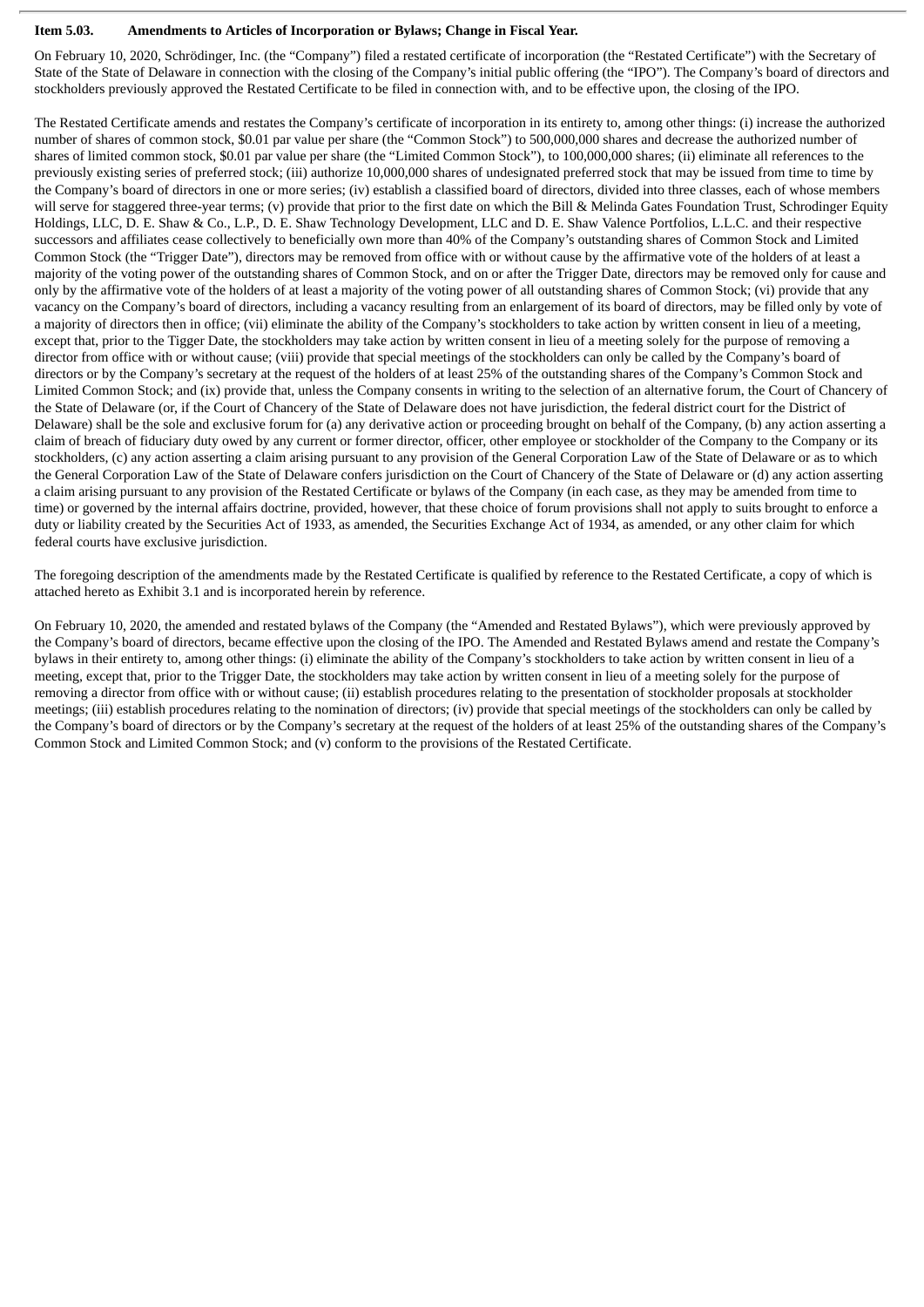The foregoing description of the amendments made by the Amended and Restated Bylaws is qualified by reference to the Amended and Restated Bylaws, a copy of which is attached hereto as Exhibit 3.2 and is incorporated herein by reference.

#### **Item 9.01. Financial Statements and Exhibits.**

(d) Exhibits:

| Exhibit<br>No. | <b>Description</b>                                                |
|----------------|-------------------------------------------------------------------|
| 3.1            | <u>Restated Certificate of Incorporation of Schrödinger, Inc.</u> |
| 3.2            | Amended and Restated Bylaws of Schrödinger, Inc.                  |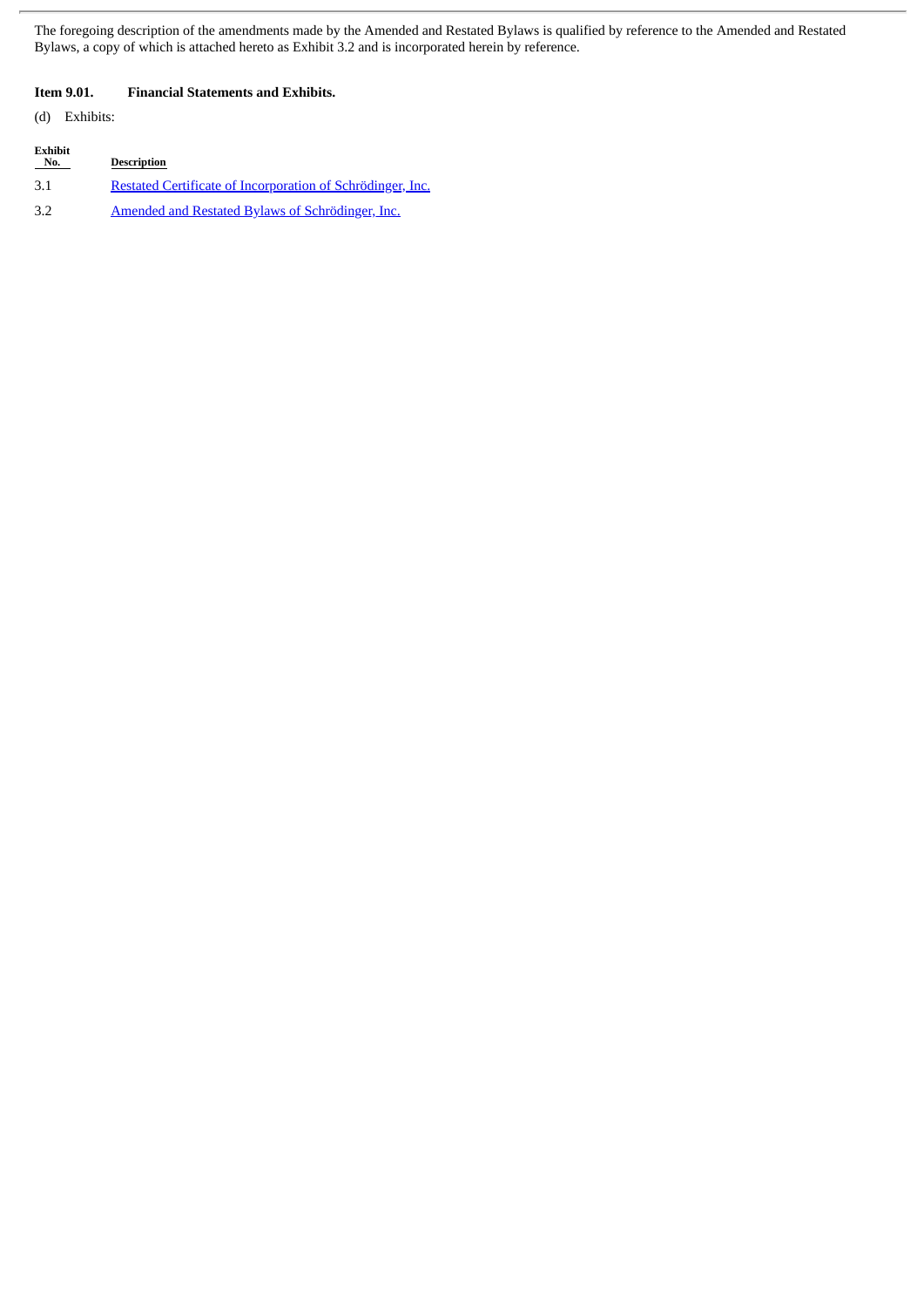Pursuant to the requirements of the Securities Exchange Act of 1934, as amended, the registrant has duly caused this report to be signed on its behalf by the undersigned hereunto duly authorized.

SCHRÖDINGER, INC.

/s/ Ramy Farid

Name: Ramy Farid<br>Title: President an President and Chief Executive Officer

Date: February 10, 2020 By: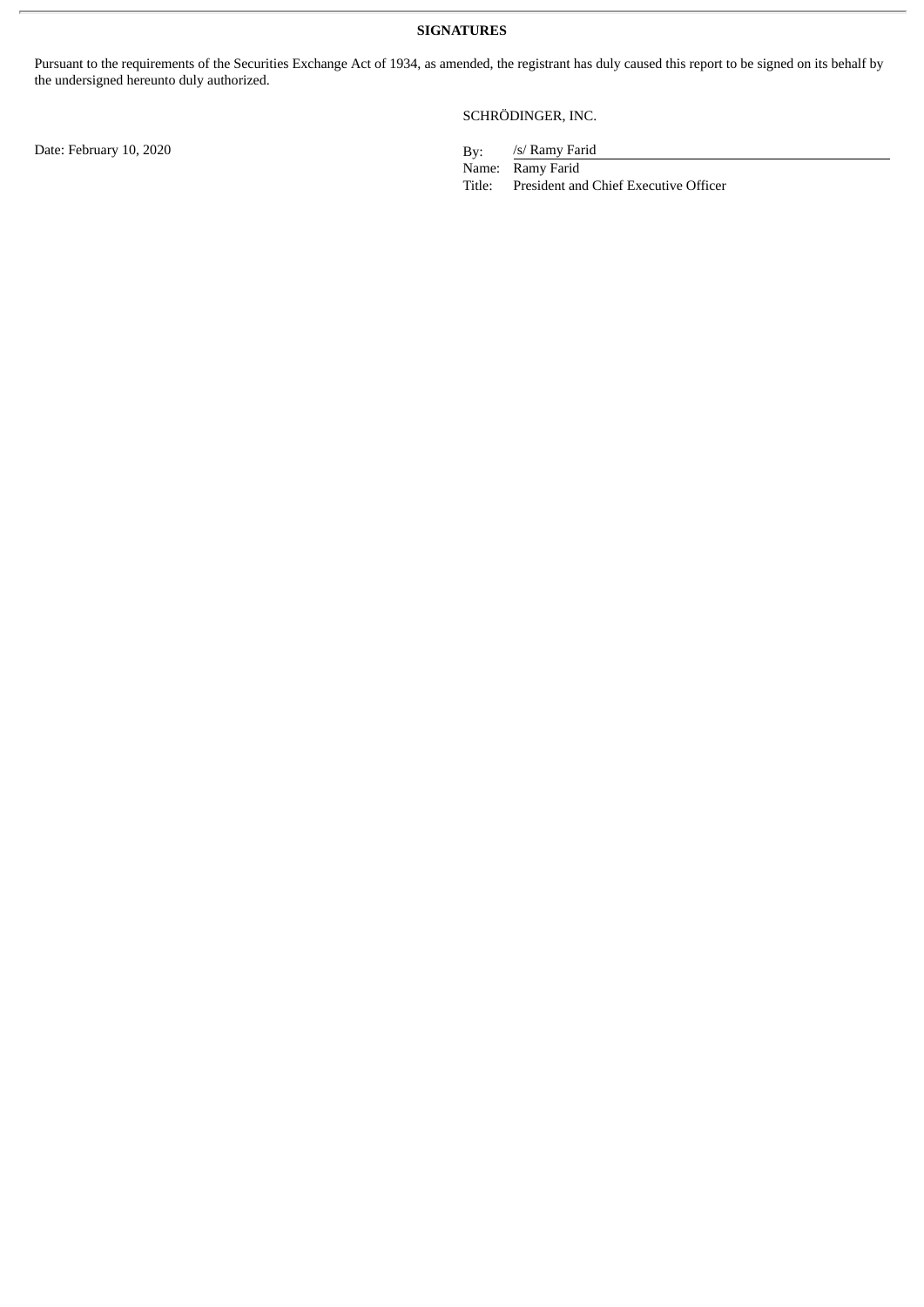#### RESTATED CERTIFICATE OF INCORPORATION

#### OF

#### SCHRÖDINGER, INC.

<span id="page-4-0"></span>Schrödinger, Inc., a corporation organized and existing under the General Corporation Law of the State of Delaware, does hereby certify that the name of the corporation is Schrödinger, Inc. and the original certificate of incorporation of the corporation was filed with the Secretary of State of the State of Delaware on May 22, 1995. This Restated Certificate of Incorporation, having been duly adopted in accordance with Sections 228, 242 and 245 of the General Corporation Law of the State of Delaware, restates, integrates and amends the certificate of Incorporation of the Corporation as follows:

FIRST: The name of the Corporation is Schrödinger, Inc.

SECOND: The address of the Corporation's registered office in the State of Delaware is 1209 Orange Street, in the City of Wilmington, County of New Castle, 19801. The name of its registered agent at that address is The Corporation Trust Company.

THIRD: The nature of the business or purposes to be conducted or promoted by the Corporation is to engage in any lawful act or activity for which corporations may be organized under the General Corporation Law of the State of Delaware.

FOURTH: The total number of shares of all classes of stock that the Corporation shall have authority to issue is 610,000,000 shares, consisting of (i) 500,000,000 shares of Common Stock, \$0.01 par value per share ("Common Stock"), (ii) 100,000,000 shares of Limited Common Stock, \$0.01 par value per share ("Limited Common Stock" and, together with the Common Stock, the "Combined Common Stock") and (iii) 10,000,000 shares of Preferred Stock, \$0.01 par value per share ("Preferred Stock").

The following is a statement of the designations and the powers, privileges and rights, and the qualifications, limitations or restrictions thereof in respect of each class of capital stock of the Corporation.

#### A COMMON STOCK.

1. General. The voting, dividend and liquidation rights of the holders of the Common Stock are subject to and qualified by the rights of the holders of the Preferred Stock of any series as may be designated by the Board of Directors upon any issuance of the Preferred Stock of any series. Except as otherwise required by law or as expressly provided in this Certificate of Incorporation (which, as used herein, shall mean the certificate of incorporation of the Corporation, as amended from time to time, including the terms of any certificate of designations of any series of Preferred Stock), each share of Common Stock shall have the same powers, rights, preferences, privileges and qualifications and shall rank equally, share ratably and be identical in all respects as to all matters with each share of Limited Common Stock.

2. Voting. The holders of the Common Stock shall have voting rights on all matters submitted to a vote of stockholders of the Corporation generally, each such holder being entitled to one vote for each share thereof held by such holder; provided, however, that, except as otherwise required by law, holders of Common Stock shall not be entitled to vote on any amendment to this Certificate of Incorporation that relates solely to the terms of one or more outstanding series of Preferred Stock if the holders of such affected series are entitled, either separately or together as a class with the holders of one or more other such series, to vote thereon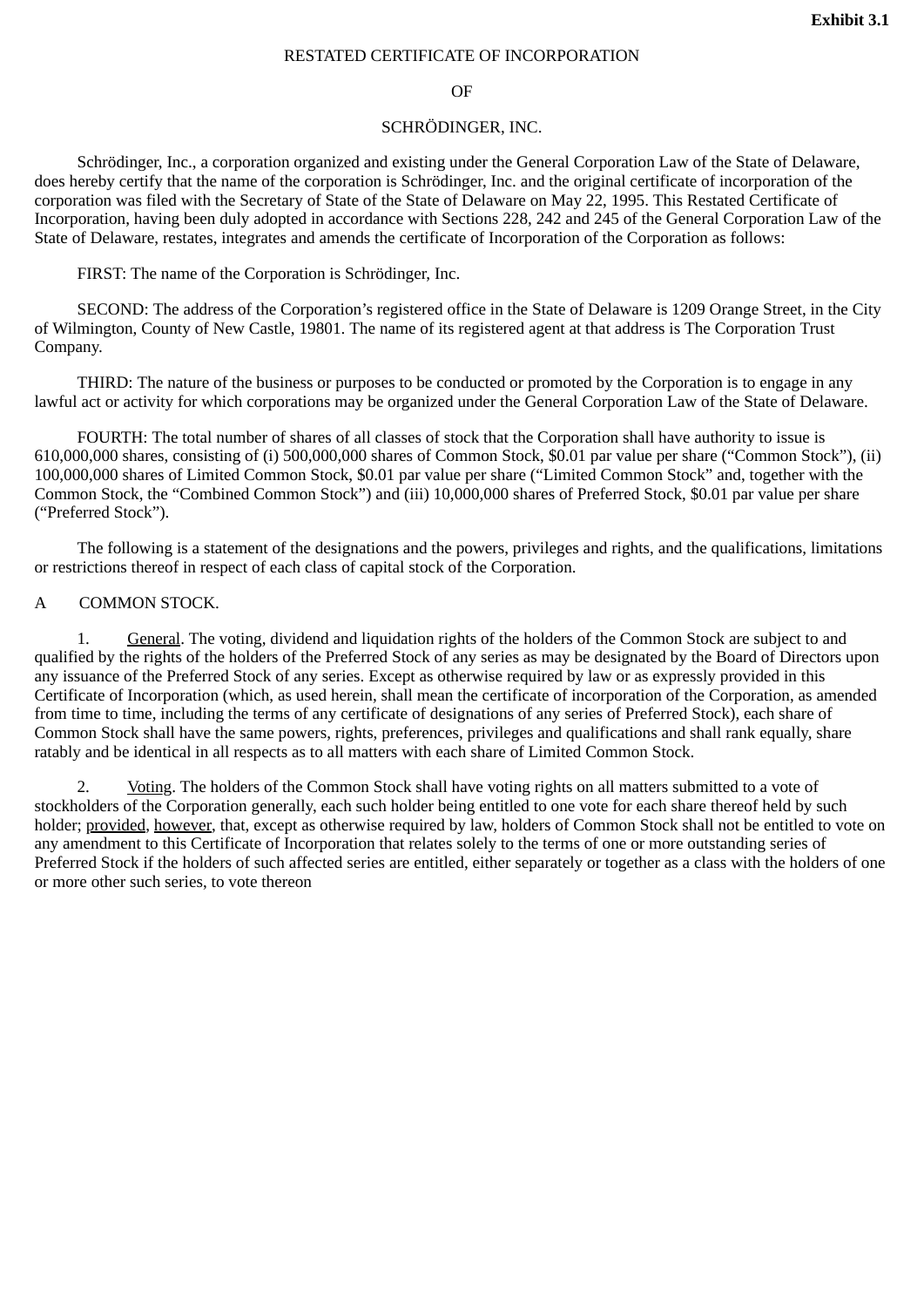pursuant to this Certificate of Incorporation or the General Corporation Law of the State of Delaware. There shall be no cumulative voting. Except as otherwise required by applicable law or as otherwise provided by this Certificate of Incorporation, the holders of Common Stock shall vote together as a single class with the holders of Limited Common Stock.

The number of authorized shares of Common Stock may be increased or decreased (but not below the sum of (i) the number of shares thereof then outstanding and (ii) the number of shares of Common Stock reserved pursuant to Section 5.2.2 of Part B of this Article FOURTH) by (in addition to any vote of the holders of one or more series of Preferred Stock that may be required by the terms of this Certificate of Incorporation) the affirmative vote of the holders of shares of capital stock of the Corporation representing a majority of the votes represented by all outstanding shares of capital stock of the Corporation entitled to vote thereon, irrespective of the provisions of Section 242(b)(2) of the General Corporation Law of the State of Delaware.

3. Dividends. Dividends may be declared and paid on the Combined Common Stock from funds lawfully available therefor if, as and when determined by the Board of Directors and subject to any preferential dividend or other rights of any then outstanding Preferred Stock.

4. Liquidation. Upon the dissolution, liquidation or winding up of the Corporation, whether voluntary or involuntary, holders of Combined Common Stock will be entitled to receive all assets of the Corporation available for distribution to its stockholders, subject to any preferential or other rights of any then outstanding Preferred Stock.

5. Mergers, Etc. In the event of any merger, consolidation, share exchange, reclassification or other similar transaction in which the shares of Limited Common Stock are exchanged for or changed into other stock or securities, cash and/or any other property, each share of Common Stock will at the same time be similarly exchanged or changed in an amount per whole share equal to the aggregate amount of stock, securities, cash and/or any other property (payable in kind), as the case may be, that each share of Limited Common Stock would be entitled to receive as a result of such transaction. In the event of any dividend or other distribution paid on the Limited Common Stock in additional shares of Limited Common Stock, a dividend or distribution, as applicable, will at the same time be similarly paid on the Common Stock in additional shares of Common Stock at the rate payable upon each share of Limited Common Stock. In the event of any dividend or other distribution paid on the Limited Common Stock not in additional shares of Limited Common Stock, a dividend or distribution, as applicable, will at the same time be similarly paid on the Common Stock at the rate payable upon each share of Limited Common Stock. In the event of any stock split, combination or other similar recapitalization splitting, combining or otherwise affecting the shares of Limited Common Stock, each share of Common Stock will at the same time be similarly split, combined or otherwise affected so each share of Limited Common Stock shall remain convertible into one share of Common Stock. In the event the holders of Limited Common Stock are provided the right to convert or exchange Limited Common Stock for stock or securities, cash and/or any other property, then the holders of the Common Stock shall be provided the same right as though such holders of shares of Common Stock were instead to hold an equal number of shares of Limited Common Stock. Notwithstanding the foregoing, (i) different treatment of the shares of each such class may be approved by the affirmative vote of the holders of a majority of the

-2-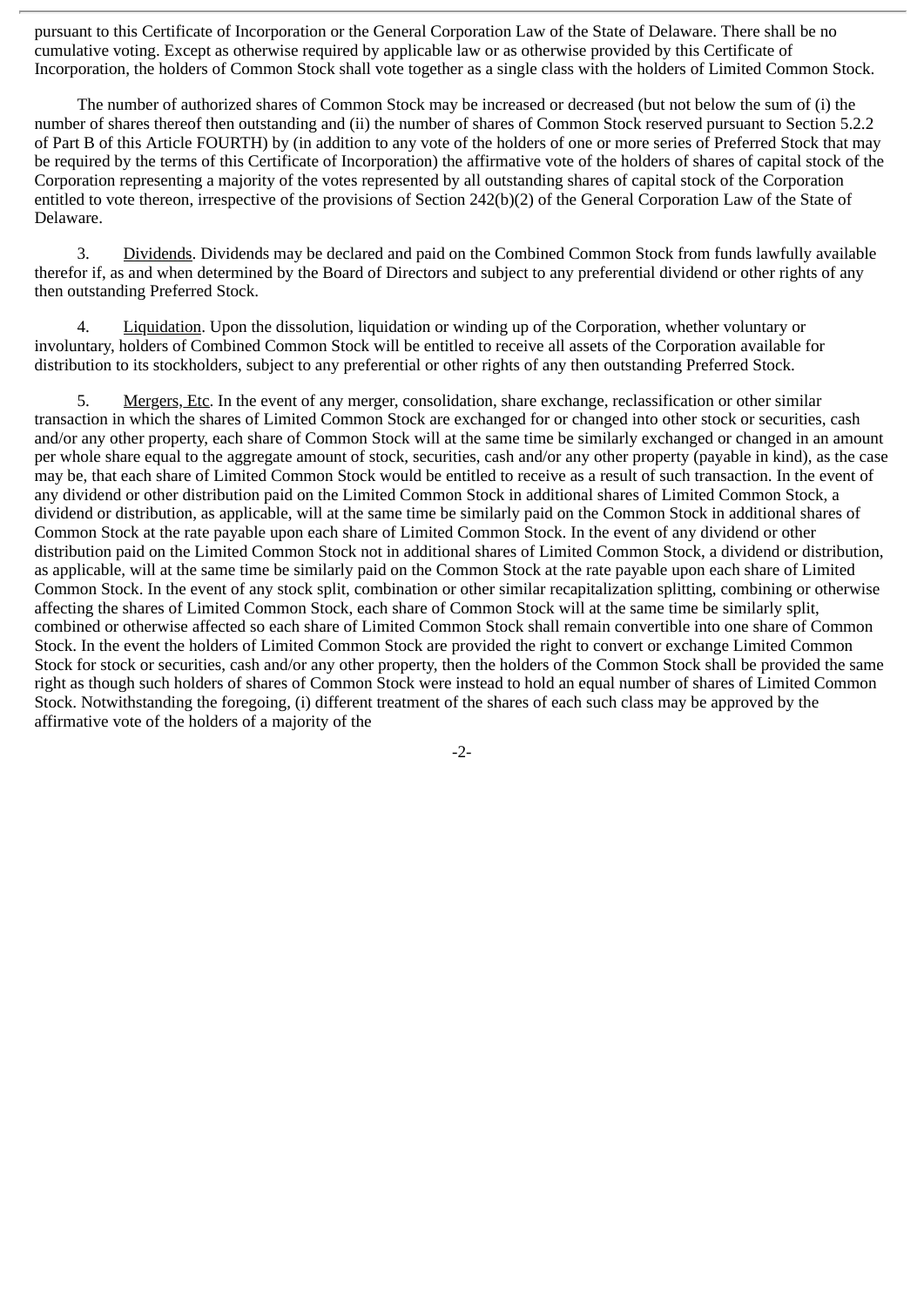outstanding shares of Common Stock and by the affirmative vote of the holders of a majority of the outstanding shares of Limited Common Stock, each voting separately as a class, and (ii) shares of Common Stock may receive, or have the right to elect to receive, different or disproportionate consideration in connection with such transactions if the only difference in the per share consideration to the holders of the Common Stock and Limited Common Stock is that any securities distributed to the holder of a share of Limited Stock have comparable limited voting rights or power.

#### B LIMITED COMMON STOCK

1. General. The voting, dividend and liquidation rights of the holders of the Limited Common Stock are subject to and qualified by the rights of the holders of the Preferred Stock of any series as may be designated by the Board of Directors upon any issuance of the Preferred Stock of any series. Except as otherwise required by law or as expressly provided in this Certificate of Incorporation, each share of Limited Common Stock shall have the same powers, rights, preferences, privileges and qualifications and shall rank equally, share ratably and be identical in all respects as to all matters with each share of Common Stock.

2. Voting. The holders of the Limited Common Stock shall have voting rights on all matters submitted to a vote of stockholders of the Corporation generally, each such holder being entitled to one vote for each share thereof held by such holder; provided, however, that such holders of the Limited Common Stock shall not be entitled to vote such shares in any election of directors or on the removal of directors; provided, further, that, except as otherwise required by applicable law, holders of Limited Common Stock shall not be entitled to vote on any amendment to this Certificate of Incorporation that relates solely to the terms of one or more outstanding series of Preferred Stock if the holders of such affected series are entitled, either separately or together as a class with the holders of one or more other such series, to vote thereon pursuant to this Certificate of Incorporation or the General Corporation Law of the State of Delaware. Except as otherwise required by applicable law or as otherwise provided by this Certificate of Incorporation, the holders of Limited Common Stock shall vote together as a single class with the holders of Common Stock.

The number of authorized shares of Limited Common Stock may be increased or decreased (but not below the number of shares thereof then outstanding) by (in addition to any vote of the holders of one or more series of Preferred Stock that may be required by the terms of this Certificate of Incorporation) the affirmative vote of the holders of shares of capital stock of the Corporation representing a majority of the votes represented by all outstanding shares of capital stock of the Corporation entitled to vote thereon, irrespective of the provisions of Section 242(b)(2) of the General Corporation Law of the State of Delaware.

3. Dividends. Dividends may be declared and paid on the Combined Common Stock from funds lawfully available therefor if, as and when determined by the Board of Directors and subject to any preferential dividend or other rights of any then outstanding Preferred Stock.

4. Liquidation. Upon the dissolution, liquidation or winding up of the Corporation, whether voluntary or involuntary, holders of Combined Common Stock will be entitled to

-3-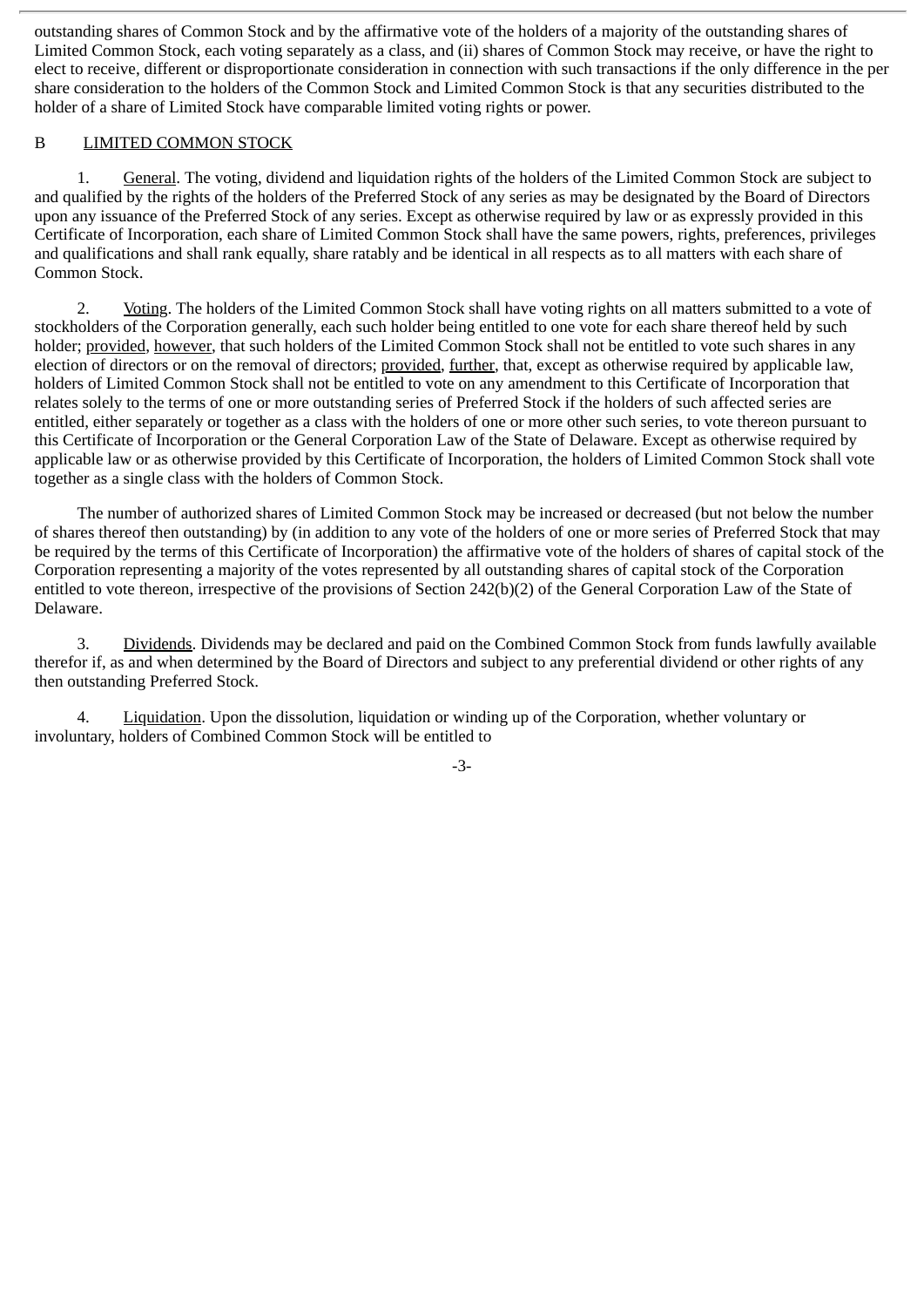receive all assets of the Corporation available for distribution to its stockholders, subject to any preferential or other rights of any then outstanding Preferred Stock.

#### 5. Optional Conversion.

5.1 Right to Convert. Each share of Limited Common Stock shall be convertible, at the option of the holder thereof, at any time and from time to time, and without the payment of additional consideration by the holder thereof, into one (1) fully paid and nonassessable share of Common Stock.

# 5.2 Mechanics of Conversion.

5.2.1 Notice of Conversion. In order for a holder of Limited Common Stock to voluntarily convert shares of Limited Common Stock into shares of Common Stock, such holder shall (i) provide written notice (which notice may be electronic) to the Corporation's transfer agent at the office of the transfer agent for the Limited Common Stock (or at the principal office of the Corporation if the Corporation serves as its own transfer agent) that such holder elects to convert all or any number of the shares of the Limited Common Stock and, if applicable, any event on which such conversion is contingent and (ii) if such holder's shares are certificated, surrender the certificate or certificates for such shares of Limited Common Stock (or, if such registered holder alleges that such certificate has been lost, stolen or destroyed, a lost certificate affidavit and agreement reasonably acceptable to the Corporation to indemnify the Corporation against any claim that may be made against the Corporation on account of the alleged loss, theft or destruction of such certificate), at the office of the transfer agent for the Limited Common Stock (or at the principal office of the Corporation if the Corporation serves as its own transfer agent). Such notice shall state such holder's name or the names of the nominees (i) in which such holder wishes the certificate or certificates for shares of Common Stock to be issued (if such shares of Common Stock are certificated) or (ii) in which such shares of Common Stock are to be registered in book entry (if such shares of Common Stock are uncertificated). If required by the Corporation, any certificates surrendered for conversion shall be endorsed or accompanied by a written instrument or instruments of transfer, in form satisfactory to the Corporation, duly executed by the registered holder or his, her or its attorney duly authorized in writing. The time that is immediately prior to the close of business on the date of delivery to the transfer agent (or to the Corporation if the Corporation serves as its own transfer agent) of, if applicable, such certificates (or lost certificate affidavit and agreement) and notice (or as applicable, the future occurrence of the event on which the effectiveness of the conversion was contingent) shall be the time of conversion (as applicable, the "Limited Common Stock Conversion Time"), and the shares of Common Stock issuable upon conversion of the specified shares shall be automatically deemed to be outstanding of record as of such Limited Common Stock Conversion Time. The Corporation shall, as soon as practicable after the Limited Common Stock Conversion Time, (i) issue and deliver to such holder of Limited Common Stock, or to his, her or its nominees, a certificate or certificates (or a book entry or book entries, if the Common Stock is not certificated) for the number of full shares of Common Stock issuable upon such conversion in accordance with the provisions hereof and a certificate (or a book entry or book entries, if the Limited Common Stock is not certificated) for the number (if any) of the shares of Limited Common Stock represented by the surrendered certificate (or a book entry or book entries, if the Limited Common Stock is not certificated) that were not converted into

-4-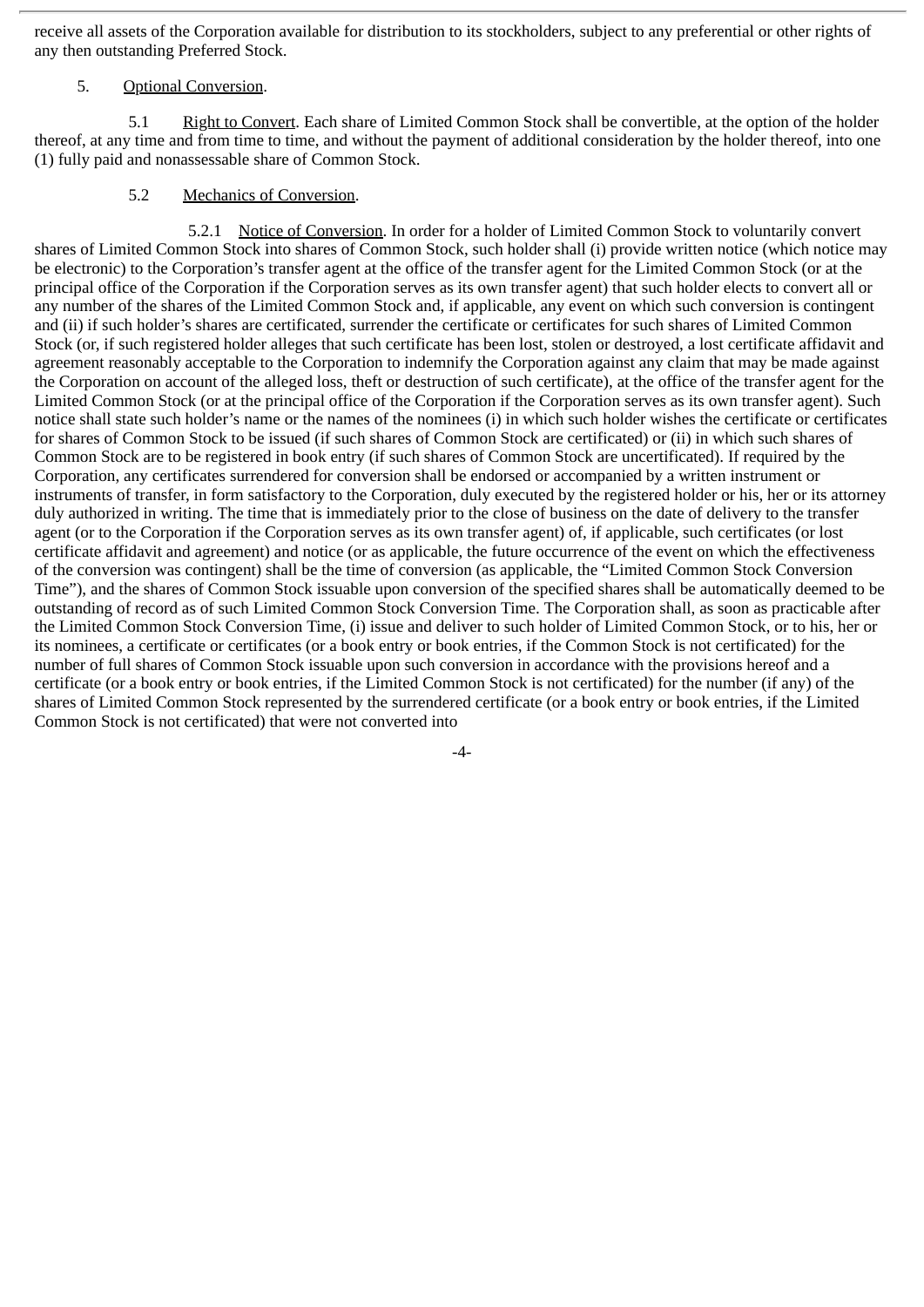Common Stock and (ii) pay all declared but unpaid dividends payable to holders of Limited Common Stock as of a record date prior to the Limited Common Stock Conversion Time, if any, on the shares of Limited Common Stock converted.

5.2.2 Reservation of Shares. The Corporation shall at all times when the Limited Common Stock shall be outstanding, reserve and keep available out of its authorized but unissued capital stock, for the purpose of effecting the conversion of the Limited Common Stock, such number of its duly authorized shares of Common Stock as shall from time to time be sufficient to effect the conversion of all outstanding Limited Common Stock into Common Stock; and if at any time the number of authorized but unissued shares of Common Stock shall not be sufficient to effect the conversion of all then outstanding shares of the Limited Common Stock, the Corporation shall take such corporate action as may be necessary to increase its authorized but unissued shares of Common Stock to such number of shares as shall be sufficient for such purposes, including engaging in best efforts to obtain the requisite stockholder approval of any necessary amendment to this Certificate of Incorporation.

5.2.3 Effect of Conversion. All shares of Limited Common Stock which shall have been surrendered for conversion as herein provided shall no longer be deemed to be outstanding and all rights with respect to such shares shall immediately cease and terminate at the Limited Common Stock Conversion Time, except only the right of the holders thereof to receive shares of Common Stock in exchange therefor and to receive payment of any dividends declared but unpaid thereon in accordance with Section 5.2.1. Any shares of Limited Common Stock so converted shall become authorized but unissued shares and may be reissued.

5.2.4 Taxes. The Corporation shall pay any and all issuance and other similar taxes that may be payable in respect of any issuance or delivery of shares of Common Stock upon conversion of shares of Limited Common Stock pursuant to this Section 5 and Section 6. The Corporation shall not, however, be required to pay any tax which may be payable in respect of any transfer involved in the issuance and delivery of shares of Common Stock in a name other than that in which the shares of Limited Common Stock so converted were registered, and no such issuance or delivery shall be made unless and until the person or entity requesting such issuance has paid to the Corporation the amount of any such tax or has established, to the satisfaction of the Corporation, that such tax has been paid.

#### 6. Mandatory Conversion.

6.1 Mandatory Conversion and Procedures. Each share of Limited Common Stock shall automatically be converted into one (1) fully paid and non-assessable share of Common Stock upon (i) a Transfer, other than a Permitted Transfer, of such share of Limited Common Stock, or (ii) the date and time, or the occurrence of an event, specified by vote or, if stockholders are then permitted under this Certificate of Incorporation to take action by written consent in lieu of a meeting with respect to such event, by written consent of the holders of a majority of the voting power of the then outstanding shares of Limited Common Stock, voting together as a single class. Such conversion shall occur automatically without the need for any further action by the holders of such shares and if such shares are certificated, whether or not the certificates for such shares are surrendered to the transfer agent for the Limited Common Stock (or the Corporation if the Corporation serves as its own transfer agent); provided, however, that

-5-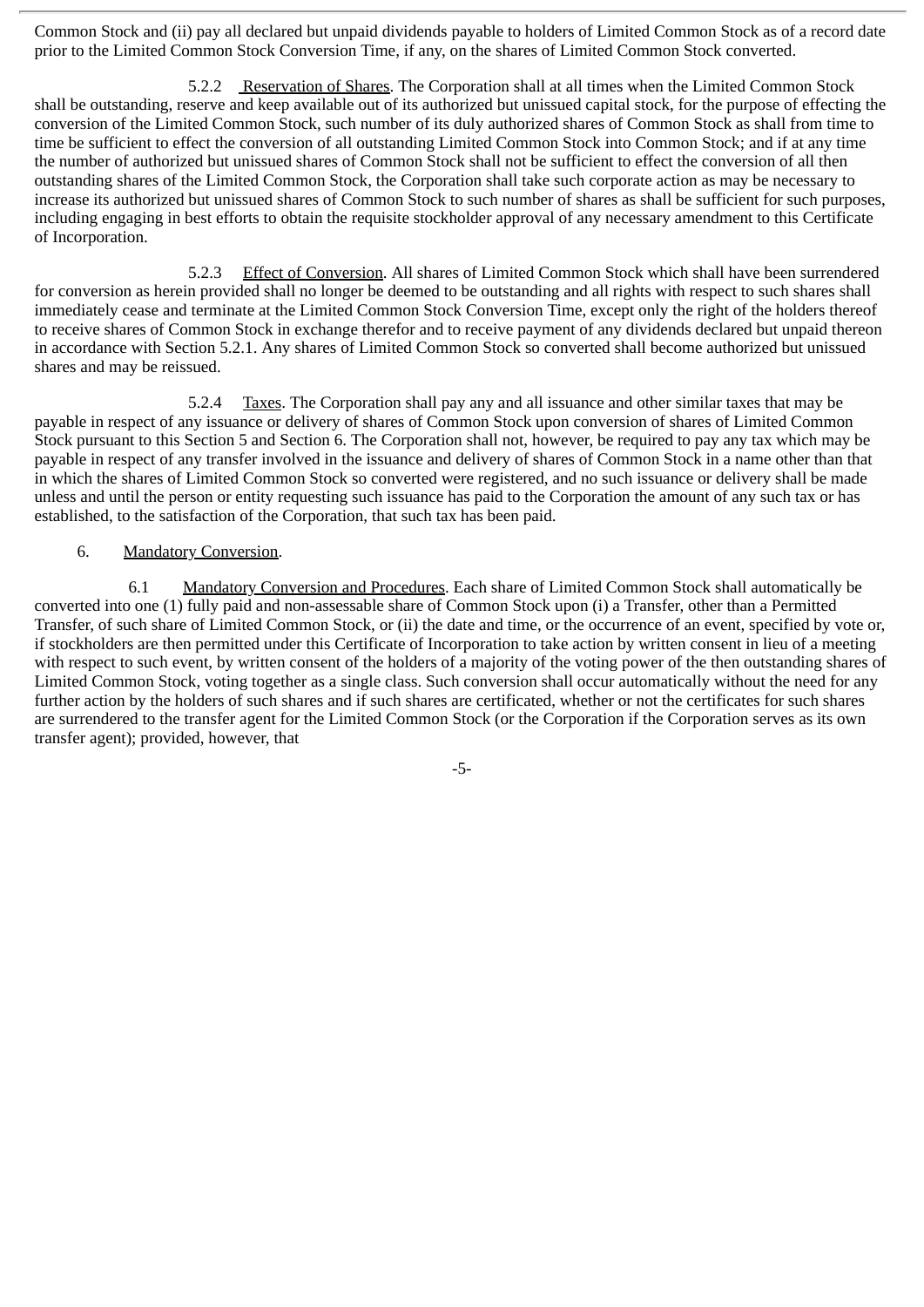the Corporation shall not be obligated to issue certificates for the shares of Common Stock issuable upon such conversion unless the certificates for such shares of Limited Common Stock (if such shares of Limited Common Stock were certificated) are either delivered to the transfer agent (or the Corporation if the Corporation serves as its own transfer agent) as provided below, or the holder notifies the transfer agent (or the Corporation if the Corporation serves as its own transfer agent) that such certificates have been lost, stolen or destroyed and executes a lost certificate affidavit and agreement reasonably acceptable to the Corporation to indemnify the Corporation against any claim that may be made against the Corporation on account of the alleged loss, theft or destruction of such certificate. Upon the occurrence of such automatic conversion of the Limited Common Stock, the holders of Limited Common Stock shall surrender the certificates for such shares (if such shares of Limited Common Stock are certificated) at the office of the transfer agent (or at the principal office of the Corporation if the Corporation serves as its own transfer agent). The Corporation shall, as soon as practicable thereafter, (i) issue and deliver to such holder of Limited Common Stock, or to his, her or its nominees, a certificate or certificates (or a book entry or book entries, if the Common Stock is not certificated) for the number of shares of Common Stock issuable upon such conversion in accordance with the provisions hereof and (ii) pay all declared but unpaid dividends payable to holders of Limited Common Stock as of a record date prior to the date on which such automatic conversion occurred, if any, on the shares of Limited Common Stock converted.

6.2 Definitions. The following terms, where capitalized in this Section 6.2, shall have the following meanings ascribed to them:

6.2.1 "*Family Member*" means with respect to any natural person who is a beneficial owner of the Initial Stockholder (a) the spouse of such beneficial owner, (b) the parents, grandparents, lineal descendants, siblings or lineal descendants of siblings of such beneficial owner or (c) the parents, grandparents, lineal descendants, siblings or lineal descendants of siblings of the spouse of such beneficial owner. Lineal descendants shall include adopted persons, but only so long as they are adopted during minority. For the purpose of this Certificate of Incorporation "beneficial ownership" shall be determined in accordance with Rule 13d-3 promulgated under the Securities Exchange Act of 1934, as amended.

Stock.

6.2.2 "*Initial Stockholder*" means the initial registered holder of any shares of Limited Common

6.2.3 "*Parent*" means, with respect to any entity, any other entity that directly or indirectly owns or controls a majority of (a) the voting power of the voting securities and (b) economic ownership interests of such entity.

6.2.4 "*Permitted Transfer*" means a Transfer by the Initial Stockholder to any of the persons or entities listed in clauses (a) through (e) below (each, a "Permitted Transferee") and from any such Permitted Transferee back to the Initial Stockholder and/or any other Permitted Transferee:

(a) a trust for the benefit of the Initial Stockholder or persons other than the Initial Stockholder or a trust established by the Initial Stockholder, in each case, so long as the Initial Stockholder has sole dispositive power and exclusive Voting Control with

-6-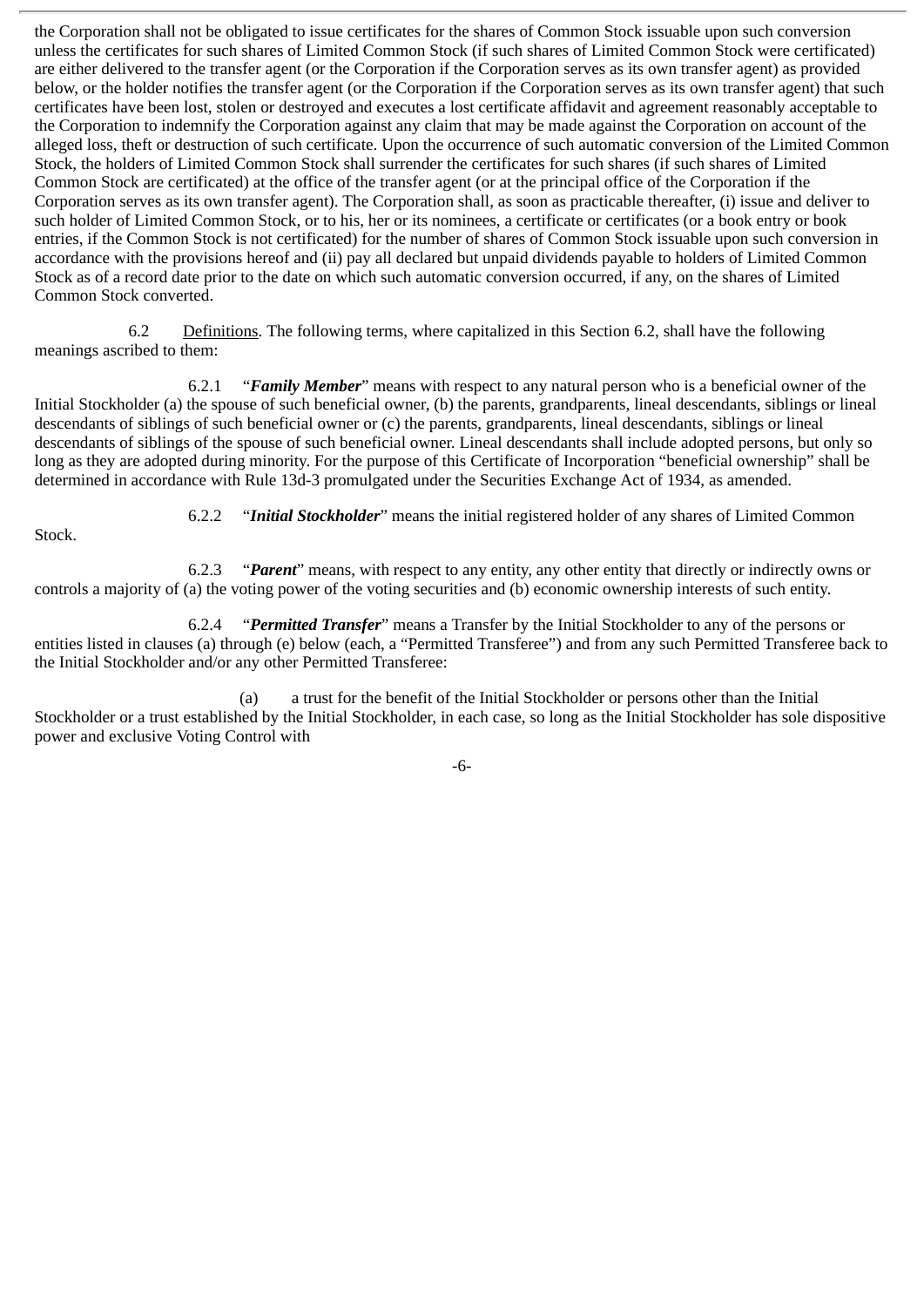respect to the shares of Limited Common Stock held by such trust; provided, that, in the event the Initial Stockholder no longer has sole dispositive power and exclusive Voting Control with respect to the shares of Limited Common Stock held by such trust, each share of Limited Common Stock then held by such trust shall automatically convert into one (1) fully paid and nonassessable share of Common Stock;

(b) a trust under the terms of which the Initial Stockholder has retained a "qualified interest" within the meaning of Section 2702(b)(1) of the Internal Revenue Code of 1986, as amended (the "Internal Revenue Code"), and/or a reversionary interest so long as the Initial Stockholder has sole dispositive power and exclusive Voting Control with respect to the shares of Limited Common Stock held by such trust; provided, however, that in the event the Initial Stockholder no longer has sole dispositive power and exclusive Voting Control with respect to the shares of Limited Common Stock held by such trust, each share of Limited Common Stock then held by such trust shall automatically convert into one (1) fully paid and nonassessable share of Common Stock;

(c) a corporation, partnership or limited liability company in which the Initial Stockholder directly, or indirectly through one or more Permitted Transferees, owns shares, partnership interests or membership interests, as applicable, with sufficient Voting Control in the corporation, partnership or limited liability company, as applicable, or otherwise has legally enforceable rights, such that the Initial Stockholder retains sole dispositive power and exclusive Voting Control with respect to the shares of Limited Common Stock held by such corporation, partnership or limited liability company; provided that in the event the Initial Stockholder no longer owns sufficient shares, partnership interests or membership interests, as applicable, or no longer has sufficient legally enforceable rights to ensure the Initial Stockholder retains sole dispositive power and exclusive Voting Control with respect to the shares of Limited Common Stock held by such corporation, partnership or limited liability company, as applicable, each share of Limited Common Stock then held by such corporation, partnership or limited liability company, as applicable, shall automatically convert into one (1) fully paid and nonassessable share of Common Stock;

(d) any other person or entity which (i) is a direct or indirect wholly owned subsidiary of the Initial Stockholder, (ii) is a Parent of the Initial Stockholder or (iii) is under common control with the Initial Stockholder; and

(e) any other person or entity which is a beneficial owner of the Initial Stockholder or a Family Member of a beneficial owner of the Initial Stockholder.

6.2.5 A "*Transfer*" of a share of Limited Common Stock means any sale, assignment, transfer, conveyance, hypothecation or other transfer or disposition of such share or any legal or beneficial interest in such share, whether or not for value and whether voluntary or involuntary or by operation of law. The following shall not be considered a "Transfer": (a) the grant of a proxy to a natural person designated or approved by the Initial Stockholder with specific direction to vote the shares as directed by such holder, and without discretion, as such holder's proxy; (b) the grant of a proxy to officers or directors of the Corporation in connection with actions to be taken at an annual or special meeting of stockholders; or (c) the pledge of shares of Limited Common Stock by the Initial Stockholder

-7-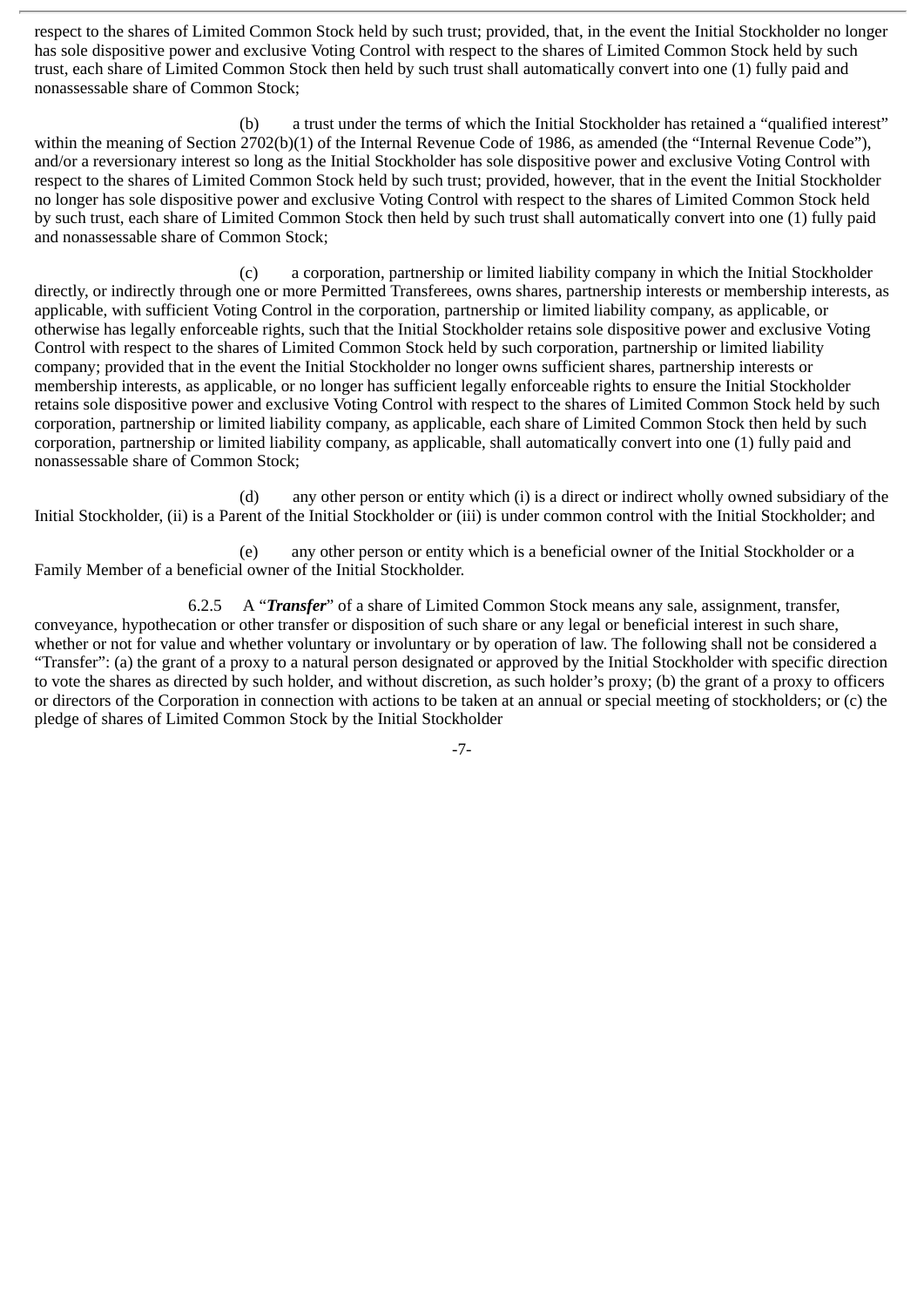that creates a mere security interest in such shares pursuant to a bona fide loan or indebtedness transaction so long as the Initial Stockholder continues to exercise Voting Control over such pledged shares; provided, however, that a foreclosure on such shares of Limited Common Stock or other similar action by the pledgee shall constitute a "Transfer".

6.2.6 "*Voting Control*" with respect to a share of Limited Common Stock, and with respect to any other share of capital stock, partnership interest, limited liability company interest, interest in a trust or any other security in any other entity, means the exclusive power (whether directly or indirectly) to vote or direct the voting of such share of Limited Common Stock (or the voting of such other share, interest or security) by proxy, voting agreement, or otherwise.

7. Mergers, Etc. In the event of any merger, consolidation, share exchange, reclassification or other similar transaction in which the shares of Common Stock are exchanged for or changed into other stock or securities, cash and/or any other property, each share of Limited Common Stock will at the same time be similarly exchanged or changed in an amount per whole share equal to the aggregate amount of stock, securities, cash and/or any other property (payable in kind), as the case may be, that each share of Common Stock would be entitled to receive as a result of such transaction. In the event of any dividend or distribution paid on the Common Stock in additional shares of Common Stock, a dividend or distribution, as applicable, will at the same time be similarly paid on the Limited Common Stock in additional shares of Limited Common Stock at the rate payable upon each share of Common Stock. In the event of any dividend or other distribution paid on the Common Stock not in additional shares of Common Stock, a dividend or distribution, as applicable, will at the same time be similarly paid on the Limited Common Stock at the rate payable upon each share of Common Stock. In the event of any stock split, combination or other similar recapitalization splitting, combining or otherwise affecting the shares of Common Stock, each share of Limited Common Stock will at the same time be similarly split, combined or otherwise affected so each share of Limited Common Stock shall remain convertible into one share of Common Stock. In the event the holders of Common Stock are provided the right to convert or exchange Common Stock for stock or securities, cash and/or any other property, then the holders of shares of Limited Common Stock shall be provided the same right based upon the number of shares of Common Stock such holders would be entitled to receive if such shares of Limited Common Stock were converted into an equal number of shares of Common Stock immediately prior to such offering. Notwithstanding the foregoing, (i) different treatment of the shares of each such class may be approved by the affirmative vote of the holders of a majority of the outstanding shares of Common Stock and by the affirmative vote of the holders of a majority of the outstanding shares of Limited Common Stock, each voting separately as a class, and (ii) shares of Limited Common Stock may receive, or have the right to elect to receive, different or disproportionate consideration in connection with such transactions if the only difference in the per share consideration to the holders of the Common Stock and Limited Common Stock is that any securities distributed to the holder of a share of Limited Stock have comparable limited voting rights or power.

8. Restrictions. So long as any shares of Limited Common Stock remain outstanding, the Corporation shall not, without the approval by vote or, if stockholders are then permitted under this Certificate of Incorporation to take action by written consent in lieu of a

-8-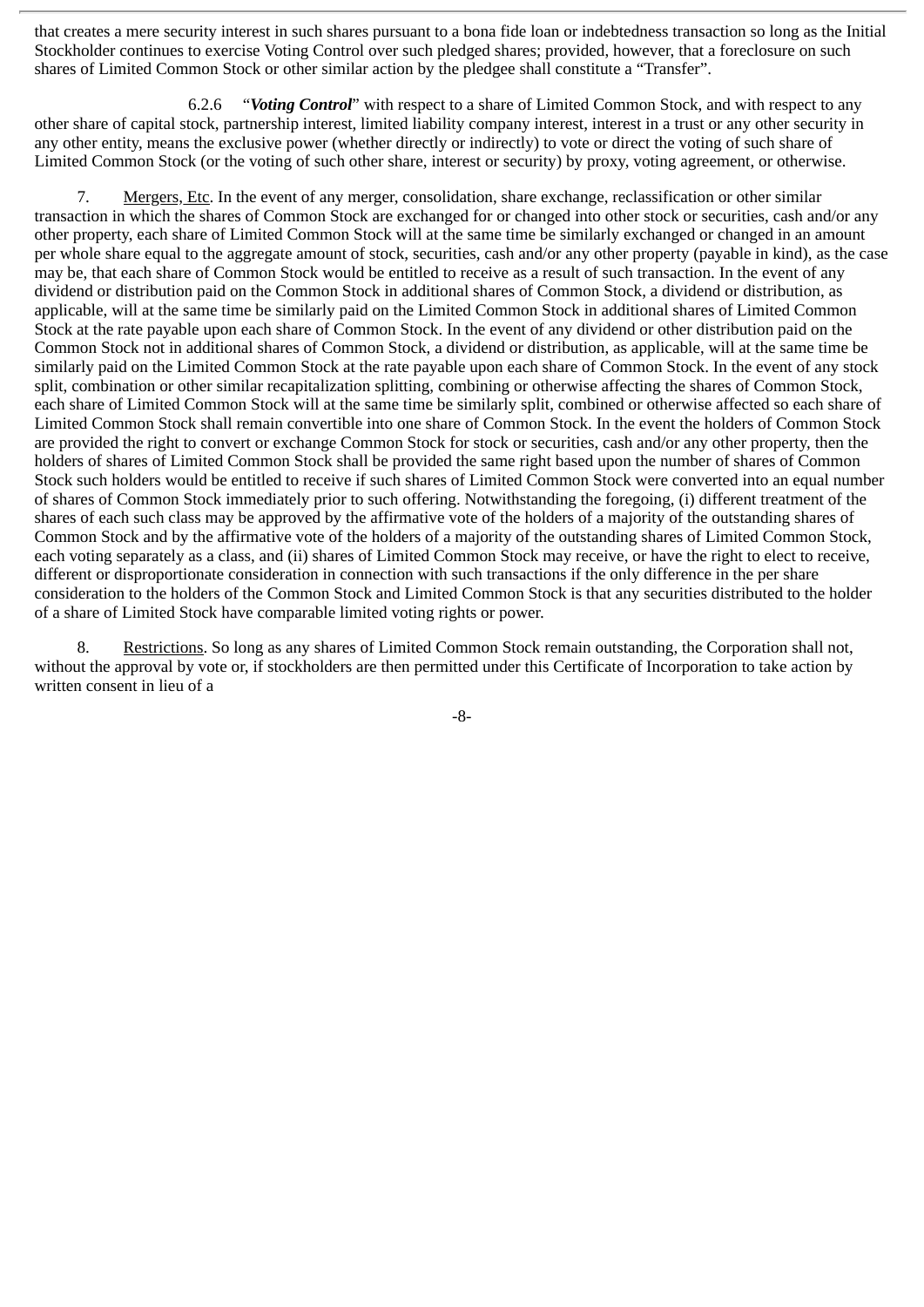meeting with respect hereto, by written consent, of the holders of a majority of the voting power of the then outstanding shares of Limited Common Stock, voting together as a single class, directly or indirectly, or by amendment (whether through merger, recapitalization, consolidation or otherwise) amend, alter, or repeal of any provision of this Certificate of Incorporation or the Bylaws of the Corporation (including any filing of a Certificate of Designation), in a manner that modifies the voting or other powers, preferences, or other special rights or privileges, or restrictions of the Limited Common Stock so as to adversely affect the Limited Common Stock.

#### C PREFERRED STOCK.

Preferred Stock may be issued from time to time in one or more series, each of such series to have such terms as stated or expressed herein and in the resolution or resolutions providing for the issue of such series adopted by the Board of Directors of the Corporation as hereinafter provided. Any shares of Preferred Stock that may be redeemed, purchased or acquired by the Corporation may be reissued except as otherwise provided by law.

Authority is hereby expressly granted to the Board of Directors from time to time to issue the Preferred Stock in one or more series, and in connection with the creation of any such series, by adopting a resolution or resolutions providing for the issuance of the shares thereof and by filing a certificate of designations relating thereto in accordance with the General Corporation Law of the State of Delaware, to determine and fix the number of shares of such series and such voting powers, full or limited, or no voting powers, and such designations, preferences and relative, participating, optional or other special rights, and qualifications, limitations or restrictions thereof, including dividend rights, conversion rights, redemption privileges and liquidation preferences, as shall be stated and expressed in such resolutions, all to the full extent now or hereafter permitted by the General Corporation Law of the State of Delaware. Without limiting the generality of the foregoing, the resolutions providing for issuance of any series of Preferred Stock may provide that such series shall be superior or rank equally or be junior to any other series of Preferred Stock to the extent permitted by law. The powers, preferences and relative, participating, optional and other special rights of each series of Preferred Stock, and the qualifications, limitations or restrictions thereof, if any, may differ from those of any and all other series at any time outstanding.

The number of authorized shares of Preferred Stock may be increased or decreased (but not below the number of shares then outstanding) by the affirmative vote of the holders of a majority of the voting power of the capital stock of the Corporation entitled to vote thereon, voting as a single class, irrespective of the provisions of Section 242(b)(2) of the General Corporation Law of the State of Delaware.

FIFTH: Except as otherwise provided herein, the Corporation reserves the right to amend, alter, change or repeal any provision contained in this Certificate of Incorporation, in the manner now or hereafter prescribed by statute and this Certificate of Incorporation, and all rights conferred upon stockholders herein are granted subject to this reservation.

SIXTH: In furtherance and not in limitation of the powers conferred upon it by the General Corporation Law of the State of Delaware, and subject to the terms of any series of Preferred Stock, the Board of Directors shall have the power to adopt, amend, alter or repeal the

-9-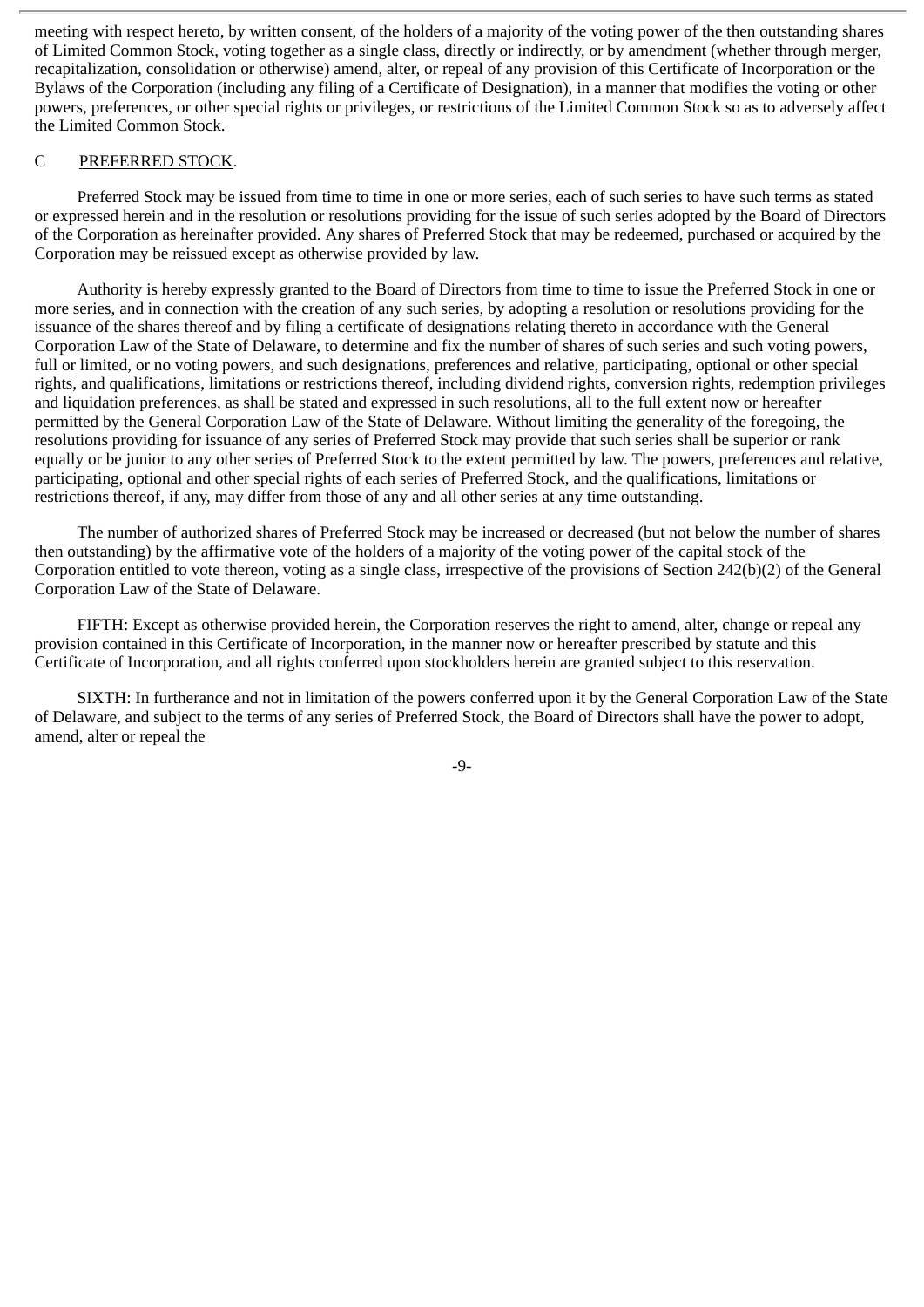Bylaws of the Corporation by the affirmative vote of a majority of the directors present at any regular or special meeting of the Board of Directors at which a quorum is present. The stockholders may not adopt, amend, alter or repeal the Bylaws of the Corporation, or adopt any provision inconsistent therewith, unless such action is approved, in addition to any other vote required by this Certificate of Incorporation, by the affirmative vote of the holders of at least a majority in voting power of the shares of capital stock of the Corporation entitled to vote thereon.

SEVENTH: Except to the extent that the General Corporation Law of the State of Delaware prohibits the elimination or limitation of liability of directors for breaches of fiduciary duty, no director of the Corporation shall be personally liable to the Corporation or its stockholders for monetary damages for any breach of fiduciary duty as a director, notwithstanding any provision of law imposing such liability. No amendment to or repeal of this provision shall apply to or have any effect on the liability or alleged liability of any director of the Corporation for or with respect to any acts or omissions of such director occurring prior to such amendment or repeal. If the General Corporation Law of the State of Delaware is amended to permit further elimination or limitation of the personal liability of directors, then the liability of a director of the Corporation shall be eliminated or limited to the fullest extent permitted by the General Corporation Law of the State of Delaware as so amended.

EIGHTH: The Corporation shall provide indemnification and advancement of expenses as follows:

1. Actions, Suits and Proceedings Other than by or in the Right of the Corporation. The Corporation shall indemnify each person who was or is a party or threatened to be made a party to any threatened, pending or completed action, suit or proceeding, whether civil, criminal, administrative or investigative (other than an action by or in the right of the Corporation) by reason of the fact that he or she is or was, or has agreed to become, a director or officer of the Corporation, or is or was serving, or has agreed to serve, at the request of the Corporation, as a director, officer, partner, employee or trustee of, or in a similar capacity with, another corporation, partnership, joint venture, trust or other enterprise (including any employee benefit plan) (all such persons being referred to hereafter as an "Indemnitee"), or by reason of any action alleged to have been taken or omitted in such capacity, against all expenses (including attorneys' fees), liabilities, losses, judgments, fines (including excise taxes and penalties arising under the Employee Retirement Income Security Act of 1974), and amounts paid in settlement actually and reasonably incurred by or on behalf of Indemnitee in connection with such action, suit or proceeding and any appeal therefrom, if Indemnitee acted in good faith and in a manner which Indemnitee reasonably believed to be in, or not opposed to, the best interests of the Corporation, and, with respect to any criminal action or proceeding, had no reasonable cause to believe his or her conduct was unlawful. The termination of any action, suit or proceeding by judgment, order, settlement, conviction or upon a plea of nolo contendere or its equivalent, shall not, of itself, create a presumption that Indemnitee did not act in good faith and in a manner which Indemnitee reasonably believed to be in, or not opposed to, the best interests of the Corporation, and, with respect to any criminal action or proceeding, had reasonable cause to believe that his or her conduct was unlawful.

-10-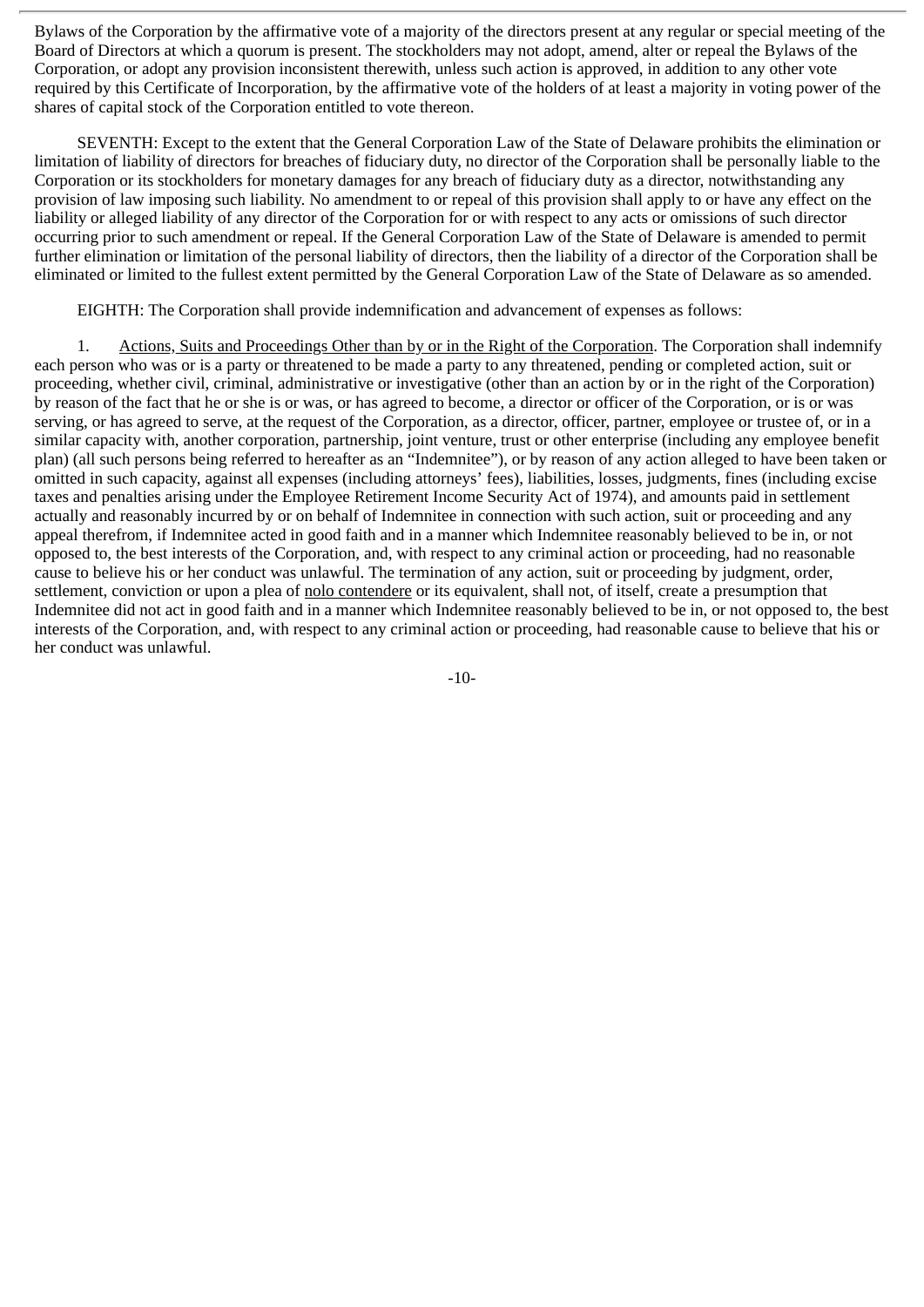2. Actions or Suits by or in the Right of the Corporation. The Corporation shall indemnify any Indemnitee who was or is a party to or threatened to be made a party to any threatened, pending or completed action or suit by or in the right of the Corporation to procure a judgment in its favor by reason of the fact that Indemnitee is or was, or has agreed to become, a director or officer of the Corporation, or is or was serving, or has agreed to serve, at the request of the Corporation, as a director, officer, partner, employee or trustee of, or in a similar capacity with, another corporation, partnership, joint venture, trust or other enterprise (including any employee benefit plan), or by reason of any action alleged to have been taken or omitted in such capacity, against all expenses (including attorneys' fees) actually and reasonably incurred by or on behalf of Indemnitee in connection with such action, suit or proceeding and any appeal therefrom, if Indemnitee acted in good faith and in a manner which Indemnitee reasonably believed to be in, or not opposed to, the best interests of the Corporation, except that no indemnification shall be made under this Section 2 in respect of any claim, issue or matter as to which Indemnitee shall have been adjudged to be liable to the Corporation, unless, and only to the extent, that the Court of Chancery of the State of Delaware or the court in which such action or suit was brought shall determine upon application that, despite the adjudication of such liability but in view of all the circumstances of the case, Indemnitee is fairly and reasonably entitled to indemnity for such expenses (including attorneys' fees) which the Court of Chancery of the State of Delaware or such other court shall deem proper.

3. Indemnification for Expenses of Successful Party. Notwithstanding any other provisions of this Article EIGHTH, to the extent that an Indemnitee has been successful, on the merits or otherwise, in defense of any action, suit or proceeding referred to in Sections 1 and 2 of this Article EIGHTH, or in defense of any claim, issue or matter therein, or on appeal from any such action, suit or proceeding, Indemnitee shall be indemnified against all expenses (including attorneys' fees) actually and reasonably incurred by or on behalf of Indemnitee in connection therewith. Without limiting the foregoing, if any action, suit or proceeding is disposed of, on the merits or otherwise (including a disposition without prejudice), without (i) the disposition being adverse to Indemnitee, (ii) an adjudication that Indemnitee was liable to the Corporation, (iii) a plea of guilty or nolo contendere by Indemnitee, (iv) an adjudication that Indemnitee did not act in good faith and in a manner he or she reasonably believed to be in or not opposed to the best interests of the Corporation, and (v) with respect to any criminal proceeding, an adjudication that Indemnitee had reasonable cause to believe his or her conduct was unlawful, Indemnitee shall be considered for the purposes hereof to have been wholly successful with respect thereto.

4. Notification and Defense of Claim. As a condition precedent to an Indemnitee's right to be indemnified, such Indemnitee must notify the Corporation in writing as soon as practicable of any action, suit, proceeding or investigation involving such Indemnitee for which indemnity will or could be sought. With respect to any action, suit, proceeding or investigation of which the Corporation is so notified, the Corporation will be entitled to participate therein at its own expense and/or to assume the defense thereof at its own expense, with legal counsel reasonably acceptable to Indemnitee. After notice from the Corporation to Indemnitee of its election so to assume such defense, the Corporation shall not be liable to Indemnitee for any legal or other expenses subsequently incurred by Indemnitee in connection with such action, suit, proceeding or investigation, other than as provided below in this Section 4. Indemnitee shall have the right to employ his or her own counsel in connection with such action, suit, proceeding or investigation, but the fees and expenses of such counsel incurred after notice from the

-11-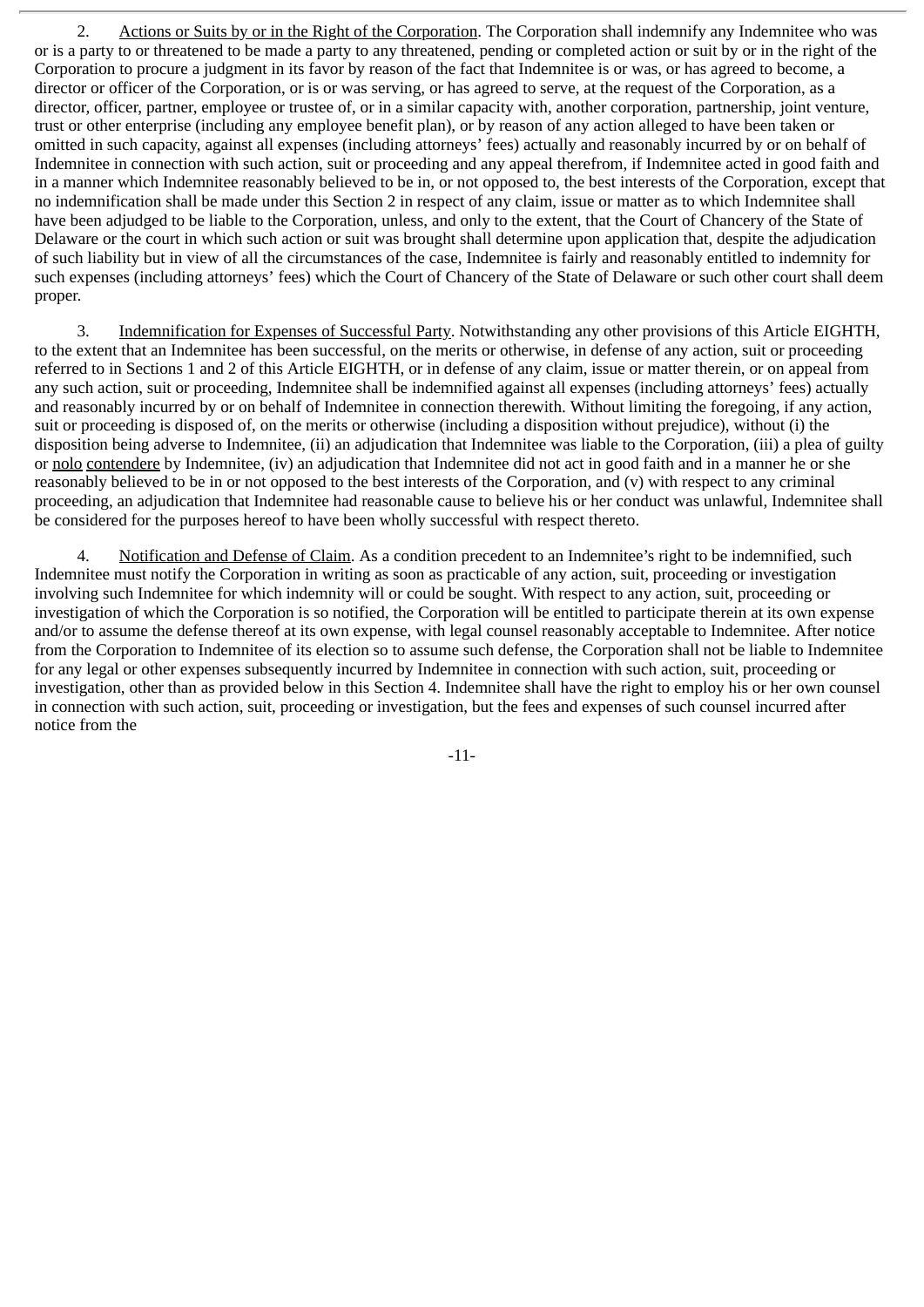Corporation of its assumption of the defense thereof shall be at the expense of Indemnitee unless (i) the employment of counsel by Indemnitee has been authorized by the Corporation, (ii) counsel to Indemnitee shall have reasonably concluded that there may be a conflict of interest or position on any significant issue between the Corporation and Indemnitee in the conduct of the defense of such action, suit, proceeding or investigation or (iii) the Corporation shall not in fact have employed counsel to assume the defense of such action, suit, proceeding or investigation, in each of which cases the fees and expenses of counsel for Indemnitee shall be at the expense of the Corporation, except as otherwise expressly provided by this Article EIGHTH. The Corporation shall not be entitled, without the consent of Indemnitee, to assume the defense of any claim brought by or in the right of the Corporation or as to which counsel for Indemnitee shall have reasonably made the conclusion provided for in clause (ii) above. The Corporation shall not be required to indemnify Indemnitee under this Article EIGHTH for any amounts paid in settlement of any action, suit, proceeding or investigation effected without its written consent. The Corporation shall not settle any action, suit, proceeding or investigation in any manner which would impose any penalty or limitation on Indemnitee without Indemnitee's written consent. Neither the Corporation nor Indemnitee will unreasonably withhold or delay its consent to any proposed settlement.

5. Advancement of Expenses. Subject to the provisions of Section 6 of this Article EIGHTH, in the event of any threatened or pending action, suit, proceeding or investigation of which the Corporation receives notice under this Article EIGHTH, any expenses (including attorneys' fees) incurred by or on behalf of Indemnitee in defending an action, suit, proceeding or investigation or any appeal therefrom shall be paid by the Corporation in advance of the final disposition of such matter; provided, however, that the payment of such expenses incurred by or on behalf of Indemnitee in advance of the final disposition of such matter shall be made only upon receipt of an undertaking by or on behalf of Indemnitee to repay all amounts so advanced in the event that it shall ultimately be determined by final judicial decision from which there is no further right to appeal that Indemnitee is not entitled to be indemnified by the Corporation as authorized in this Article EIGHTH; and provided further that no such advancement of expenses shall be made under this Article EIGHTH if it is determined (in the manner described in Section 6) that (i) Indemnitee did not act in good faith and in a manner he or she reasonably believed to be in, or not opposed to, the best interests of the Corporation, or (ii) with respect to any criminal action or proceeding, Indemnitee had reasonable cause to believe his or her conduct was unlawful. Such undertaking shall be accepted without reference to the financial ability of Indemnitee to make such repayment.

6. Procedure for Indemnification and Advancement of Expenses. In order to obtain indemnification or advancement of expenses pursuant to Section 1, 2, 3 or 5 of this Article EIGHTH, an Indemnitee shall submit to the Corporation a written request. Any such advancement of expenses shall be made promptly, and in any event within 60 days after receipt by the Corporation of the written request of Indemnitee, unless (i) the Corporation has assumed the defense pursuant to Section 4 of this Article EIGHTH (and none of the circumstances described in Section 4 of this Article EIGHTH that would nonetheless entitle the Indemnitee to indemnification for the fees and expenses of separate counsel have occurred) or (ii) the Corporation determines within such 60-day period that Indemnitee did not meet the applicable standard of conduct set forth in Section 1, 2 or 5 of this Article EIGHTH, as the case may be. Any such indemnification, unless ordered by a court, shall be made with respect to requests

-12-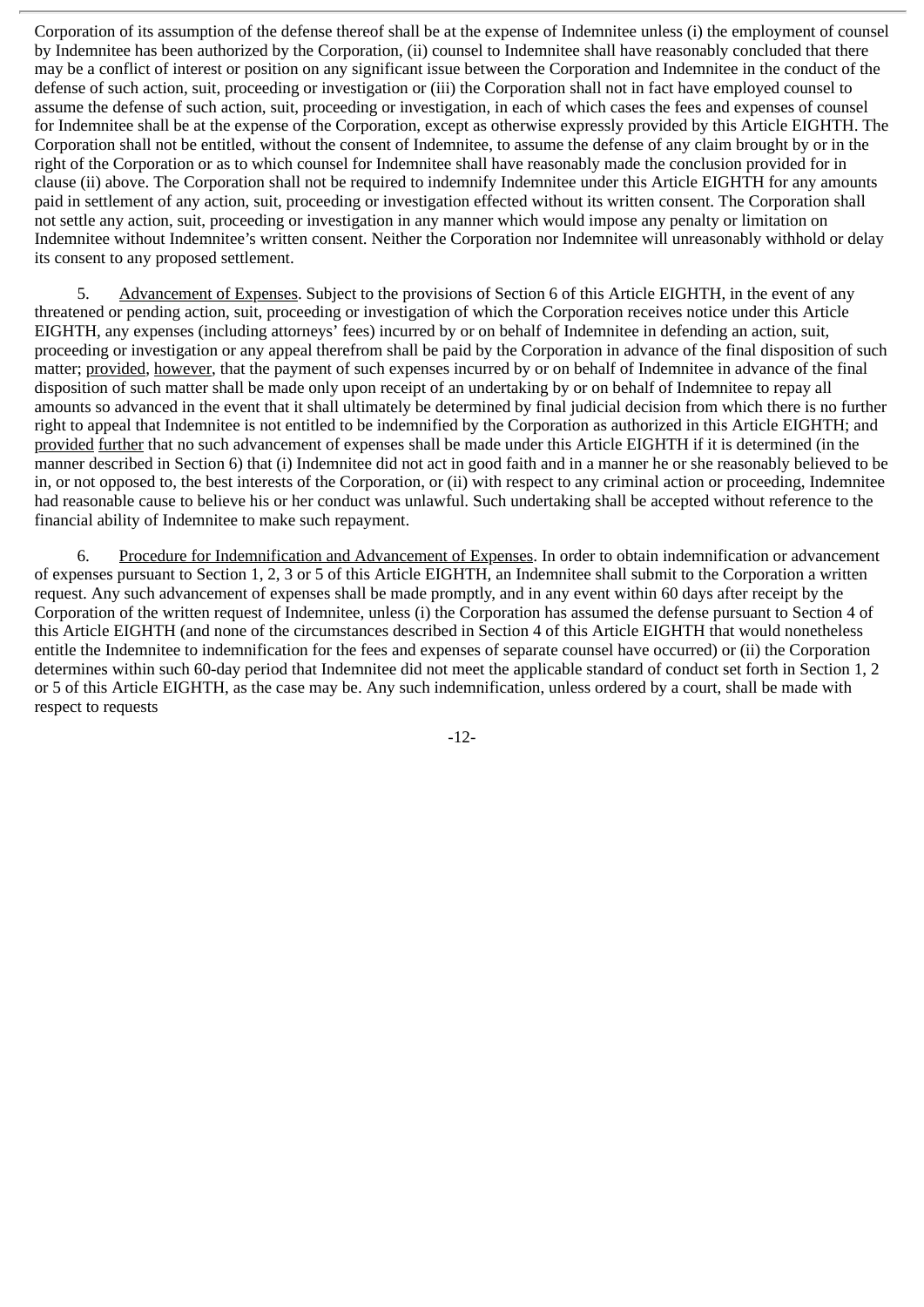under Section 1 or 2 of this Article EIGHTH only as authorized in the specific case upon a determination by the Corporation that the indemnification of Indemnitee is proper because Indemnitee has met the applicable standard of conduct set forth in Section 1 or 2 of this Article EIGHTH, as the case may be. Such determination shall be made in each instance (a) by a majority vote of the directors of the Corporation consisting of persons who are not at that time parties to the action, suit or proceeding in question ("disinterested directors"), whether or not a quorum, (b) by a committee of disinterested directors designated by majority vote of disinterested directors, whether or not a quorum, (c) if there are no disinterested directors, or if the disinterested directors so direct, by independent legal counsel (who may, to the extent permitted by law, be regular legal counsel to the Corporation) in a written opinion, or (d) by the stockholders of the Corporation.

7. Remedies. Subject to Article TWELFTH, the right to indemnification or advancement of expenses as granted by this Article EIGHTH shall be enforceable by Indemnitee in any court of competent jurisdiction. Neither the failure of the Corporation to have made a determination prior to the commencement of such action that indemnification is proper in the circumstances because Indemnitee has met the applicable standard of conduct, nor an actual determination by the Corporation pursuant to Section 6 of this Article EIGHTH that Indemnitee has not met such applicable standard of conduct, shall be a defense to the action or create a presumption that Indemnitee has not met the applicable standard of conduct. In any suit brought by Indemnitee to enforce a right to indemnification or advancement of expenses, or brought by the Corporation to recover an advancement of expenses pursuant to the terms of an undertaking, the Corporation shall have the burden of proving that Indemnitee is not entitled to be indemnified, or to such advancement of expenses, under this Article EIGHTH. Indemnitee's expenses (including attorneys' fees) reasonably incurred in connection with successfully establishing Indemnitee's right to indemnification or advancement of expenses, in whole or in part, in any such proceeding shall also be indemnified by the Corporation to the fullest extent permitted by applicable law. Notwithstanding the foregoing, in any suit brought by Indemnitee to enforce a right to indemnification or advancement of expenses hereunder it shall be a defense that the Indemnitee has not met any applicable standard for indemnification set forth in the General Corporation Law of the State of Delaware.

8. Limitations. Notwithstanding anything to the contrary in this Article EIGHTH, except as set forth in Section 7 of this Article EIGHTH, the Corporation shall not indemnify, or advance expenses to, an Indemnitee pursuant to this Article EIGHTH in connection with a proceeding (or part thereof) initiated by such Indemnitee unless the initiation thereof was approved by the Board of Directors. Notwithstanding anything to the contrary in this Article EIGHTH, the Corporation shall not indemnify or advance expenses to an Indemnitee to the extent such Indemnitee is reimbursed from the proceeds of insurance, and in the event the Corporation makes any indemnification or advancement payments to an Indemnitee and such Indemnitee is subsequently reimbursed from the proceeds of insurance, such Indemnitee shall promptly refund indemnification or advancement payments to the Corporation to the extent of such insurance reimbursement.

9. Subsequent Amendment. No amendment, termination or repeal of this Article EIGHTH or of the relevant provisions of the General Corporation Law of the State of Delaware or any other applicable laws shall adversely affect or diminish in any way the rights of any

-13-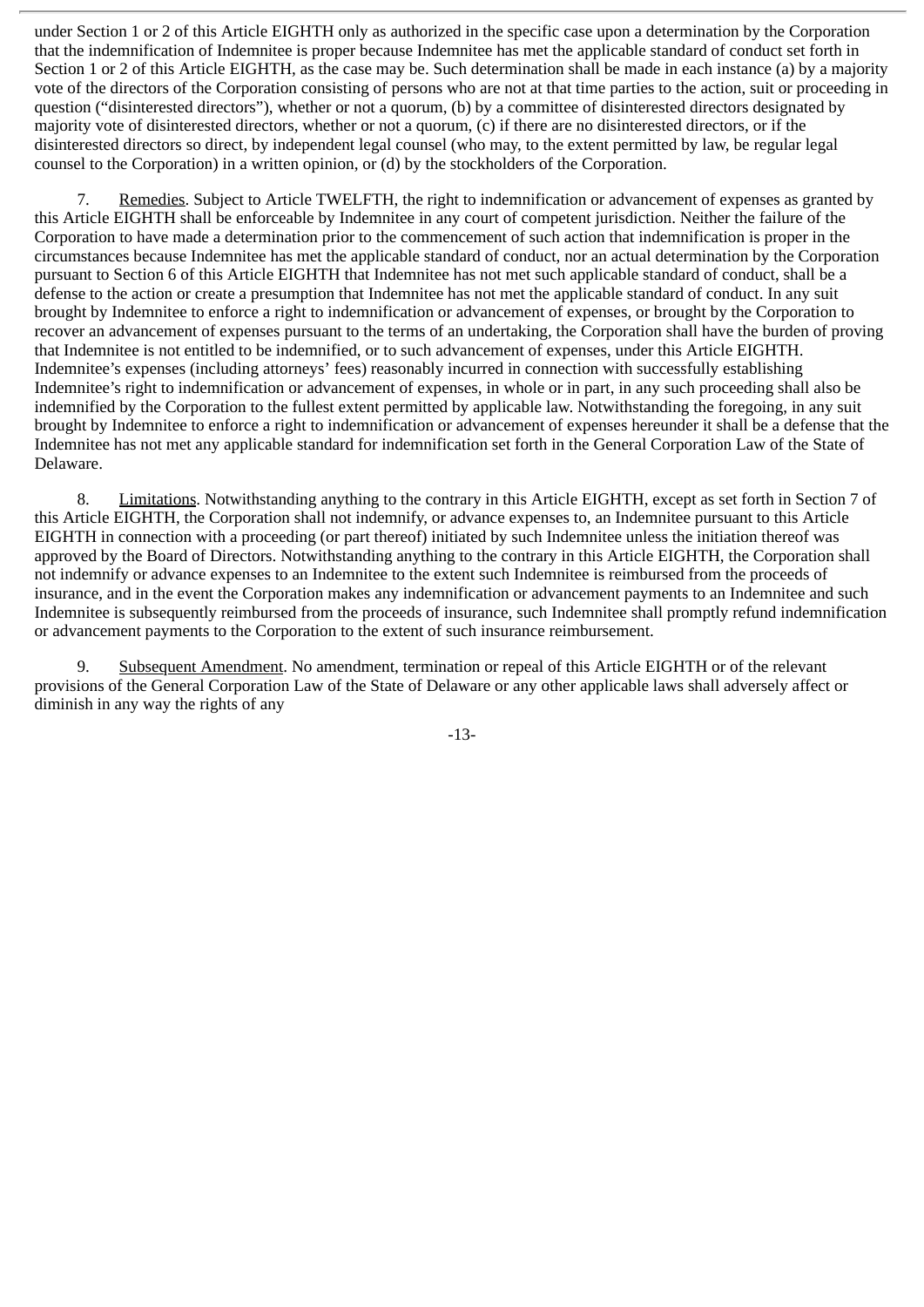Indemnitee to indemnification or advancement of expenses under the provisions hereof with respect to any action, suit, proceeding or investigation arising out of or relating to any actions, transactions or facts occurring prior to the final adoption of such amendment, termination or repeal.

10. Other Rights. The indemnification and advancement of expenses provided by this Article EIGHTH shall not be deemed exclusive of any other rights to which an Indemnitee seeking indemnification or advancement of expenses may be entitled under any law (common or statutory), agreement or vote of stockholders or disinterested directors or otherwise, both as to action in Indemnitee's official capacity and as to action in any other capacity while holding office for the Corporation, and shall continue as to an Indemnitee who has ceased to be a director or officer, and shall inure to the benefit of the estate, heirs, executors and administrators of Indemnitee. Nothing contained in this Article EIGHTH shall be deemed to prohibit, and the Corporation is specifically authorized to enter into, agreements with officers and directors providing indemnification and expense advancement rights and procedures different from those set forth in this Article EIGHTH. In addition, the Corporation may, to the extent authorized from time to time by its Board of Directors, grant indemnification and expense advancement rights to other employees or agents of the Corporation or other persons serving the Corporation and such rights may be equivalent to, or greater or less than, those set forth in this Article EIGHTH.

11. Partial Indemnification. If an Indemnitee is entitled under any provision of this Article EIGHTH to indemnification by the Corporation for some or a portion of the expenses (including attorneys' fees), liabilities, losses, judgments, fines (including excise taxes and penalties arising under the Employee Retirement Income Security Act of 1974) or amounts paid in settlement actually and reasonably incurred by or on behalf of Indemnitee in connection with any action, suit, proceeding or investigation and any appeal therefrom but not, however, for the total amount thereof, the Corporation shall nevertheless indemnify Indemnitee for the portion of such expenses (including attorneys' fees), liabilities, losses, judgments, fines (including excise taxes and penalties arising under the Employee Retirement Income Security Act of 1974) or amounts paid in settlement to which Indemnitee is entitled.

12. Insurance. The Corporation may purchase and maintain insurance, at its expense, to protect itself and any director, officer, employee or agent of the Corporation or another corporation, partnership, joint venture, trust or other enterprise (including any employee benefit plan) against any expense, liability or loss incurred by him or her in any such capacity, or arising out of his or her status as such, whether or not the Corporation would have the power to indemnify such person against such expense, liability or loss under the General Corporation Law of the State of Delaware.

13. Savings Clause. If this Article EIGHTH or any portion hereof shall be invalidated on any ground by any court of competent jurisdiction, then the Corporation shall nevertheless indemnify each Indemnitee as to any expenses (including attorneys' fees), liabilities, losses, judgments, fines (including excise taxes and penalties arising under the Employee Retirement Income Security Act of 1974) and amounts paid in settlement in connection with any action, suit, proceeding or investigation, whether civil, criminal or administrative, including an action by or in the right of the Corporation, to the fullest extent permitted by any applicable portion of this

-14-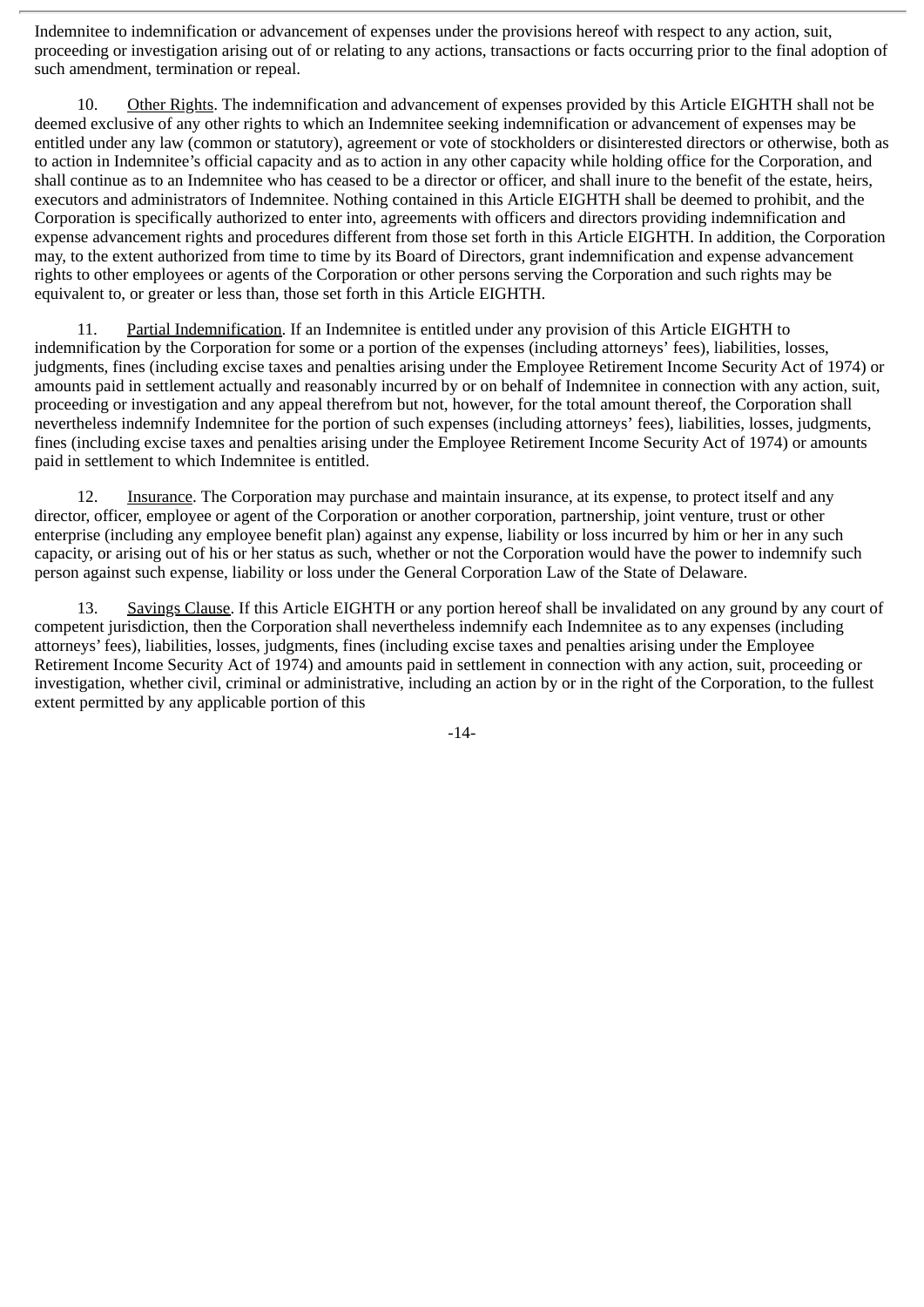Article EIGHTH that shall not have been invalidated and to the fullest extent permitted by applicable law.

14. Definitions. Terms used herein and defined in Section 145(h) and Section 145(i) of the General Corporation Law of the State of Delaware shall have the respective meanings assigned to such terms in such Section 145(h) and Section 145(i).

NINTH: This Article NINTH is inserted for the management of the business and for the conduct of the affairs of the Corporation.

1. General Powers. The business and affairs of the Corporation shall be managed by or under the direction of the Board of Directors.

2. Number of Directors; Election of Directors. Subject to the rights of holders of any series of Preferred Stock to elect directors, the number of directors of the Corporation shall be established from time to time by the Board of Directors. Election of directors need not be by written ballot, except as and to the extent provided in the Bylaws of the Corporation.

3. Classes of Directors. Subject to the rights of holders of any series of Preferred Stock to elect directors, the Board of Directors shall be and is divided into three classes, designated Class I, Class II and Class III. Each class shall consist, as nearly as may be possible, of one-third of the total number of directors constituting the entire Board of Directors. The Board of Directors is authorized to assign members of the Board of Directors already in office to Class I, Class II or Class III at the time such classification becomes effective.

4. Terms of Office. Subject to the rights of holders of any series of Preferred Stock to elect directors, each director shall serve for a term ending on the date of the third annual meeting of stockholders following the annual meeting of stockholders at which such director was elected; provided that each director initially assigned to Class I shall serve for a term expiring at the Corporation's first annual meeting of stockholders held after the effectiveness of this Certificate of Incorporation; each director initially assigned to Class II shall serve for a term expiring at the Corporation's second annual meeting of stockholders held after the effectiveness of this Certificate of Incorporation; and each director initially assigned to Class III shall serve for a term expiring at the Corporation's third annual meeting of stockholders held after the effectiveness of this Certificate of Incorporation; provided further, that the term of each director shall continue until the election and qualification of his or her successor and be subject to his or her earlier death, resignation or removal.

5. Quorum. The greater of (a) a majority of the directors at any time in office and (b) one-third of the number of directors fixed pursuant to Section 2 of this Article NINTH shall constitute a quorum of the Board of Directors. If at any meeting of the Board of Directors there shall be less than such a quorum, a majority of the directors present may adjourn the meeting from time to time without further notice other than announcement at the meeting, until a quorum shall be present.

6. Action at Meeting. Every act or decision done or made by a majority of the directors present at a meeting duly held at which a quorum is present shall be regarded as the act

-15-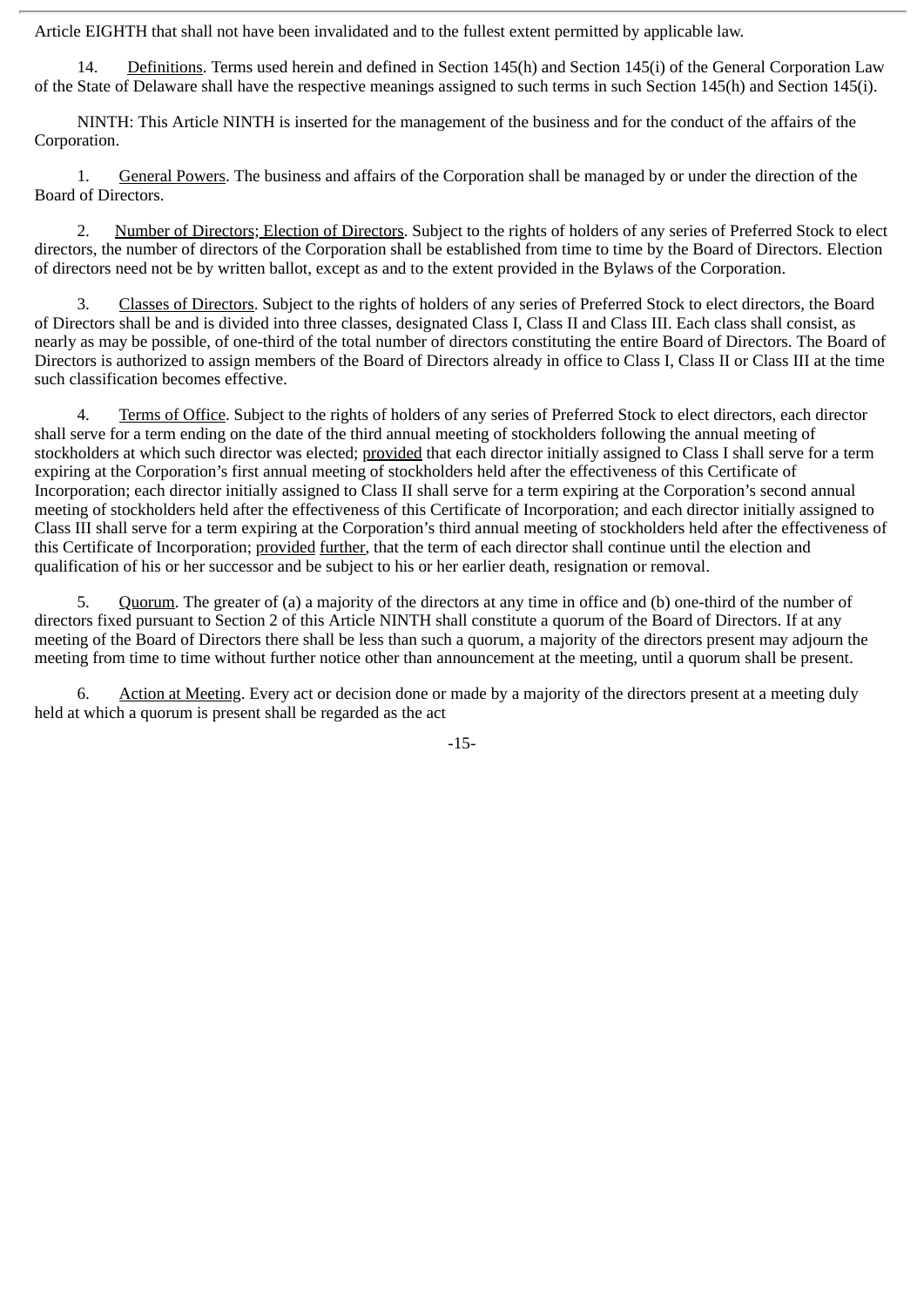of the Board of Directors unless a greater number is required by law or by this Certificate of Incorporation.

7. Removal. Subject to the rights of holders of any series of Preferred Stock, (i) prior to the Trigger Date (as defined below in Section 7.3), any director of the Corporation may be removed at any time with or without cause by the affirmative vote of the holders of at least a majority of the voting power of the outstanding shares of Common Stock, voting as a single class and (ii) on and after the Trigger Date, directors of the Corporation may be removed only for cause and only by the affirmative vote of the holders of at least a majority of the voting power of all outstanding shares of Common Stock, voting as a single class.

7.1 "*Affiliate*" means, with respect to any Person, any other Person that controls, is controlled by, or is under common control with such Person; the term "control," as used in this definition, means the power to direct or cause the direction of the management and policies of such Person, directly or indirectly, whether through the ownership of voting securities, by contract or otherwise, and "controlled" and "controlling" have meanings correlative to the foregoing.

7.2 "*Person*" means an individual, any general partnership, limited partnership, limited liability company, corporation, trust, business trust, joint stock company, joint venture, unincorporated association, cooperative or association or any other legal entity or organization of whatever nature, and shall include any successor (by merger or otherwise) of such entity.

7.3 "*Trigger Date*" shall mean the first date on which the Bill & Melinda Gates Foundation Trust, Schrodinger Equity Holdings, LLC, D. E. Shaw & Co., L.P., D. E. Shaw Technology Development, LLC and D. E. Shaw Valence Portfolios, L.L.C. and their respective successors and Affiliates cease collectively to beneficially own (directly or indirectly) more than forty percent (40%) of the outstanding shares of Common Stock and Limited Common Stock of the Corporation, on an as converted to Common Stock basis.

8. Vacancies. Subject to the rights of holders of any series of Preferred Stock, any vacancies or newly-created directorships on the Board of Directors, however occurring, shall be filled only by vote of a majority of the directors then in office, although less than a quorum, or by a sole remaining director and shall not be filled by the stockholders. A director elected to fill a vacancy or to fill a position resulting from a newly-created directorship shall hold office until the next election of the class for which such director shall have been chosen, subject to the election and qualification of a successor and to such director's earlier death, resignation or removal.

9. Stockholder Nominations and Introduction of Business, Etc. Advance notice of stockholder nominations for election of directors and other business to be brought by stockholders before a meeting of stockholders shall be given in the manner provided by the Bylaws of the Corporation.

TENTH: Subject to the rights of holders of any series of Preferred Stock, stockholders of the Corporation may not take any action by written consent in lieu of a meeting; provided,

-16-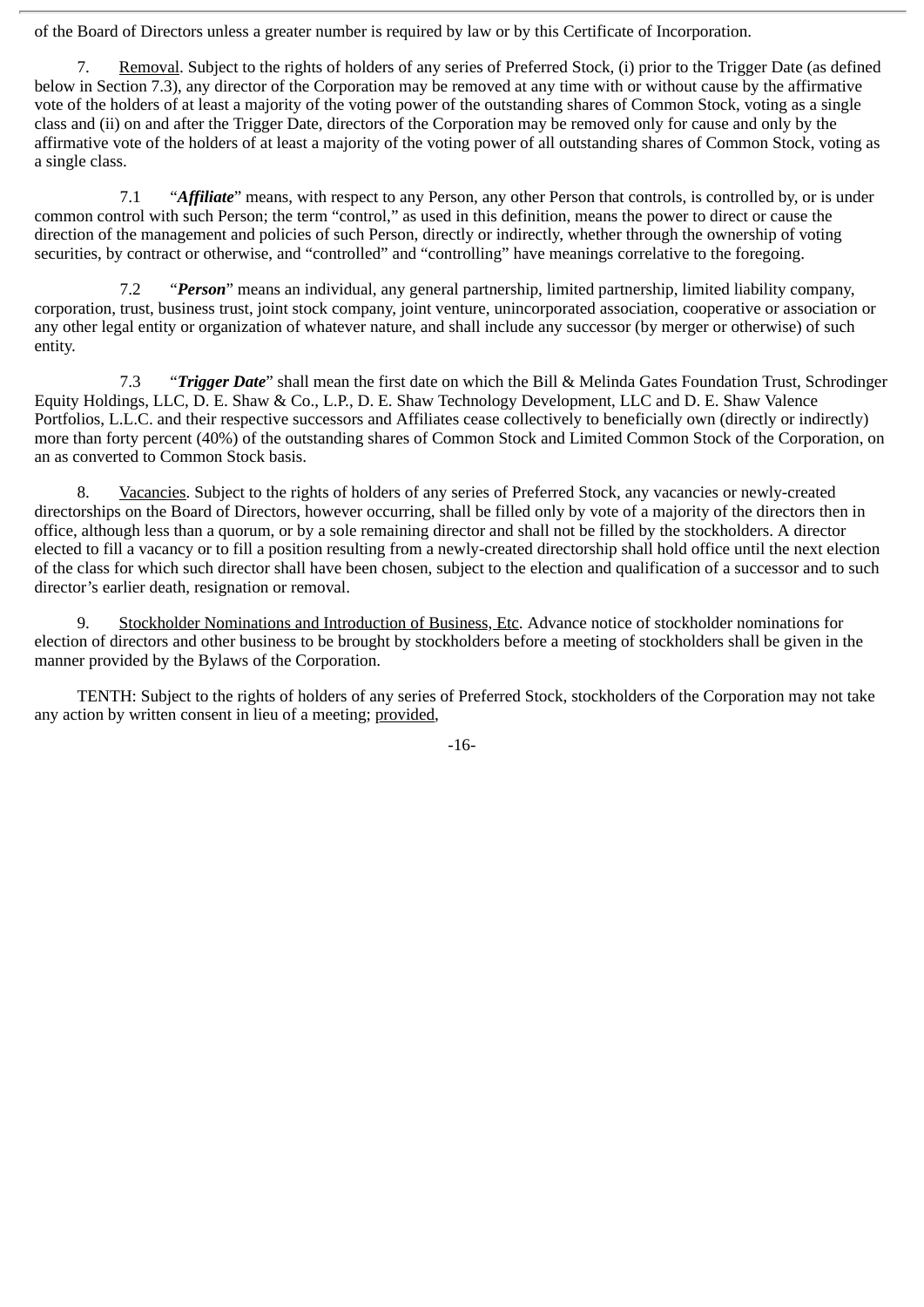however, that prior to the Trigger Date, the stockholders of the Corporation may take action by written consent in lieu of a meeting, without prior notice and without a vote, solely for the purpose of removing any director of the Corporation from office with or without cause if a consent or consents in writing, setting forth the action so taken, shall be signed by the holders of outstanding shares of capital stock of the Corporation having not less than the minimum number of votes that would be necessary to authorize or take such action at a meeting at which all shares of the Corporation's capital stock entitled to vote thereon were present and voted.

ELEVENTH: Special meetings of stockholders for any purpose or purposes may be called at any time only by (i) the Board of Directors or (ii) the Secretary of the Corporation at the request of the holders of at least twenty-five percent (25%) of the outstanding shares of Common Stock and Limited Common Stock, acting as a single class, in the manner provided in the Bylaws, and may not be called by any other person or persons. Business transacted at any special meeting of stockholders shall be limited to matters relating to the purpose or purposes stated in the notice of meeting.

TWELFTH: Unless the Corporation consents in writing to the selection of an alternative forum, the Court of Chancery of the State of Delaware (or, if the Court of Chancery of the State of Delaware does not have jurisdiction, the federal district court for the District of Delaware) shall, to the fullest extent permitted by law, be the sole and exclusive forum for: (i) any derivative action or proceeding brought on behalf of the Corporation, (ii) any action asserting a claim of breach of a fiduciary duty owed by any current or former director, officer, other employee or stockholder of the Corporation to the Corporation or the Corporation's stockholders, (iii) any action asserting a claim arising pursuant to any provision of the General Corporation Law of the State of Delaware or as to which the General Corporation Law of the State of Delaware confers jurisdiction on the Court of Chancery of the State of Delaware, or (iv) any action asserting a claim arising pursuant to any provision of this Certificate of Incorporation or the Bylaws of the Corporation (in each case, as they may be amended from time to time) or governed by the internal affairs doctrine. This Article TWELFTH does not apply to suits brought to enforce any duty or liability created by the Securities Act of 1933 or the rules and regulations thereunder, the Securities Exchange Act of 1934 or the rules and regulations thereunder or any other claim for which the federal courts have exclusive jurisdiction. Any person or entity purchasing or otherwise acquiring or holding any interest in shares of capital stock of the Corporation shall be deemed to have notice of and consented to the provisions of this Article TWELFTH.

-17-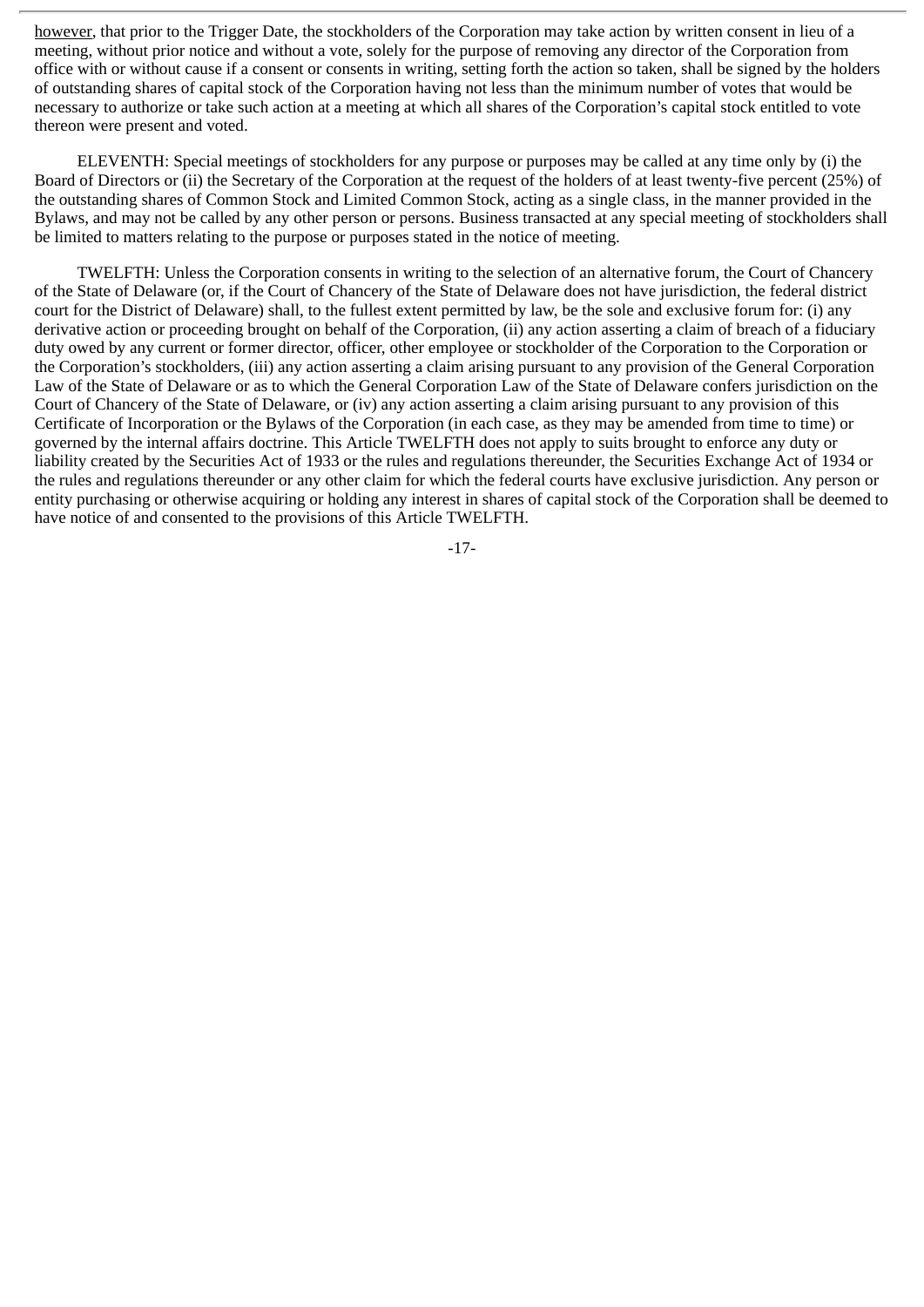IN WITNESS WHEREOF, this Certificate of Incorporation, which restates, integrates and amends the certificate of incorporation of the Corporation, and which has been duly adopted in accordance with Sections 228, 242 and 245 of the General Corporation Law of the State of Delaware, has been executed by its duly authorized officer this 10th day of February, 2020.

## SCHRÖDINGER, INC.

By: /s/ Ramy Farid

Name: Ramy Farid, Ph.D. Title: President and Chief Executive Officer

[Signature Page to Certificate of Incorporation]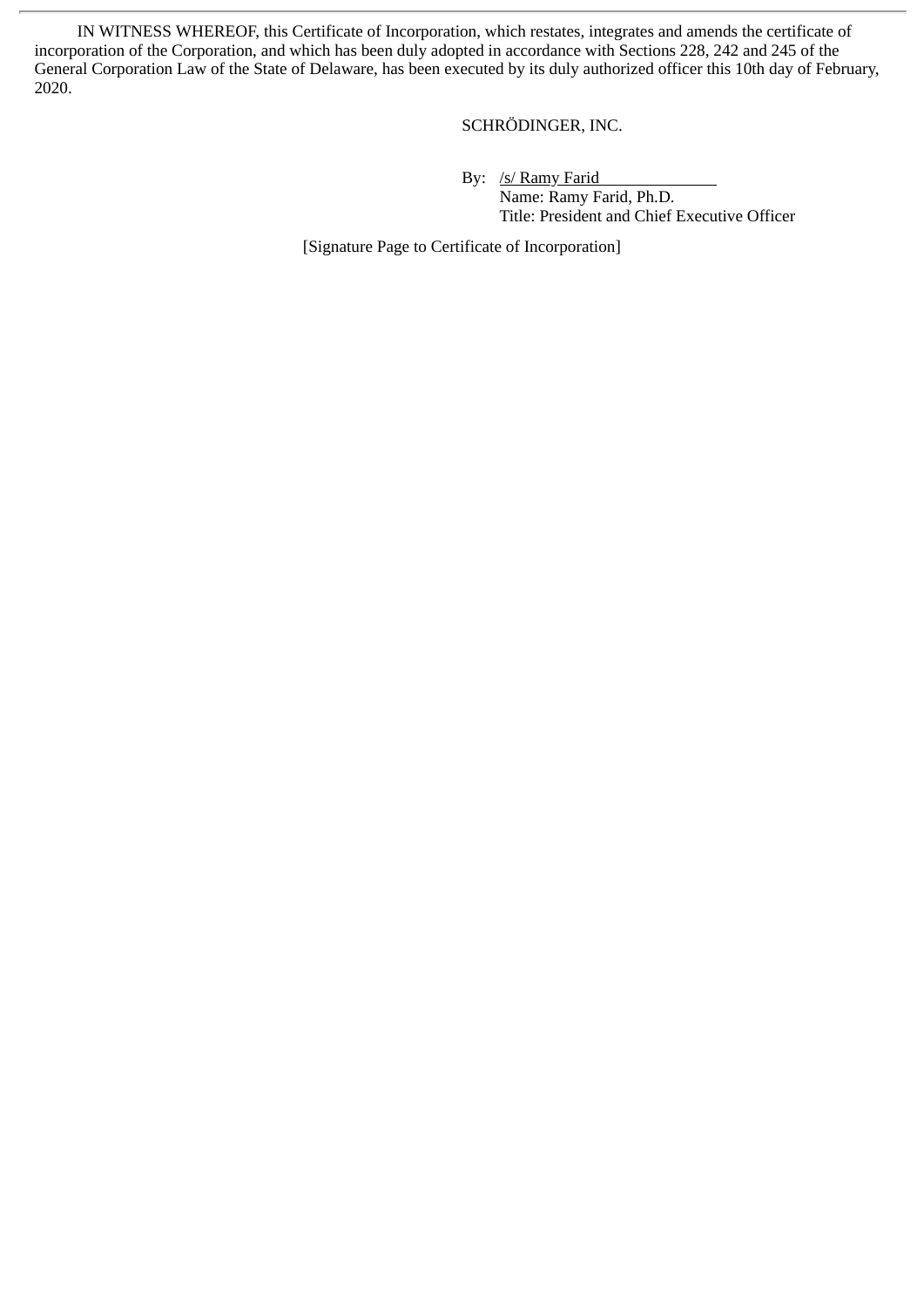# <span id="page-22-0"></span>**AMENDED AND RESTATED BYLAWS**

**OF**

# **SCHRÖDINGER, INC.**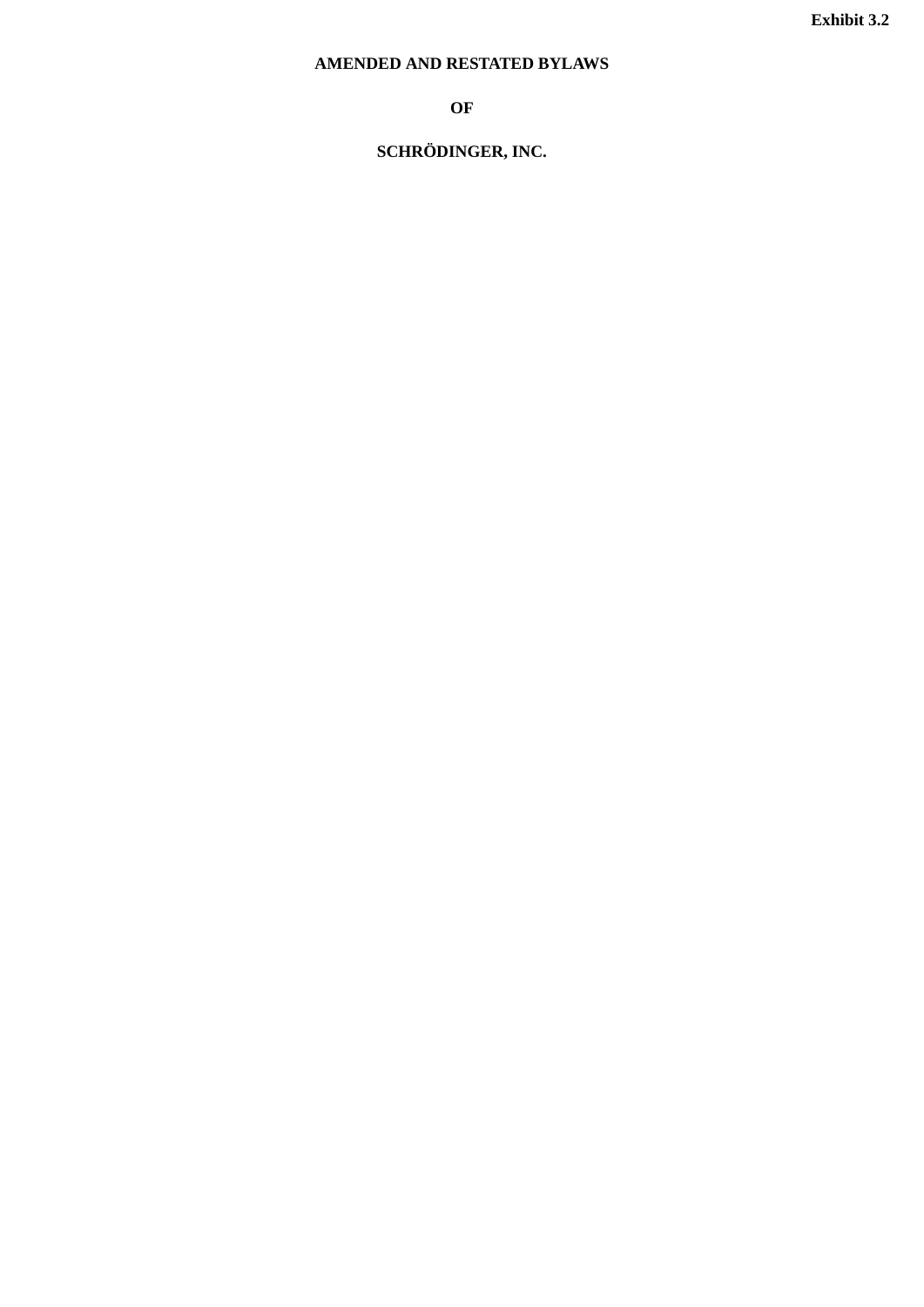# **TABLE OF CONTENTS**

|                  |                                                   | Page           |
|------------------|---------------------------------------------------|----------------|
| ARTICLE I.       | <b>STOCKHOLDERS</b>                               | $\mathbf{1}$   |
| 1.1              | Place of Meetings                                 | $\mathbf{1}$   |
| 1.2              | <b>Annual Meeting</b>                             | $\mathbf{1}$   |
| 1.3              | <b>Special Meetings</b>                           | $\mathbf{1}$   |
| 1.4              | Record Date for Stockholder Meetings              | 4              |
| 1.5              | Notice of Meetings                                | $\mathsf S$    |
| 1.6              | <b>Voting List</b>                                | 5              |
| 1.7              | Quorum                                            | $\,6\,$        |
| 1.8              | Adjournments                                      | $\,6\,$        |
| 1.9              | <b>Voting and Proxies</b>                         | $\overline{7}$ |
| $1.10\,$         | <b>Action at Meeting</b>                          | 7              |
| 1.11             | Nomination of Directors                           | 8              |
| 1.12             | Notice of Other Business                          | 12             |
| 1.13             | <b>Conduct of Meetings</b>                        | 15             |
| 1.14             | <b>Action without Meeting</b>                     | 17             |
| ARTICLE II.      | <b>DIRECTORS</b>                                  | 18             |
| 2.1              | <b>General Powers</b>                             | 18             |
| $2.2\phantom{0}$ | Number, Election and Qualification                | 18             |
| 2.3              | Chairman of the Board; Vice Chairman of the Board | 18             |
| 2.4              | Terms of Office                                   | 19             |
| 2.5              | Quorum                                            | 19             |
| 2.6              | <b>Action at Meeting</b>                          | 19             |
| 2.7              | Removal                                           | 19             |
| 2.8              | Vacancies                                         | 19             |
| 2.9              | Resignation                                       | 19             |
| 2.10             | <b>Regular Meetings</b>                           | $20\,$         |
| 2.11             | <b>Special Meetings</b>                           | $20\,$         |
| 2.12             | Notice of Special Meetings                        | 20             |
| 2.13             | Meetings by Conference Communications Equipment   | 20             |
| 2.14             | <b>Action by Consent</b>                          | $20\,$         |
| 2.15             | Committees                                        | 21             |

 $\mathbf{-i}$  -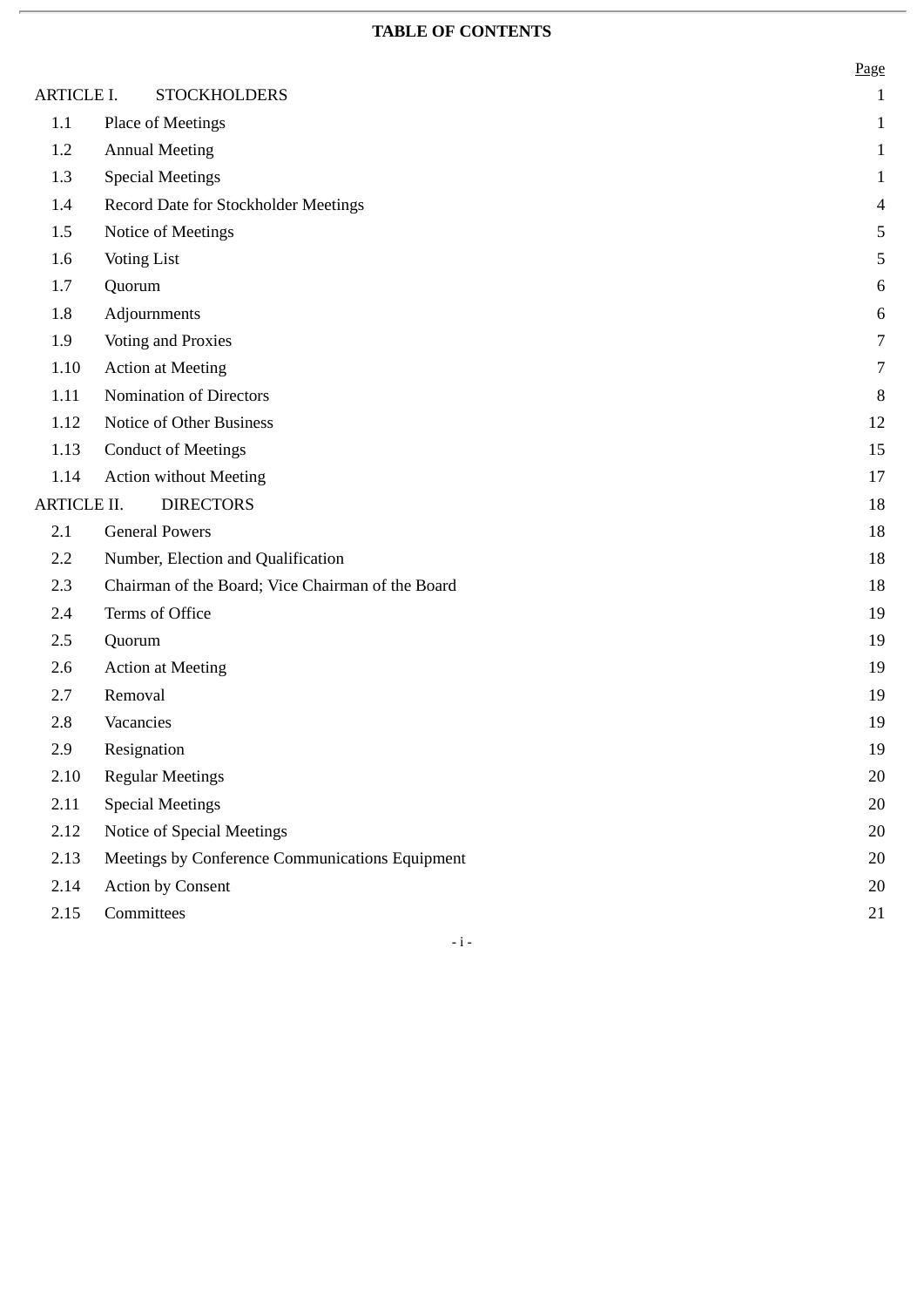| 2.16                | <b>Compensation of Directors</b>                         | 21 |
|---------------------|----------------------------------------------------------|----|
| <b>ARTICLE III.</b> | <b>OFFICERS</b>                                          | 21 |
| 3.1                 | <b>Titles</b>                                            | 21 |
| 3.2                 | Election                                                 | 22 |
| 3.3                 | Qualification                                            | 22 |
| 3.4                 | Tenure                                                   | 22 |
| 3.5                 | <b>Resignation and Removal</b>                           | 22 |
| 3.6                 | Vacancies                                                | 22 |
| 3.7                 | President; Chief Executive Officer                       | 22 |
| 3.8                 | <b>Vice Presidents</b>                                   | 23 |
| 3.9                 | <b>Secretary and Assistant Secretaries</b>               | 23 |
| 3.10                | <b>Treasurer and Assistant Treasurers</b>                | 24 |
| 3.11                | <b>Salaries</b>                                          | 24 |
| 3.12                | Delegation of Authority                                  | 24 |
| <b>ARTICLE IV.</b>  | <b>CAPITAL STOCK</b>                                     | 24 |
| 4.1                 | <b>Issuance of Stock</b>                                 | 24 |
| 4.2                 | <b>Stock Certificates; Uncertificated Shares</b>         | 25 |
| 4.3                 | <b>Transfers</b>                                         | 26 |
| 4.4                 | Lost, Stolen or Destroyed Certificates                   | 26 |
| 4.5                 | Regulations                                              | 26 |
| <b>ARTICLE V.</b>   | <b>GENERAL PROVISIONS</b>                                | 26 |
| 5.1                 | Fiscal Year                                              | 27 |
| 5.2                 | Corporate Seal                                           | 27 |
| 5.3                 | Record Date for Purposes Other Than Stockholder Meetings | 27 |
| 5.4                 | <b>Waiver of Notice</b>                                  | 27 |
| 5.5                 | <b>Voting of Securities</b>                              | 27 |
| 5.6                 | <b>Evidence of Authority</b>                             | 28 |
| 5.7                 | Certificate of Incorporation                             | 28 |
| 5.8                 | Severability                                             | 28 |
| 5.9                 | Pronouns                                                 | 28 |
| ARTICLE VI.         | <b>AMENDMENTS</b>                                        | 28 |

- ii -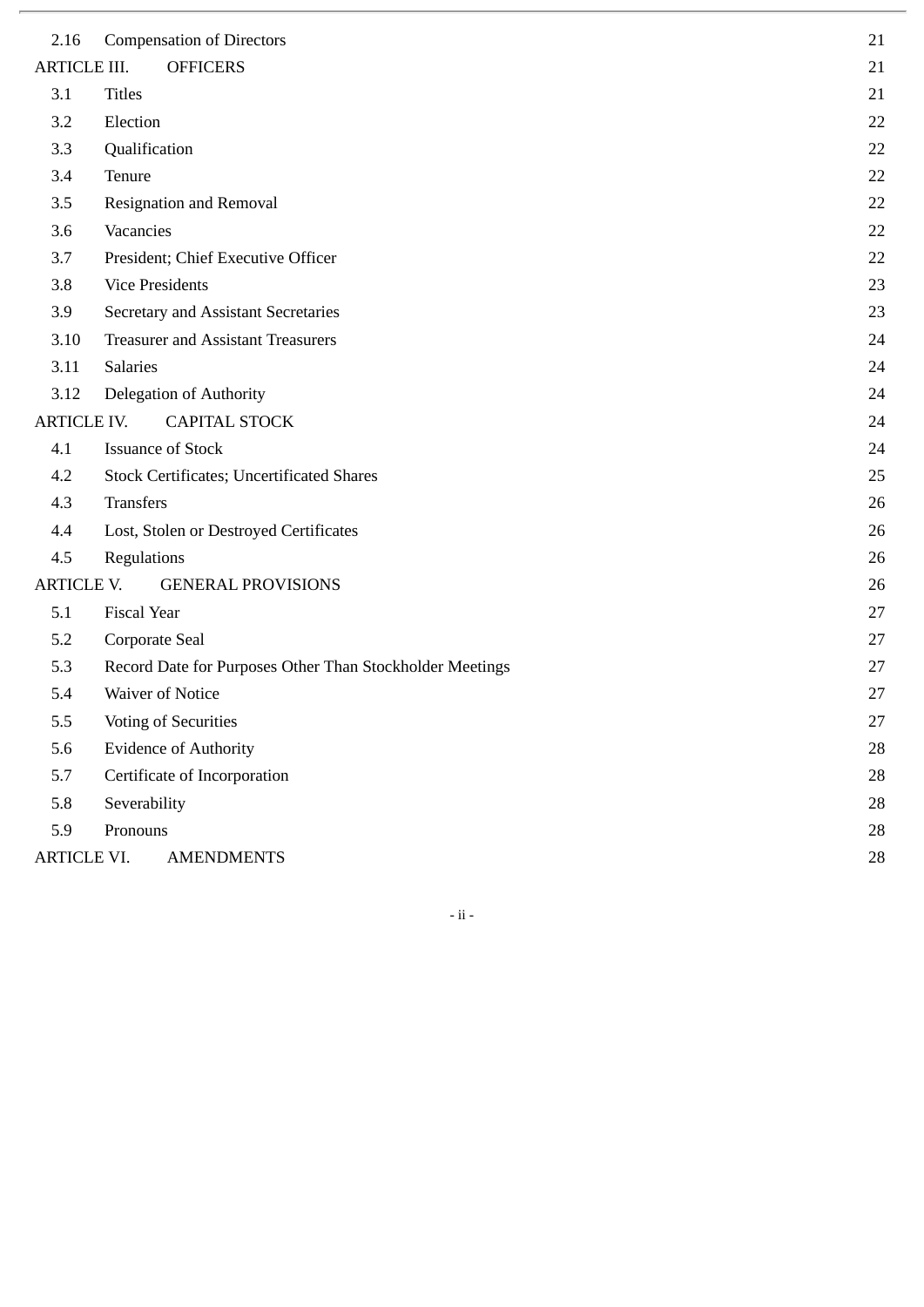#### **ARTICLE I.**

#### **STOCKHOLDERS**

1.1 Place of Meetings. All meetings of stockholders shall be held at such place, if any, as may be designated from time to time by the Board of Directors, the Chairman of the Board or the Chief Executive Officer or, if not so designated, at the principal executive office of the corporation. The Board of Directors may, in its sole discretion, determine that a meeting shall not be held at any place, but shall instead be held solely by means of remote communication in a manner consistent with the General Corporation Law of the State of Delaware.

1.2 Annual Meeting. The annual meeting of stockholders for the election of directors to succeed those whose terms expire and for the transaction of such other business as may properly be brought before the meeting shall be held on a date and at a time designated by the Board of Directors, the Chairman of the Board or the Chief Executive Officer. The Board of Directors may postpone, recess, reschedule or cancel any previously scheduled annual meeting of stockholders.

1.3 Special Meetings.

 (a) Special meetings of stockholders for any purposes or purposes may be called at any time only by (i) the Board of Directors or (ii) the Secretary of the Corporation in the manner provided in this Section 1.3, and, except as otherwise provided in this Section 1.3, may not be called by any other person or persons.

 (b) Subject to the provisions of this Section 1.3, a special meeting of stockholders shall be called by the Secretary following the receipt by the Secretary of written requests to call a meeting from Eligible Holders (as defined below) of at least 25% of the combined voting power of the outstanding shares of capital stock of the corporation (regardless of whether such shares of capital stock are entitled to vote on the matters to be proposed and acted on at the special meeting) (the "Requisite Percentage"). "Eligible Holder" means any record holder of outstanding shares of capital stock of the corporation that (a) is making such request on its own behalf (and not on behalf of a beneficial owner of such stock), or (b) is making such request on behalf of a beneficial owner of such stock, provided that, in the case of this clause (b), such request must be accompanied by proof of such beneficial ownership in a form that would be sufficient to prove eligibility to submit a shareholder proposal under

 $-1 -$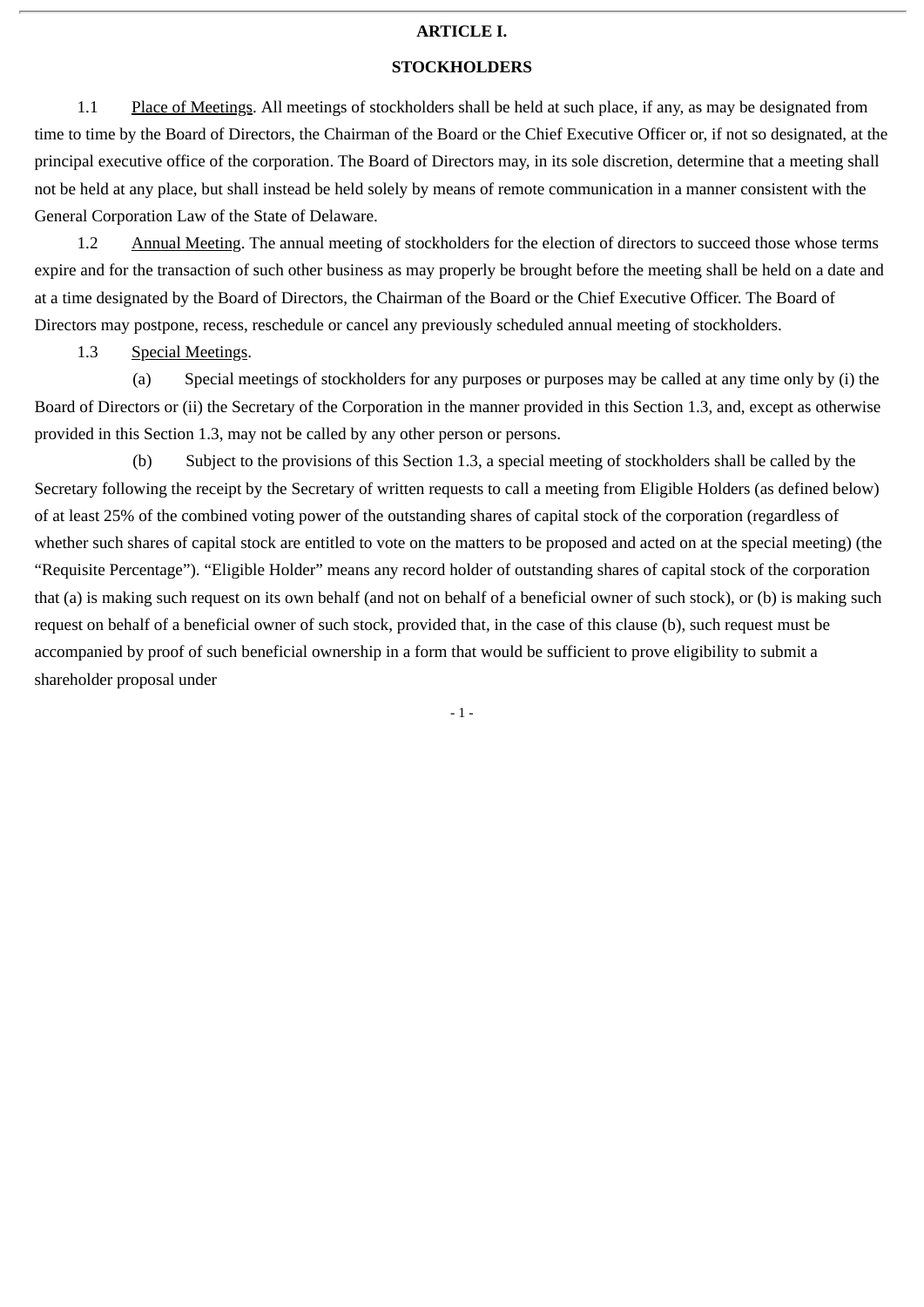paragraph (b) of Rule 14a-8 promulgated under the Securities Exchange Act of 1934, as amended (the "Exchange Act"), or any successor rule. In determining whether requests to call a meeting have been received from the Requisite Percentage, multiple requests to call a special meeting will not be considered together unless (A) such requests identify substantially the same purpose or purposes of the special meeting and substantially the same matters proposed to be acted on at the special meeting, in each case as determined by the Board of Directors (which, if such purpose is the election or removal of directors, will mean that the exact same person or persons are proposed for election or removal in each relevant request), and (B) such requests have been dated and delivered to the Secretary of the corporation within 60 days of the earliest dated request.

(c) A written request from a stockholder to call a special meeting (i) shall be delivered by hand or by registered U.S. mail, postage prepaid, return receipt requested, or courier service, postage prepaid, to the attention of the Secretary at the principal executive offices of the corporation and (ii) shall not be effective unless it is signed and dated by each stockholder of record submitting the request and the beneficial owners, if any, on whose behalf the request is made, or such stockholder's or beneficial owner's duly authorized agent, and unless it includes (A) all of the information and representations (including any required supplements) described in Section 1.11 of this Article I if such business relates to the election of directors, (B) all of the information and representations (including any required supplements) described in Section 1.12 of this Article I that would be required with respect to an annual meeting in the case of all other business, (C) an agreement by the requesting stockholder(s) to notify the corporation promptly in the event of any disposition prior to the record date for the special meeting of shares of the corporation owned beneficially or of record and an acknowledgement that any such disposition shall be deemed to be a revocation of such request with respect to such disposed shares, and (D) documentary evidence that the requesting stockholder(s) own the Requisite Percentage as of the date on which the request is delivered to the Secretary; provided, however, that if the requesting stockholder(s) are not the beneficial owners of the shares representing the Requisite Percentage, then to be valid, the request must also include documentary evidence (or, if not simultaneously provided with the request, such documentary evidence must be delivered to the Secretary within 10 days after the date on which the request is delivered to the Secretary) that the beneficial owners on whose behalf the request is made beneficially own the Requisite Percentage as of the

- 2 -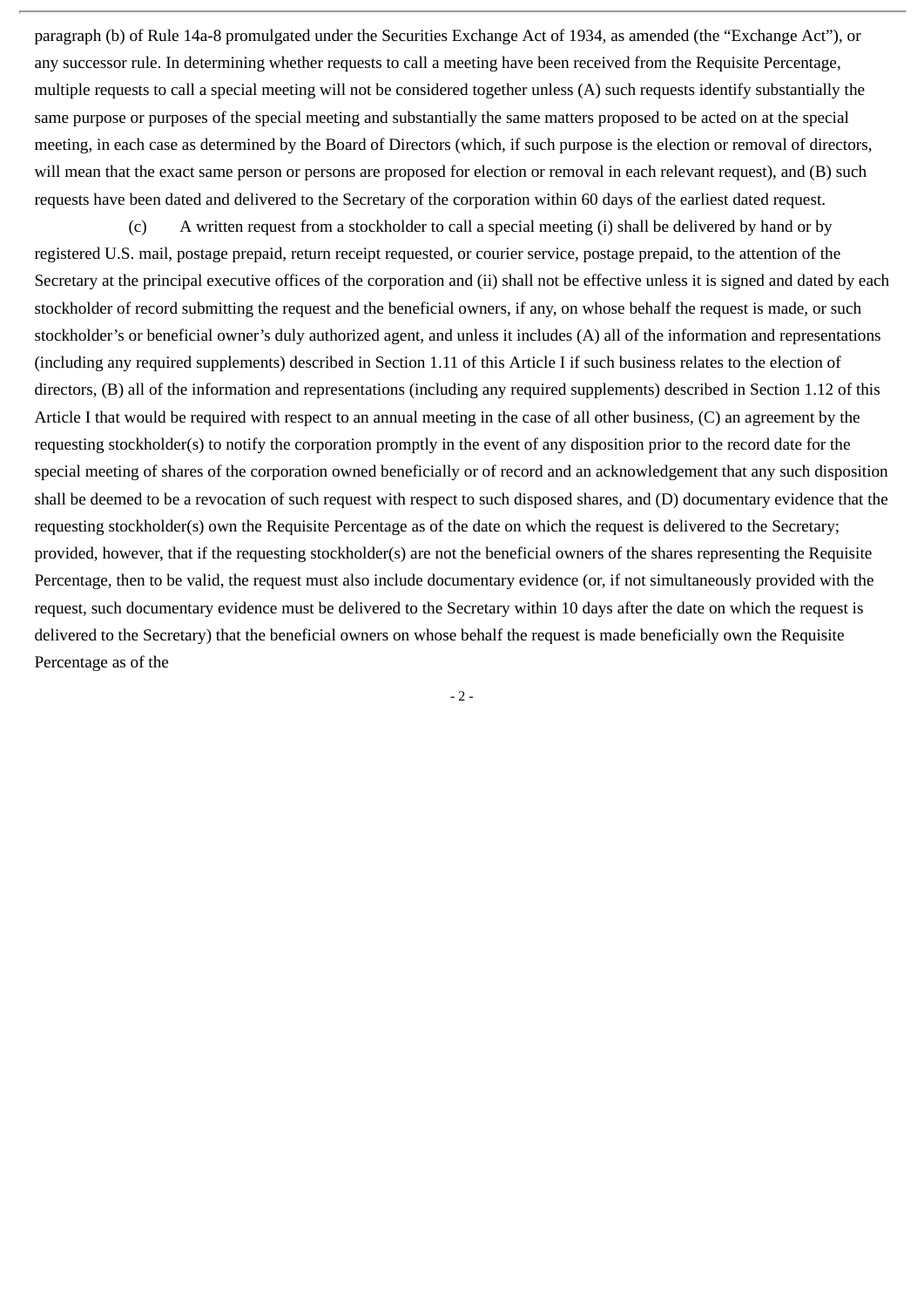date on which such request is delivered to the Secretary. A stockholder may revoke a request to call a special meeting by written revocation delivered to the Secretary at any time prior to the special meeting; provided, however, that if any such revocations are received by the Secretary and, as a result of such revocation (and any deemed revocation pursuant to clause (C) of this Section 1.13(c)), there no longer are unrevoked requests representing in the aggregate the Requisite Percentage, the Board of Directors may, in its discretion, cancel the special meeting.

(d) A written request from a stockholder to call a special meeting shall be ineffective, and a special meeting requested by stockholders shall not be held, if (A) it relates to an item of business that is not a proper subject for stockholder action under applicable law, (B) such request is delivered between the time beginning on the 61st day after the earliest date of signature on a written request that has been delivered to the Secretary relating to an item of business (other than the election or removal of directors) that is identical or substantially similar (a "Similar Item") to an item of business included in such request and ending on the one-year anniversary of such earliest date, (C) a Similar Item will be submitted for stockholder approval at any stockholder meeting to be held on or before the 120th day after the Secretary receives such written request, (D) a Similar Item has been presented at the most recent annual meeting or at any special meeting held within one year prior to receipt by the Secretary of such request to call a special meeting, or (E) the request was made in a manner that involved a violation of Regulation 14A under the Exchange Act or other applicable law.

(e) The board of directors shall determine in good faith whether the requirements set forth in paragraph (d) of this Section 1.3 have been satisfied. In addition to the matters set forth in paragraph (d) of this Section 1.3, a written request from a stockholder to call a special meeting shall also be ineffective if it does not comply with the provisions of this Section 1.3 and the Secretary shall determine in good faith whether all other requirements set forth in this Section 1.3 have been satisfied. Any determination made pursuant to this paragraph (e) shall be binding on the corporation and its stockholders.

(f) The business transacted at any special meeting of stockholders shall be limited to the matters set forth in the notice of such meeting. The Board of Directors shall determine the place, and fix the date and time, of any special meeting; provided that, the date of any stockholder-called special meeting shall be not less than 30 days nor more than 120 days after the Secretary has received a valid request for a special meeting from Eligible Holders

- 3 -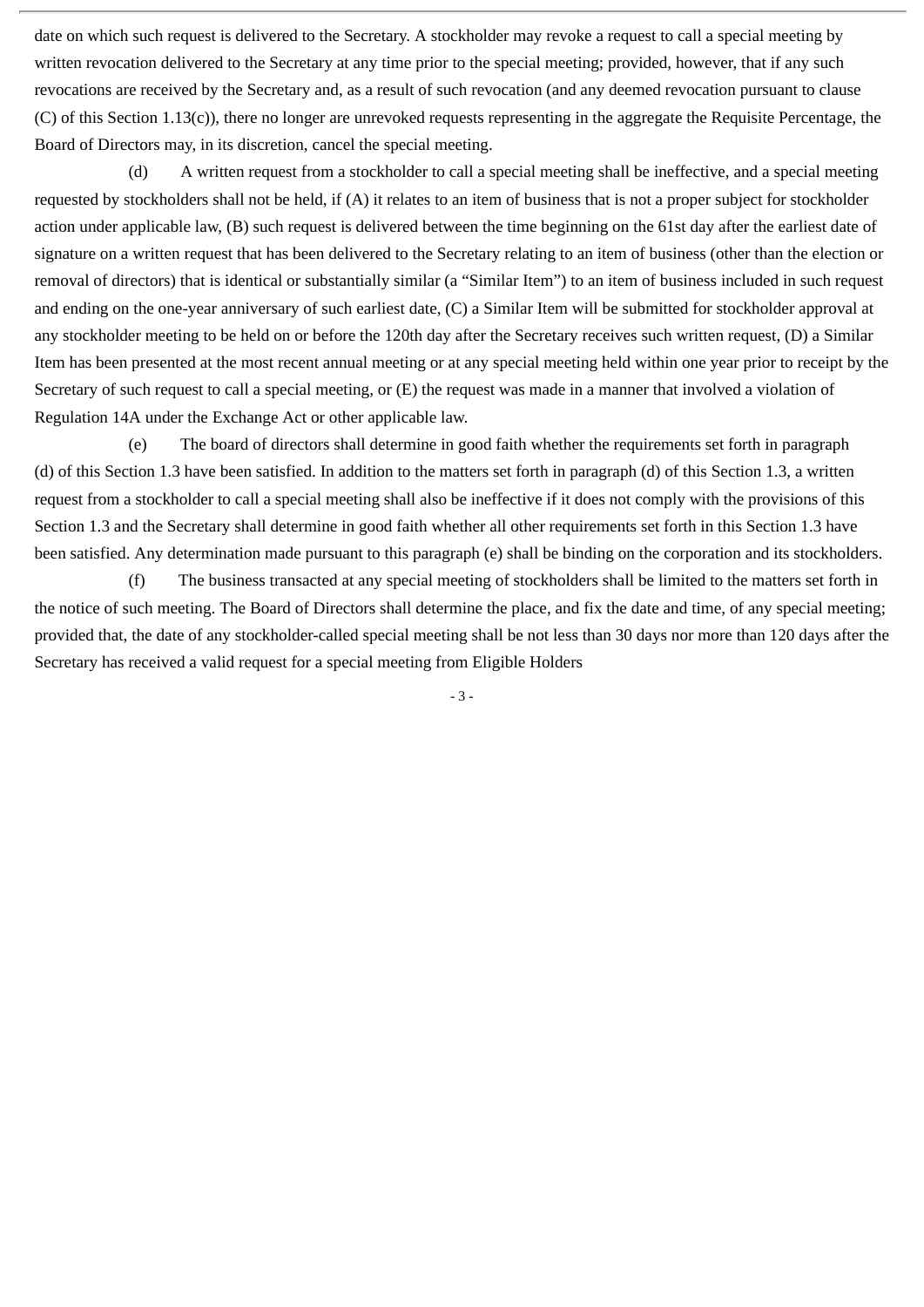representing the Requisite Percentage. The Board of Directors may submit its own proposal or proposals for consideration at a stockholder-called special meeting. The record date for any special meeting shall be fixed in accordance with Section 213 (or its successor provisions) of the General Corporation Law of the State of Delaware and in accordance with Section 1.4 of Article I of these bylaws. Following determination of the date, time and place, if any, of the special meeting, the Secretary will cause a notice of meeting to be given to the stockholders entitled to vote, in accordance with the provisions of Section 1.5. Subject to compliance with the proviso in the second sentence of this paragraph (f), the Board of Directors may postpone, recess, reschedule or cancel any previously scheduled special meeting of stockholders.

(g) If none of the requesting stockholders appear or send a duly authorized agent to present the business to be presented for consideration specified in the written request to call a special meeting, the corporation need not present such business for a vote at the special meeting, notwithstanding that proxies in respect of such matter may have been received by the corporation.

1.4 Record Date for Stockholder Meetings. In order that the corporation may determine the stockholders entitled to notice of any meeting of stockholders or any adjournment thereof, the Board of Directors may fix a record date, which record date shall not precede the date upon which the resolution fixing the record date is adopted by the Board of Directors, and which record date shall not be more than 60 nor less than 10 days before the date of such meeting. If the Board of Directors so fixes a date, such date shall also be the record date for determining the stockholders entitled to vote at such meeting unless the Board of Directors determines, at the time it fixes such record date, that a later date on or before the date of the meeting shall be the date for making such determination. If no record date is fixed by the Board of Directors, the record date for determining stockholders entitled to notice of or to vote at a meeting of stockholders shall be at the close of business on the day next preceding the day on which notice is given, or, if notice is waived, at the close of business on the day next preceding the day on which the meeting is held. A determination of stockholders of record entitled to notice of or to vote at a meeting of stockholders shall apply to any adjournment of the meeting; provided, however, that the Board of Directors may fix a new record date for determination of stockholders entitled to vote at the adjourned meeting, and in such case shall also fix as the record date for stockholders entitled to notice of such adjourned meeting the same or an earlier

 $-4-$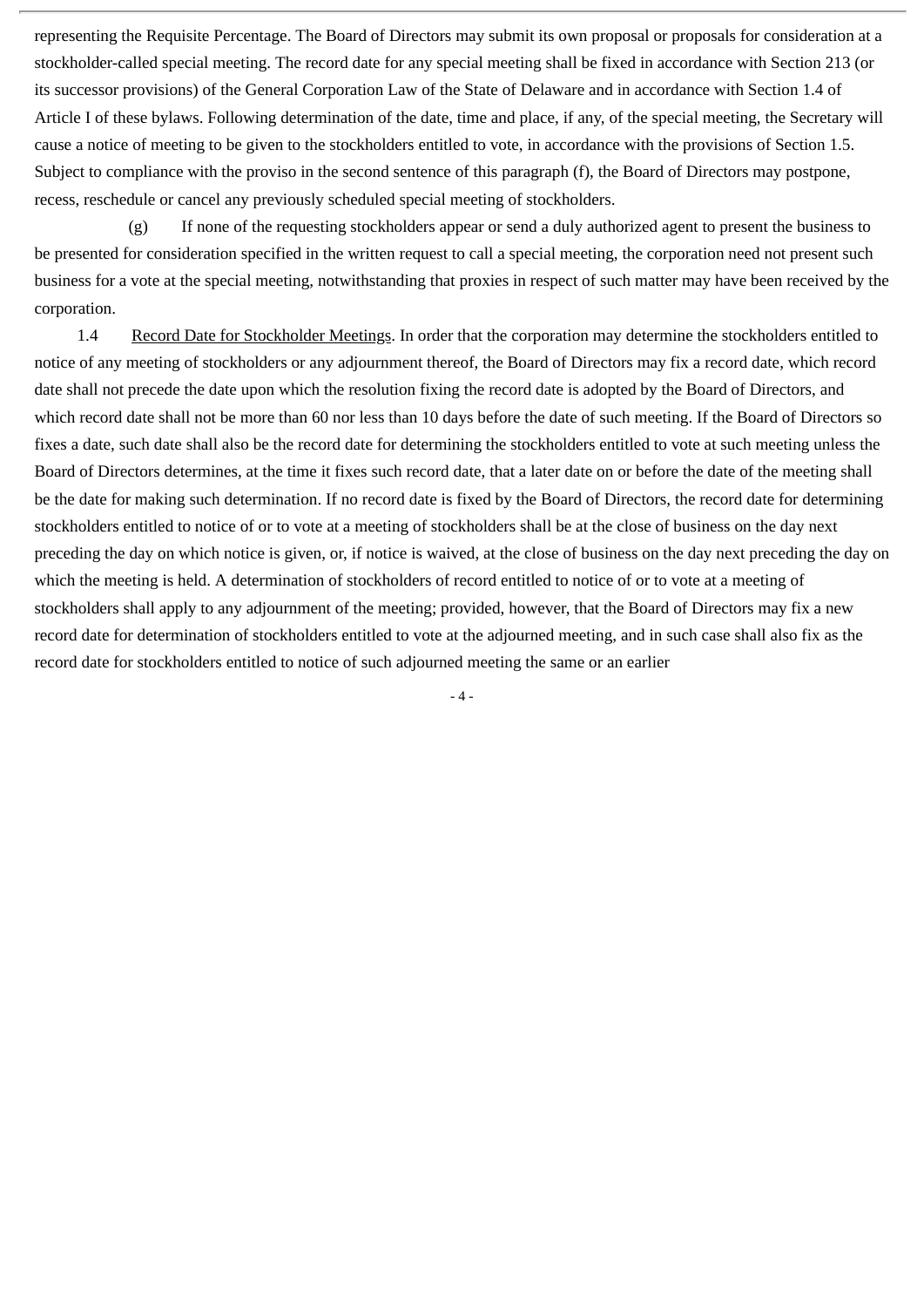date as that fixed for determination of stockholders entitled to vote in accordance herewith at the adjourned meeting.

## 1.5 Notice of Meetings.

Except as otherwise provided by law, the Certificate of Incorporation or these bylaws, notice of each meeting of stockholders, whether annual or special, shall be given not less than 10 nor more than 60 days before the date of the meeting to each stockholder entitled to vote at such meeting as of the record date for determining the stockholders entitled to notice of the meeting. Without limiting the manner by which notice otherwise may be given to stockholders, any notice shall be effective if given in accordance with Section 232 of the General Corporation Law of the State of Delaware. The notices of all meetings shall state the place, if any, date and time of the meeting and the means of remote communications, if any, by which stockholders and proxyholders may be deemed to be present in person and vote at such meeting and the record date for determining the stockholders entitled to vote at the meeting (if such date is different from the record date for stockholders entitled to notice of the meeting). The notice of a special meeting shall state, in addition, the purpose or purposes for which the meeting is called.

1.6 Voting List. The corporation shall prepare, at least 10 days before every meeting of stockholders, a complete list of the stockholders entitled to vote at the meeting (provided, however, if the record date for determining the stockholders entitled to vote is less than 10 days before the meeting date, the list shall reflect the stockholders entitled to vote as of the tenth day before the meeting), arranged in alphabetical order, and showing the address of each stockholder and the number of shares registered in the name of each stockholder. Such list shall be open to the examination of any stockholder, for any purpose germane to the meeting for a period of at least 10 days prior to the meeting: (a) on a reasonably accessible electronic network, provided that the information required to gain access to such list is provided with the notice of the meeting, or (b) during ordinary business hours, at the principal place of business of the corporation. If the meeting is to be held at a physical location (and not solely by means of remote communication), then the list shall be produced and kept at the time and place of the meeting during the whole time thereof, and may be examined by any stockholder who is present. If the meeting is to be held solely by means of remote communication, then the list shall also be open to the examination of any stockholder during the whole time of the meeting on a reasonably accessible electronic network, and the information required to access such list shall be provided

- 5 -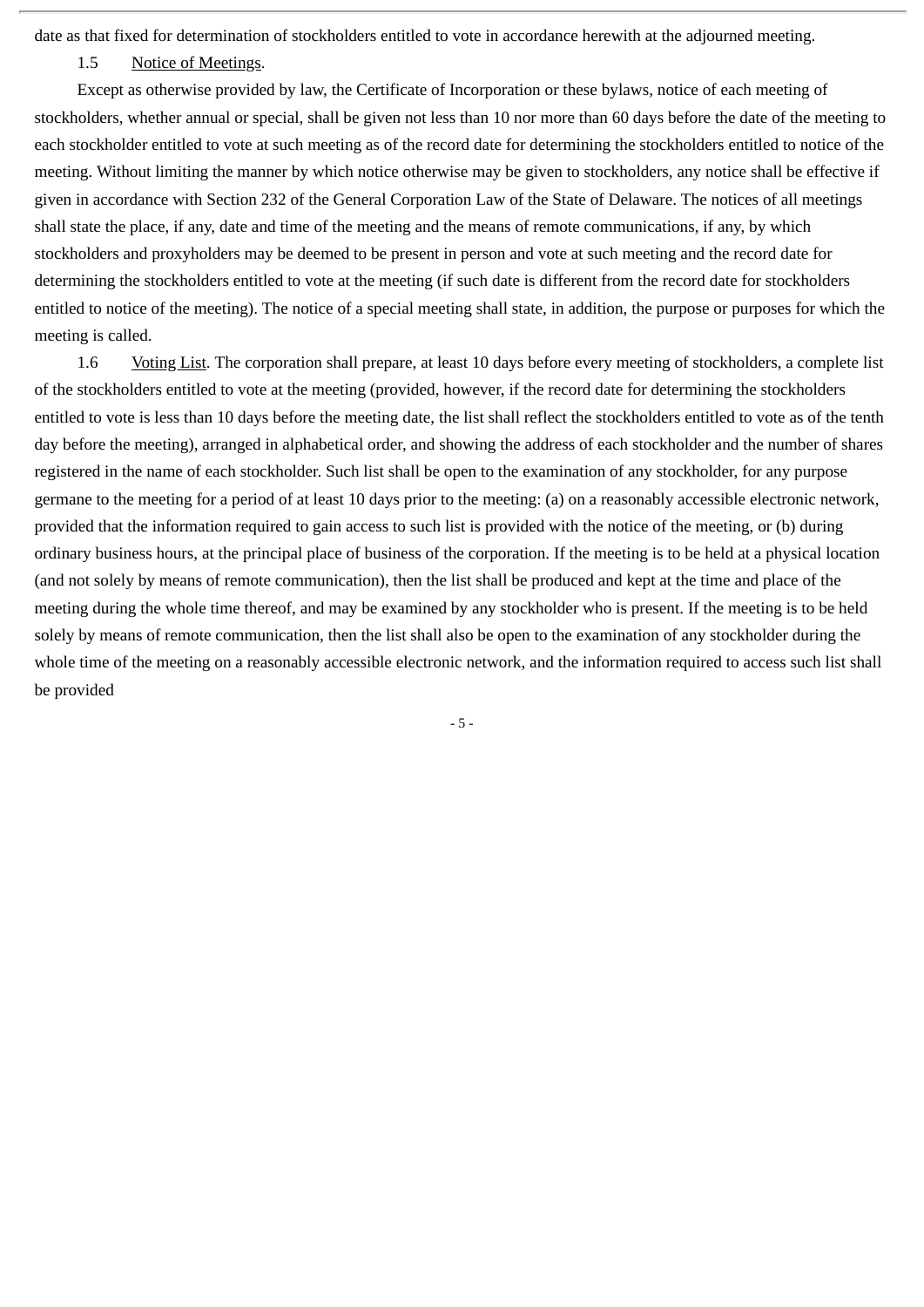with the notice of the meeting. Except as otherwise provided by law, such list shall be the only evidence as to who are the stockholders entitled to examine the list of stockholders required by this Section 1.6 or to vote in person or by proxy at any meeting of stockholders.

1.7 Quorum. Except as otherwise provided by law, the Certificate of Incorporation or these bylaws, the holders of a majority in voting power of the shares of the capital stock of the corporation issued and outstanding and entitled to vote at the meeting, present in person, present by means of remote communication in a manner, if any, authorized by the Board of Directors in its sole discretion, or represented by proxy, shall constitute a quorum for the transaction of business; provided, however, that where a separate vote by a class or classes or series of capital stock is required by law or the Certificate of Incorporation, the holders of a majority in voting power of the shares of such class or classes or series of the capital stock of the corporation issued and outstanding and entitled to vote on such matter, present in person, present by means of remote communication in a manner, if any, authorized by the Board of Directors in its sole discretion, or represented by proxy, shall constitute a quorum entitled to take action with respect to the vote on such matter. A quorum, once established at a meeting, shall not be broken by the withdrawal of enough votes to leave less than a quorum.

1.8 Adjournments. Any meeting of stockholders may be adjourned from time to time to reconvene at any other time and to any other place at which a meeting of stockholders may be held under these bylaws by the Board, the chairman of the meeting or, if directed to be voted on by the chairman of the meeting, by the stockholders present or represented at the meeting and entitled to vote thereon, even if less than a quorum. It shall not be necessary to notify any stockholder of any adjournment of 30 days or less if the time and place, if any, of the adjourned meeting, and the means of remote communication, if any, by which stockholders and proxyholders may be deemed to be present in person and vote at such adjourned meeting, are announced at the meeting at which adjournment is taken, unless after the adjournment a new record date is fixed for the adjourned meeting. At the adjourned meeting, the corporation may transact any business that might have been transacted at the original meeting. If the adjournment is for more than 30 days, a notice of the adjourned meeting shall be given to each stockholder of record entitled to vote at the meeting. If after the adjournment a new record date for determination of stockholders entitled to vote is fixed for the adjourned meeting, the Board of Directors shall fix as the record date for determining stockholders entitled to notice of such

- 6 -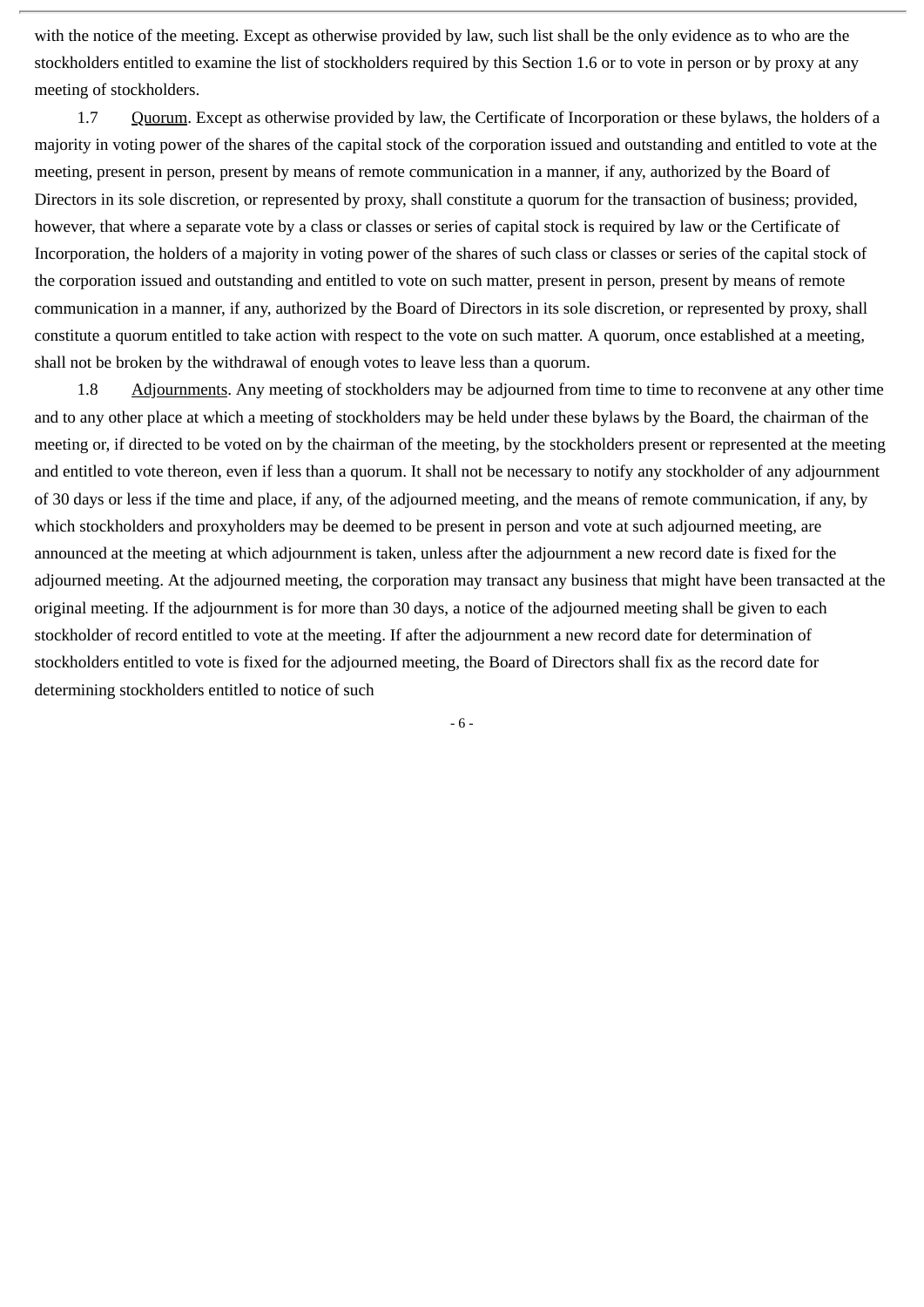adjourned meeting the same or an earlier date as that fixed for determination of stockholders entitled to vote at the adjourned meeting, and shall give notice of the adjourned meeting to each stockholder of record as of the record date so fixed for notice of such adjourned meeting.

1.9 Voting and Proxies. Each stockholder shall have one vote upon the matter in question for each share of stock entitled to vote held of record by such stockholder and a proportionate vote for each fractional share so held, unless otherwise provided by law or the Certificate of Incorporation. Each stockholder of record entitled to vote at a meeting of stockholders may vote in person (including by means of remote communications, if any, by which stockholders may be deemed to be present in person and vote at such meeting) or may authorize another person or persons to vote for such stockholder by a proxy executed or transmitted in a manner permitted by the General Corporation Law of the State of Delaware by the stockholder or such stockholder's authorized agent and delivered (including by electronic transmission) to the Secretary of the corporation. No such proxy shall be voted upon after three years from the date of its execution, unless the proxy expressly provides for a longer period.

#### 1.10 Action at Meeting.

 (a) When a quorum is present at any meeting, any matter other than the election of directors to be voted upon by the stockholders at such meeting shall be decided by the vote of the holders of shares of stock having a majority in voting power of the votes cast by the holders of all of the shares of stock present or represented at the meeting and voting affirmatively or negatively on such matter (or if there are two or more classes or series of stock entitled to vote as separate classes, then in the case of each such class or series, the holders of a majority in voting power of the shares of stock of that class or series present or represented at the meeting and voting affirmatively or negatively on such matter), except when a different vote is required by express provision of applicable law, regulation applicable to the corporation or its securities, the Certificate of Incorporation or these bylaws, in which case such express provision shall govern.

 (b) At all meetings of stockholders at which directors are to be elected, other than in a Contested Election Meeting (as defined below), when a quorum is present, a nominee for election as a director at such meeting shall be elected to the Board of Directors if the votes cast by the stockholders entitled to vote on the election "for" such nominee's election exceed those "against" such nominee's election (with "abstentions" and "broker non-votes" not counted

- 7 -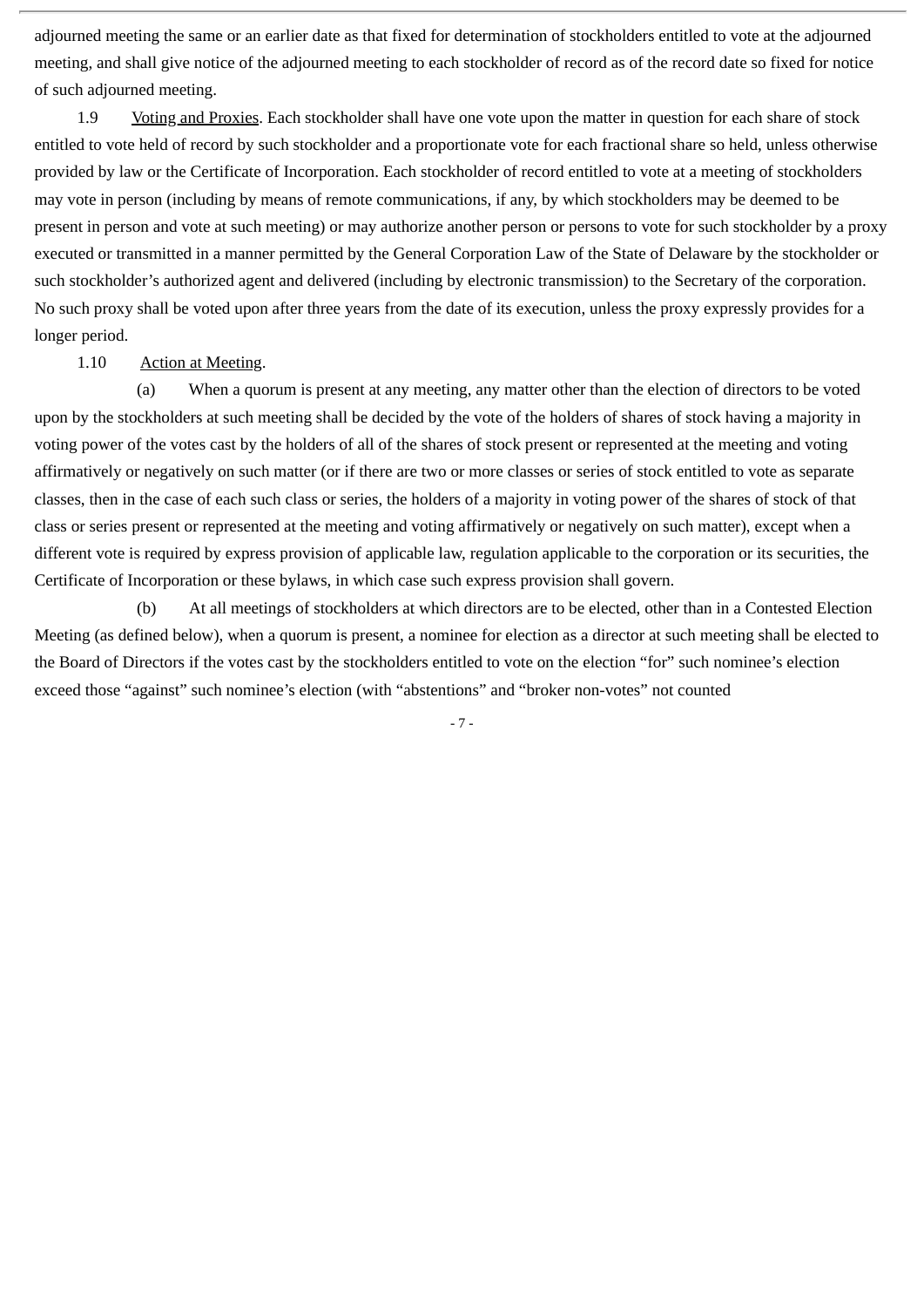as a vote "for" or "against" such nominee's election). In a Contested Election Meeting, when a quorum is present, any election by stockholders of directors shall be determined by a plurality of the votes cast by the stockholders entitled to vote on the election. If directors are to be elected by a plurality vote, stockholders shall not be permitted to vote against a nominee. A meeting of stockholders shall be a "Contested Election Meeting" if the number of nominees for election as directors exceeds the number of directors to be elected at such meeting, as of the tenth (10th) day preceding the date of the corporation's first notice to stockholders of such meeting sent pursuant to Section 1.5 of these bylaws (the "Determination Date"); provided, however, that if, in accordance with Section 1.11 of these bylaws, stockholders are entitled to nominate persons for election as a director after the otherwise applicable Determination Date, the Determination Date shall instead be the last day on which stockholders are entitled to nominate persons for election as a director.

# 1.11 Nomination of Directors.

 (a) Except for (1) any directors entitled to be elected by the holders of preferred stock, (2) any directors elected in accordance with Section 2.8 hereof by the Board of Directors to fill vacancies or newly-created directorships, (3) any directors elected at a special meeting validly called upon the request of Eligible Holders representing the Requisite Percentage in accordance with Section 1.3 (including, without limitation, in compliance with Section 1.3(c)(ii)(A)) or (4) as otherwise required by applicable law or stock exchange regulation, at any meeting of stockholders, only persons who are nominated in accordance with the procedures in this Section 1.11 shall be eligible for election as directors. Nomination for election to the Board of Directors at a meeting of stockholders may be made (i) by or at the direction of the Board of Directors or (ii) by any stockholder of the corporation who (x) timely complies with the notice procedures in Section 1.11(b), (y) is a stockholder of record who is entitled to vote for the election of such nominee on the date of the giving of such notice and on the record date for the determination of stockholders entitled to vote at such meeting and (z) is entitled to vote at such meeting.

 (b) To be timely, a stockholder's written notice must be delivered by hand or by registered U.S. mail, postage prepaid, return receipt requested, or courier service, postage prepaid, to the attention of the Secretary at the principal executive offices of the corporation and received as follows: (1) in the case of an election of directors at an annual meeting of

- 8 -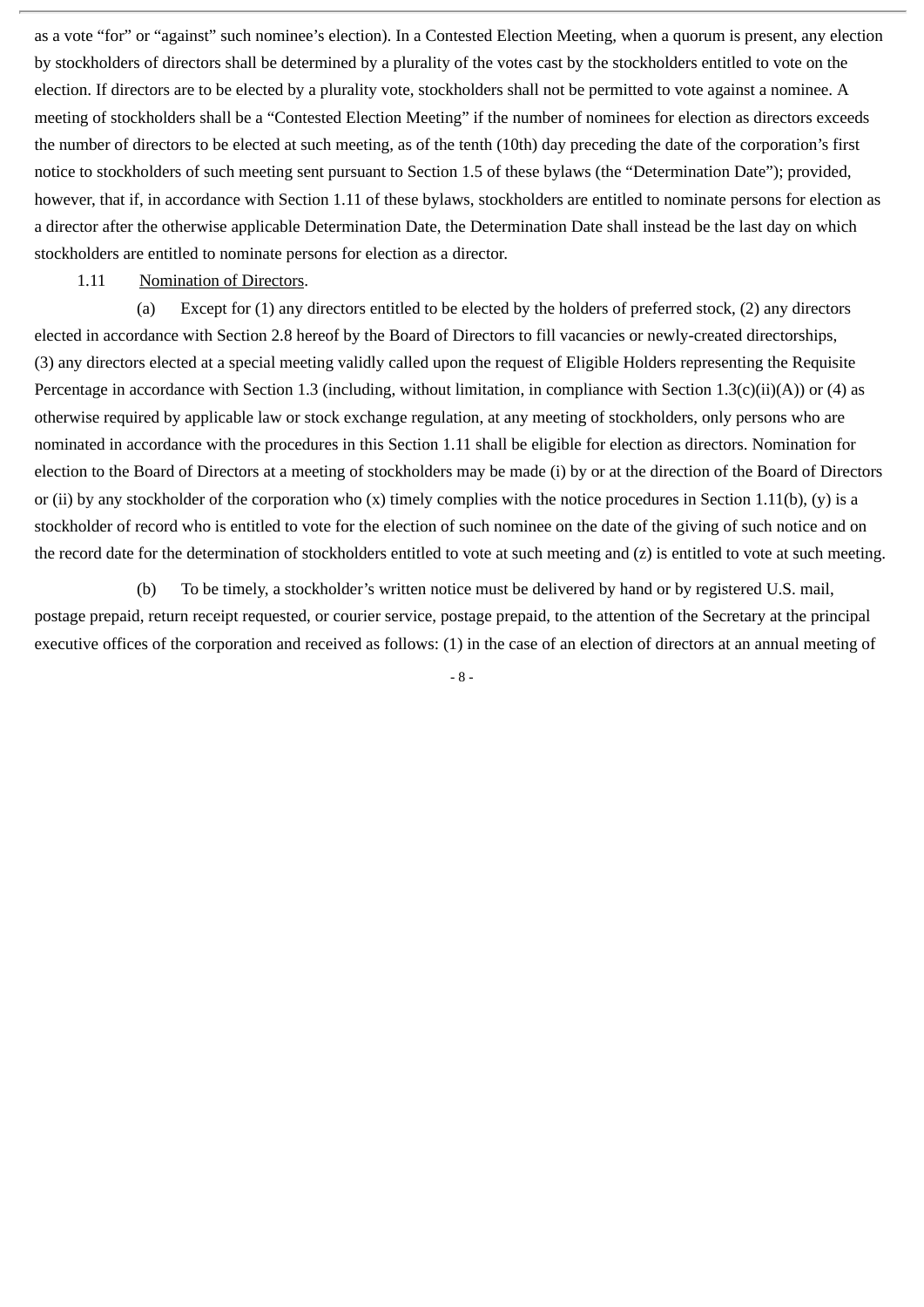stockholders, not less than 90 days nor more than 120 days prior to the first anniversary of the preceding year's annual meeting; provided, however, that in the event that the date of the annual meeting in any other year is advanced by more than 30 days, or delayed by more than 60 days, from the first anniversary of the preceding year's annual meeting, a stockholder's notice must be so received not earlier than the 120th day prior to such annual meeting and not later than the close of business on the later of (x) the 90th day prior to such annual meeting and (y) the tenth day following the day on which notice of the date of such annual meeting was mailed or public disclosure of the date of such annual meeting was made, whichever first occurs; or (2) in the case of an election of directors at a special meeting of stockholders, provided that the Board of Directors has determined, in accordance with Section 1.3, that directors shall be elected at such special meeting and provided further that the nomination made by the stockholder is for one of the director positions that the Board of Directors has determined will be filled at such special meeting not earlier than the 120th day prior to such special meeting and not later than the close of business on the later of  $(x)$  the 90th day prior to such special meeting and  $(y)$  the tenth day following the day on which notice of the date of such special meeting was mailed or public disclosure of the date of such special meeting was made, whichever first occurs. In no event shall the adjournment or postponement of a meeting (or the public disclosure thereof) commence a new time period (or extend any time period) for the giving of a stockholder's notice.

The stockholder's notice to the Secretary shall set forth: (A) as to each proposed nominee (1) such person's name, age, business address and, if known, residence address, (2) such person's principal occupation or employment, (3) the class and series and number of shares of stock of the corporation that are, directly or indirectly, owned, beneficially or of record, by such person, (4) a description of all direct and indirect compensation and other material monetary agreements, arrangements and understandings during the past three years, and any other material relationships, between or among  $(x)$  the stockholder, the beneficial owner, if any, on whose behalf the nomination is being made and the respective affiliates and associates of, or others acting in concert with, such stockholder and such beneficial owner, on the one hand, and (y) each proposed nominee, and his or her respective affiliates and associates, or others acting in concert with such nominee(s), on the other hand, including all information that would be required to be disclosed pursuant to Item 404 of Regulation S-K if the stockholder making the nomination and any beneficial owner on whose behalf the nomination is made or any affiliate or associate thereof

- 9 -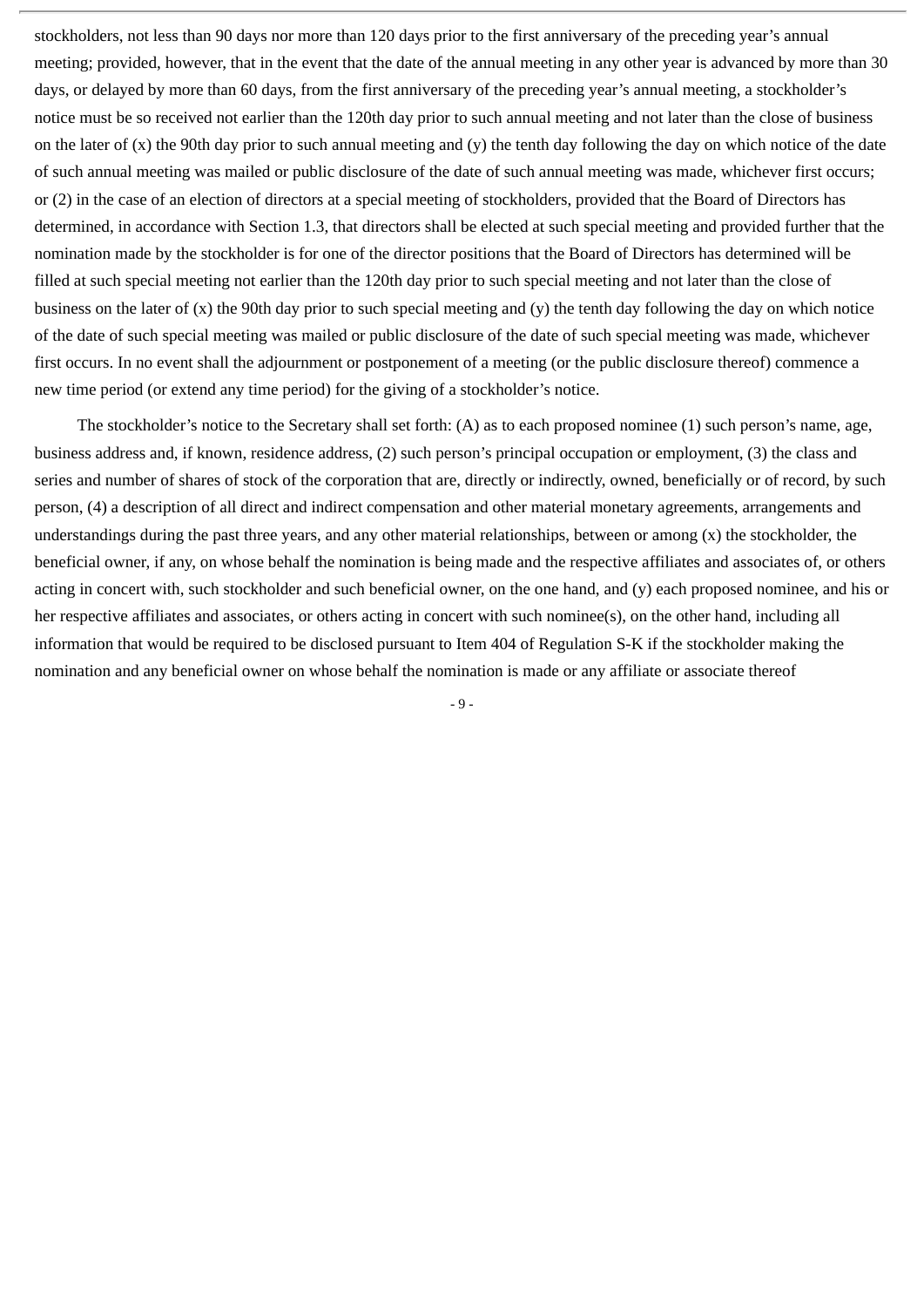or person acting in concert therewith were the "registrant" for purposes of such Item and the proposed nominee were a director or executive officer of such registrant, and (5) any other information concerning such person that must be disclosed as to nominees in proxy solicitations pursuant to Regulation 14A under the Exchange Act; and (B) as to the stockholder giving the notice and the beneficial owner, if any, on whose behalf the nomination is being made (1) the name and address of such stockholder, as they appear on the corporation's books, and of such beneficial owner, (2) the class and series and number of shares of stock of the corporation that are, directly or indirectly, owned, beneficially or of record, by such stockholder and such beneficial owner, (3) a description of any agreement, arrangement or understanding between or among such stockholder and/or such beneficial owner and each proposed nominee and any other person or persons (including their names) pursuant to which the nomination(s) are being made or who may participate in the solicitation of proxies or votes in favor of electing such nominee(s), (4) a description of any agreement, arrangement or understanding (including any derivative or short positions, swaps, profit interests, options, warrants, convertible securities, stock appreciation or similar rights, hedging transactions, and borrowed or loaned shares) that has been entered into by, or on behalf of, such stockholder or such beneficial owner, the effect or intent of which is to mitigate loss to, manage risk or benefit of share price changes for, or increase or decrease the voting power of, such stockholder or such beneficial owner with respect to shares of stock of the corporation, (5) any other information relating to such stockholder and such beneficial owner that would be required to be disclosed in a proxy statement or other filings required to be made in connection with solicitations of proxies for the election of directors in a contested election pursuant to Section 14 of the Exchange Act and the rules and regulations promulgated thereunder, (6) a representation that such stockholder intends to appear in person or by proxy at the meeting to nominate the person(s) named in its notice and (7) a representation whether such stockholder and/or such beneficial owner intends or is part of a group that intends (x) to deliver a proxy statement and/or form of proxy to holders of at least the percentage of the corporation's outstanding capital stock reasonably believed by such stockholder or such beneficial owner to be sufficient to elect the nominee (and such representation shall be included in any such proxy statement and form of proxy) and/or (y) otherwise to solicit proxies or votes from stockholders in support of such nomination (and such representation shall be included in any such solicitation materials). Not later than 10 days after the record date for the meeting, the

 $-10 -$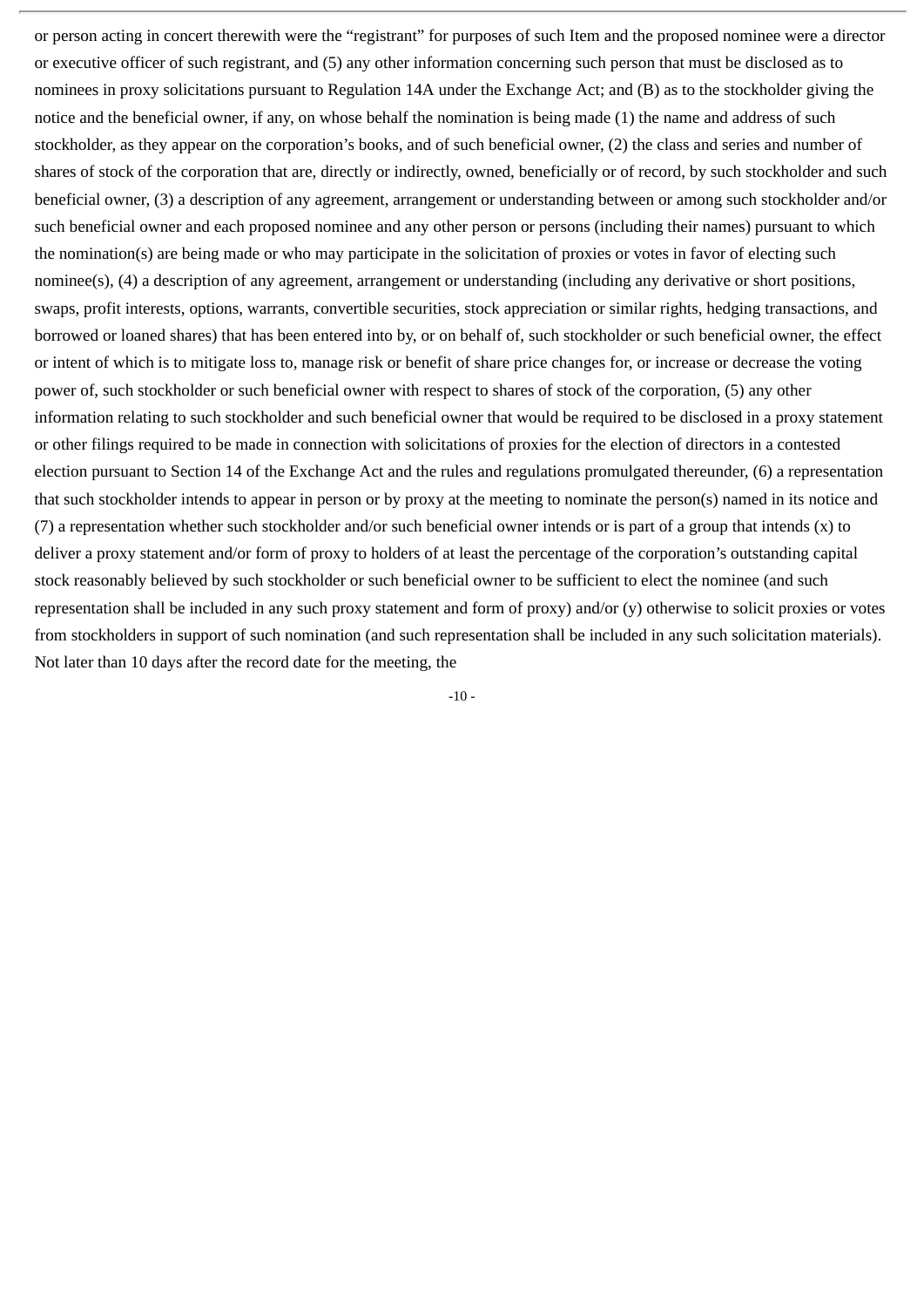information required by Items  $(A)(1)-(5)$  and  $(B)(1)-(5)$  of the prior sentence shall be supplemented by the stockholder giving the notice to provide updated information as of the record date. In addition, to be effective, the stockholder's notice must be accompanied by the written consent of the proposed nominee to being named in the Corporation's proxy statement as a nominee of such stockholder and to serving as a director if elected. The corporation may require any proposed nominee to furnish such other information as the corporation may reasonably require to determine the eligibility of such proposed nominee to serve as a director of the corporation or whether such nominee would be independent under applicable Securities and Exchange Commission and stock exchange rules and the corporation's publicly disclosed corporate governance guidelines. A stockholder shall not have complied with this Section 1.11(b) if the stockholder (or beneficial owner, if any, on whose behalf the nomination is made) solicits or does not solicit, as the case may be, proxies or votes in support of such stockholder's nominee in contravention of the representations with respect thereto required by this Section 1.11.

(c) The chairman of any meeting shall have the power and duty to determine whether a nomination was made in accordance with the provisions of this Section 1.11 (including whether the stockholder or beneficial owner, if any, on whose behalf the nomination is made solicited (or is part of a group that solicited) or did not so solicit, as the case may be, proxies or votes in support of such stockholder's nominee in compliance with the representations with respect thereto required by this Section 1.11), and if the chairman should determine that a nomination was not made in accordance with the provisions of this Section 1.11, the chairman shall so declare to the meeting and such nomination shall not be brought before the meeting.

(d) Except as otherwise required by law, nothing in this Section 1.11 shall obligate the corporation or the Board of Directors to include in any proxy statement or other stockholder communication distributed on behalf of the corporation or the Board of Directors information with respect to any nominee for director submitted by a stockholder.

(e) Notwithstanding the foregoing provisions of this Section 1.11, unless otherwise required by law, if the stockholder (or a qualified representative of the stockholder) does not appear at the meeting to present a nomination, such nomination shall not be brought

- 11 -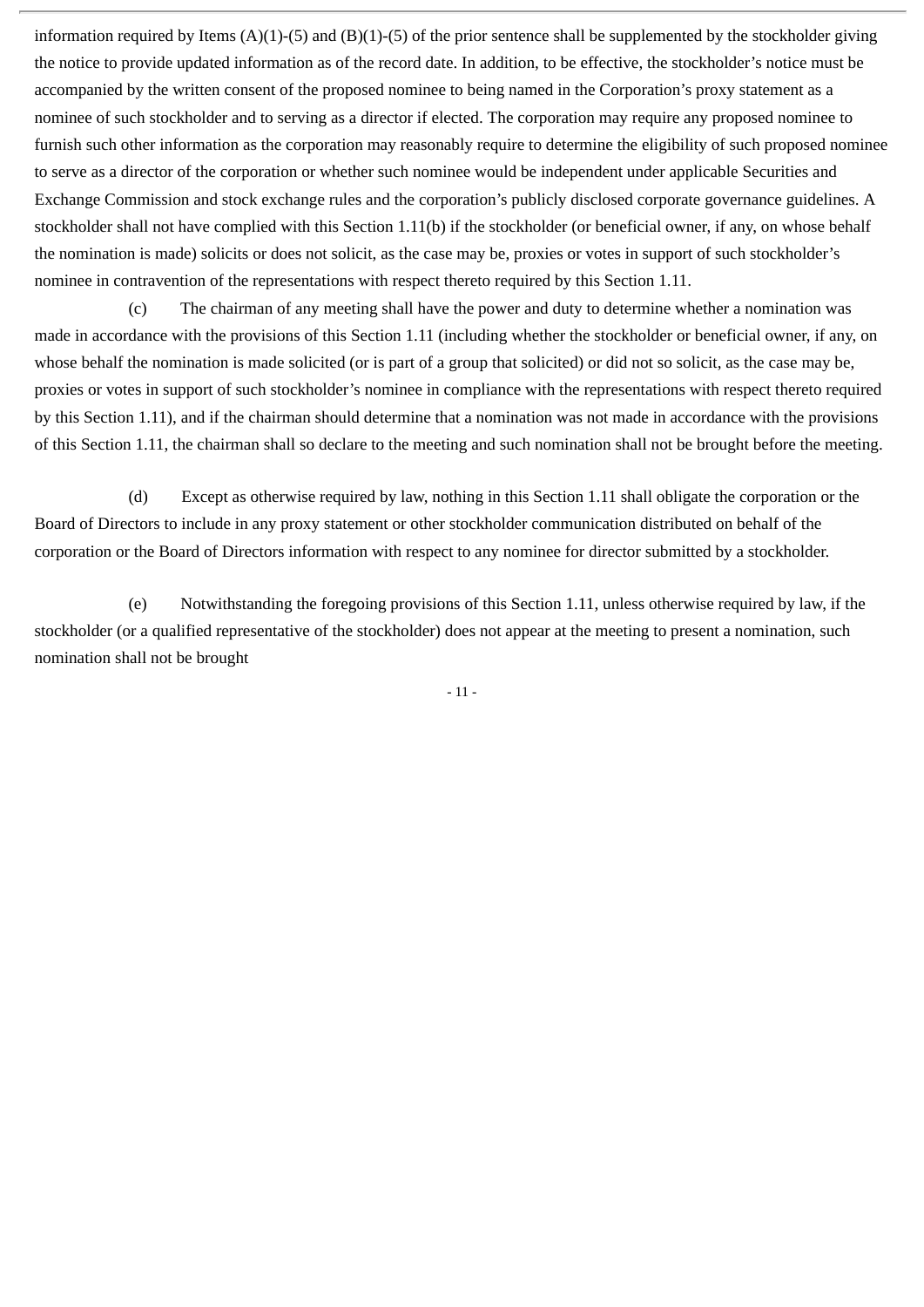before the meeting, notwithstanding that proxies in respect of such nominee may have been received by the corporation. For purposes of this Section 1.11, to be considered a "qualified representative of the stockholder", a person must be a duly authorized officer, manager or partner of such stockholder or must be authorized by a written instrument executed by such stockholder or an electronic transmission delivered by such stockholder to act for such stockholder as proxy at the meeting of stockholders and such person must produce such written instrument or electronic transmission, or a reliable reproduction of the written instrument or electronic transmission, at the meeting of stockholders.

(f) For purposes of this Section 1.11, "public disclosure" shall include disclosure in a press release reported by the Dow Jones News Service, Associated Press or comparable national news service or in a document publicly filed by the corporation with the Securities and Exchange Commission pursuant to Section 13, 14 or 15(d) of the Exchange Act.

## 1.12 Notice of Other Business.

(a) At any meeting of stockholders, only such business shall be conducted as shall have been properly brought before the meeting. To be properly brought before a meeting of stockholders, business must be (1) specified in the notice of meeting (or any supplement thereto) given by or at the direction of the Board of Directors, (2) specified in the written request of Eligible Holders of the Requisite Percentage in accordance with Section 1.3 of the bylaws, (3) otherwise properly brought before the meeting by or at the direction of the Board of Directors, or (4) in the case of an annual meeting, properly brought before the annual meeting by a stockholder. For business to be properly brought before an annual meeting by a stockholder, (i) if such business relates to the nomination of a person for election as a director of the corporation, the procedures in Section 1.11 must be complied with and (ii) if such business relates to any other matter, the business must constitute a proper matter under Delaware law for stockholder action and the stockholder must (x) have given timely notice thereof in writing to the Secretary in accordance with the procedures in Section 1.12(b), (y) be a stockholder of record who is entitled to vote on such business on the date of the giving of such notice and on the record date for the determination of stockholders entitled to vote at such annual meeting and (z) be entitled to vote at such annual meeting.

- 12 -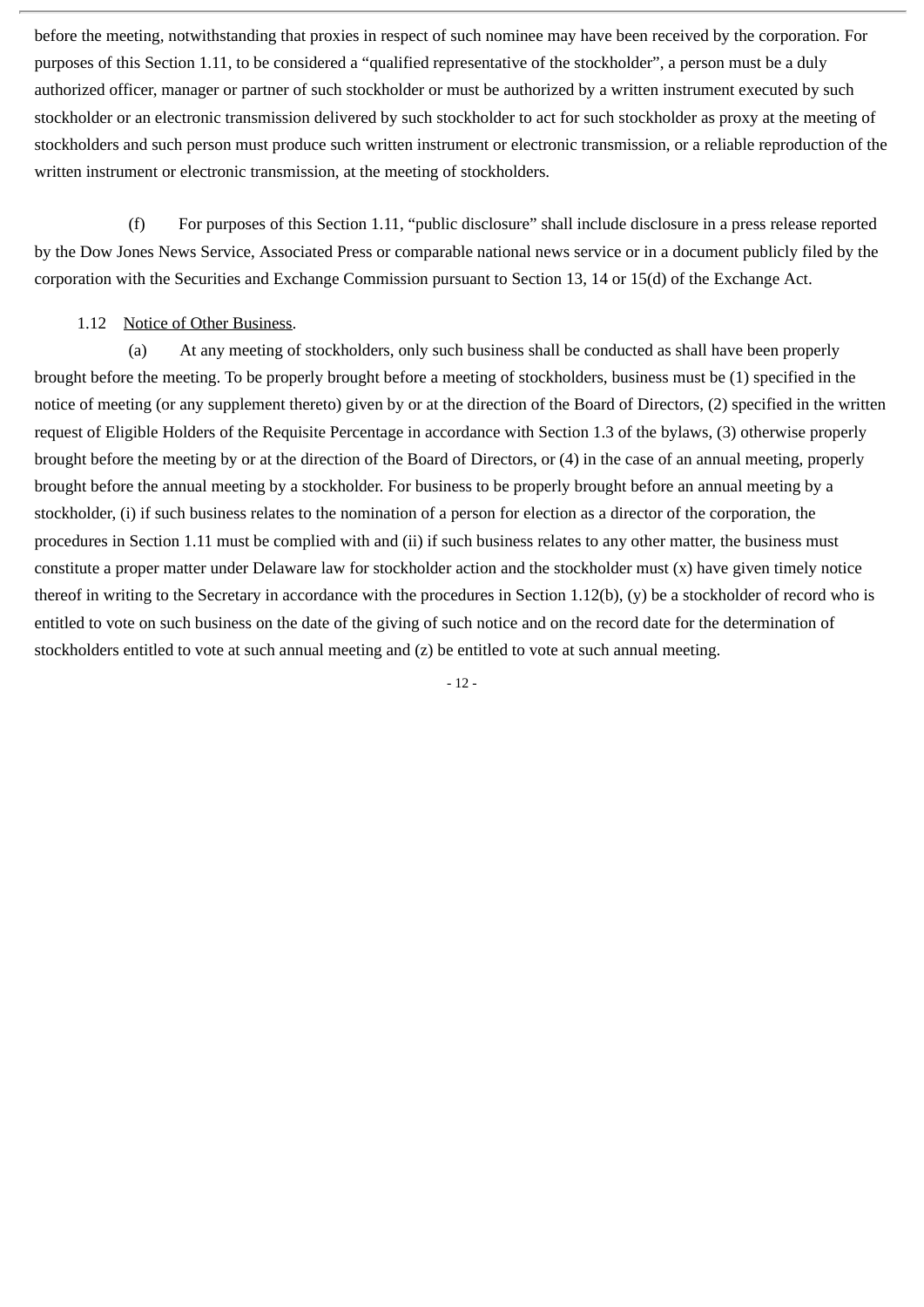(b) To be timely, a stockholder's written notice must be delivered by hand or by registered U.S. mail, postage prepaid, return receipt requested, or courier service, postage prepaid, to the attention of the Secretary at the principal executive offices of the corporation and received not less than 90 days nor more than 120 days prior to the first anniversary of the preceding year's annual meeting; provided, however, that in the event that the date of the annual meeting is advanced by more than 30 days, or delayed by more than 60 days, from the first anniversary of the preceding year's annual meeting, a stockholder's notice must be so received not earlier than the 120th day prior to such annual meeting and not later than the close of business on the later of  $(x)$  the 90th day prior to such annual meeting and  $(y)$  the tenth day following the day on which notice of the date of such annual meeting was mailed or public disclosure of the date of such annual meeting was made, whichever first occurs. In no event shall the adjournment or postponement of an annual meeting (or the public disclosure thereof) commence a new time period (or extend any time period) for the giving of a stockholder's notice.

The stockholder's notice to the Secretary shall set forth: (A) as to each matter the stockholder proposes to bring before the annual meeting (1) a brief description of the business desired to be brought before the annual meeting, (2) the text of the proposal (including the exact text of any resolutions proposed for consideration and, in the event that such business includes a proposal to amend the bylaws, the exact text of the proposed amendment), and (3) the reasons for conducting such business at the annual meeting, and (B) as to the stockholder giving the notice and the beneficial owner, if any, on whose behalf the proposal is being made (1) the name and address of such stockholder, as they appear on the corporation's books, and of such beneficial owner, (2) the class and series and number of shares of stock of the corporation that are, directly or indirectly, owned, beneficially or of record, by such stockholder and such beneficial owner, (3) a description of any material interest of such stockholder or such beneficial owner and the respective affiliates and associates of, or others acting in concert with, such stockholder or such beneficial owner in such business, (4) a description of any agreement, arrangement or understanding between or among such stockholder and/or such beneficial owner and any other person or persons (including their names) in connection with the proposal of such business or who may participate in the solicitation of proxies in favor of such proposal, (5) a description of any agreement, arrangement or understanding (including any derivative or short positions,

- 13 -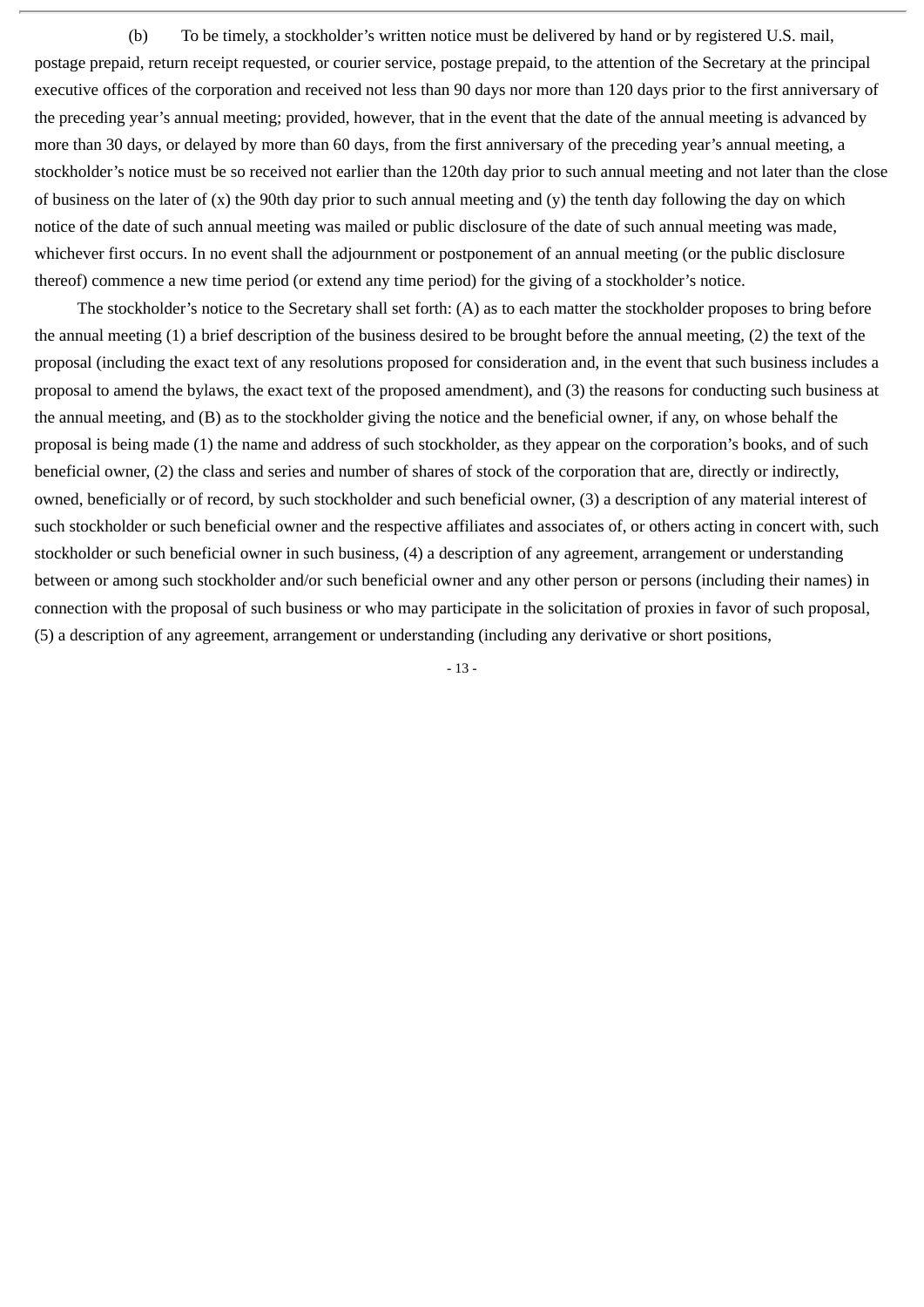swaps, profit interests, options, warrants, convertible securities, stock appreciation or similar rights, hedging transactions, and borrowed or loaned shares) that has been entered into by, or on behalf of, such stockholder or such beneficial owner, the effect or intent of which is to mitigate loss to, manage risk or benefit of share price changes for, or increase or decrease the voting power of, such stockholder or such beneficial owner with respect to shares of stock of the corporation, (6) any other information relating to such stockholder and such beneficial owner that would be required to be disclosed in a proxy statement or other filings required to be made in connection with solicitations of proxies for the business proposed pursuant to Section 14 of the Exchange Act and the rules and regulations promulgated thereunder, (7) a representation that such stockholder intends to appear in person or by proxy at the annual meeting to bring such business before the meeting and (8) a representation whether such stockholder and/or such beneficial owner intends or is part of a group that intends (x) to deliver a proxy statement and/or form of proxy to holders of at least the percentage of the corporation's outstanding capital stock required to approve or adopt the proposal (and such representation shall be included in any such proxy statement and form of proxy) and/or (y) otherwise to solicit proxies or votes from stockholders in support of such proposal (and such representation shall be included in any such solicitation materials). Not later than 10 days after the record date for the meeting, the information required by Items (A)(3) and (B)(1)-(6) of the prior sentence shall be supplemented by the stockholder giving the notice to provide updated information as of the record date. Notwithstanding anything in these bylaws to the contrary, no business shall be conducted at any meeting of stockholders except in accordance with the procedures in Section 1.3 of the bylaws or in this Section 1.12; provided that any stockholder proposal that complies with Rule 14a-8 of the proxy rules (or any successor provision) promulgated under the Exchange Act and is to be included in the corporation's proxy statement for a meeting of stockholders shall be deemed to comply with the notice requirements of this Section 1.12. A stockholder shall not have complied with this Section 1.12(b) if the stockholder (or beneficial owner, if any, on whose behalf the proposal is made) solicits or does not solicit, as the case may be, proxies or votes in support of such stockholder's proposal in contravention of the representations with respect thereto required by this Section 1.12.

(c) The chairman of any meeting shall have the power and duty to determine whether business was properly brought before the meeting in accordance with the provisions of

- 14 -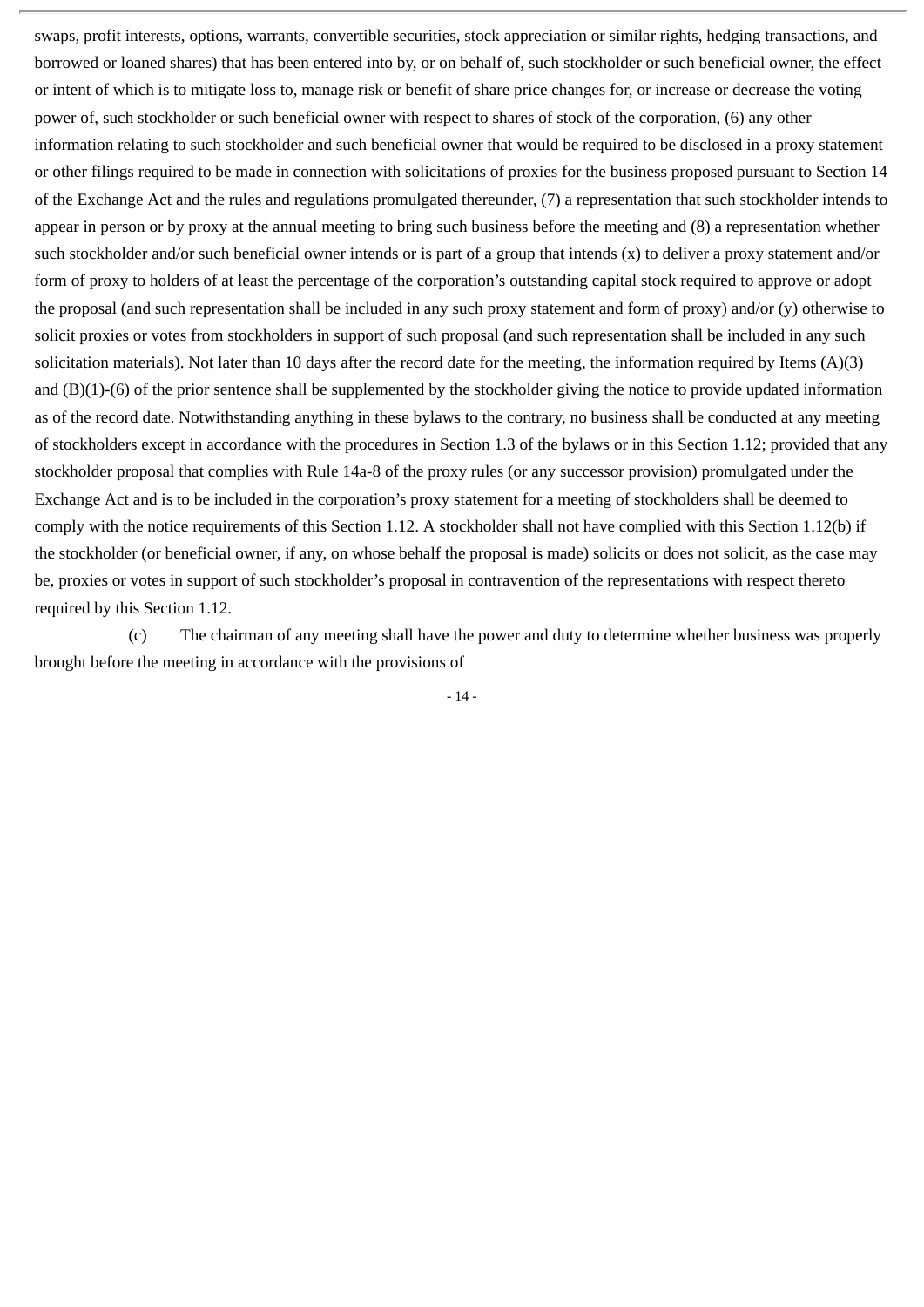this Section 1.12 (including whether the stockholder or beneficial owner, if any, on whose behalf the proposal is made solicited (or is part of a group that solicited) or did not so solicit, as the case may be, proxies or votes in support of such stockholder's proposal in compliance with the representation with respect thereto required by this Section 1.12), and if the chairman should determine that business was not properly brought before the meeting in accordance with the provisions of this Section 1.12, the chairman shall so declare to the meeting and such business shall not be brought before the meeting.

(d) Except as otherwise required by law, nothing in this Section 1.12 shall obligate the corporation or the Board of Directors to include in any proxy statement or other stockholder communication distributed on behalf of the corporation or the Board of Directors information with respect to any proposal submitted by a stockholder.

(e) Notwithstanding the foregoing provisions of this Section 1.12, unless otherwise required by law, if the stockholder (or a qualified representative of the stockholder) does not appear at the meeting to present business, such business shall not be considered, notwithstanding that proxies in respect of such business may have been received by the corporation.

(f) For purposes of this Section 1.12, the terms "qualified representative of the stockholder" and "public disclosure" shall have the same meaning as in Section 1.11.

# 1.13 Conduct of Meetings.

(a) Unless otherwise provided by the Board of Directors, meetings of stockholders shall be presided over by the Chairman of the Board, if any, or in the Chairman's absence by the Vice Chairman of the Board, if any, or in the Vice Chairman's absence by the Chief Executive Officer, or in the Chief Executive Officer's absence by the President, or in the President's absence by a Vice President, or in the absence of all of the foregoing persons by a chairman designated by the Board of Directors. The Secretary shall act as secretary of the meeting, but in the Secretary's absence the chairman of the meeting may appoint any person to act as secretary of the meeting.

- 15 -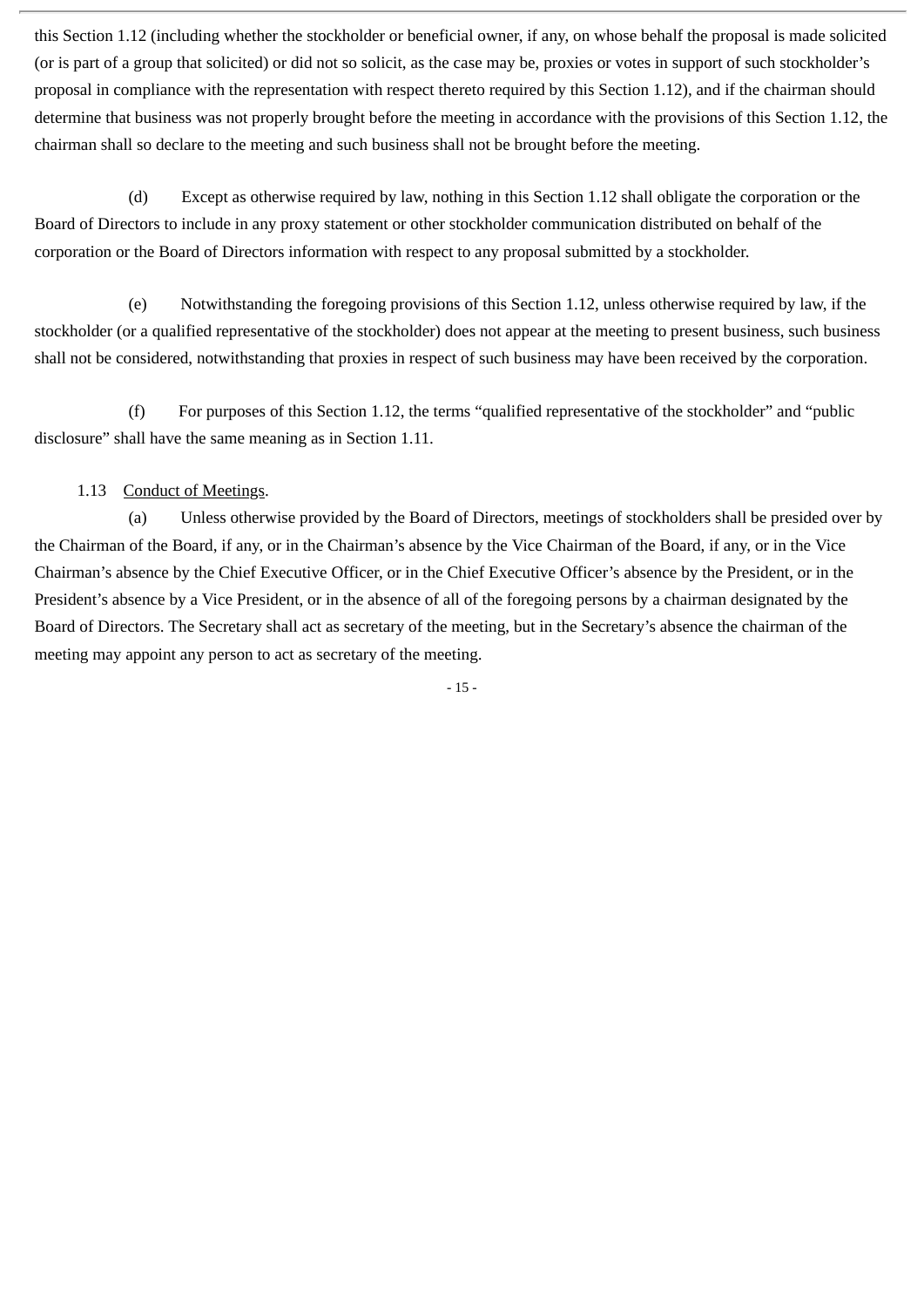(b) The Board of Directors may adopt by resolution such rules, regulations and procedures for the conduct of any meeting of stockholders of the corporation as it shall deem appropriate including, without limitation, such guidelines and procedures as it may deem appropriate regarding the participation by means of remote communication of stockholders and proxyholders not physically present at a meeting. Except to the extent inconsistent with such rules, regulations and procedures as adopted by the Board of Directors, the chairman of any meeting of stockholders shall have the right and authority to convene and (for any or no reason) to recess and/or adjourn the meeting and prescribe such rules, regulations and procedures and to do all such acts as, in the judgment of such chairman, are appropriate for the proper conduct of the meeting. Such rules, regulations or procedures, whether adopted by the Board of Directors or prescribed by the chairman of the meeting, may include, without limitation, the following: (i) the establishment of an agenda or order of business for the meeting; (ii) rules and procedures for maintaining order at the meeting and the safety of those present; (iii) limitations on attendance at or participation in the meeting to stockholders entitled to vote at the meeting, their duly authorized and constituted proxies or such other persons as shall be determined; (iv) restrictions on entry to the meeting after the time fixed for the commencement thereof; and (v) limitations on the time allotted to questions or comments by participants. Unless and to the extent determined by the Board of Directors or the chairman of the meeting, meetings of stockholders shall not be required to be held in accordance with the rules of parliamentary procedure.

(c) The chairman of the meeting shall announce at the meeting when the polls for each matter to be voted upon at the meeting will be opened and closed. After the polls close, no ballots, proxies or votes or any revocations or changes thereto may be accepted.

(d) In advance of any meeting of stockholders, the Board of Directors, the Chairman of the Board, the Chief Executive Officer or the President shall appoint one or more inspectors of election to act at the meeting and make a written report thereof. One or more other persons may be designated as alternate inspectors to replace any inspector who fails to act. If no inspector or alternate is present, ready and willing to act at a meeting of stockholders, the chairman of the meeting shall appoint one or more inspectors to act at the meeting. Unless otherwise required by law, inspectors may be officers, employees or agents of the corporation. Each inspector, before entering upon the discharge of such inspector's duties, shall take and sign an oath faithfully to execute the duties of inspector with strict impartiality and according to the

- 16 -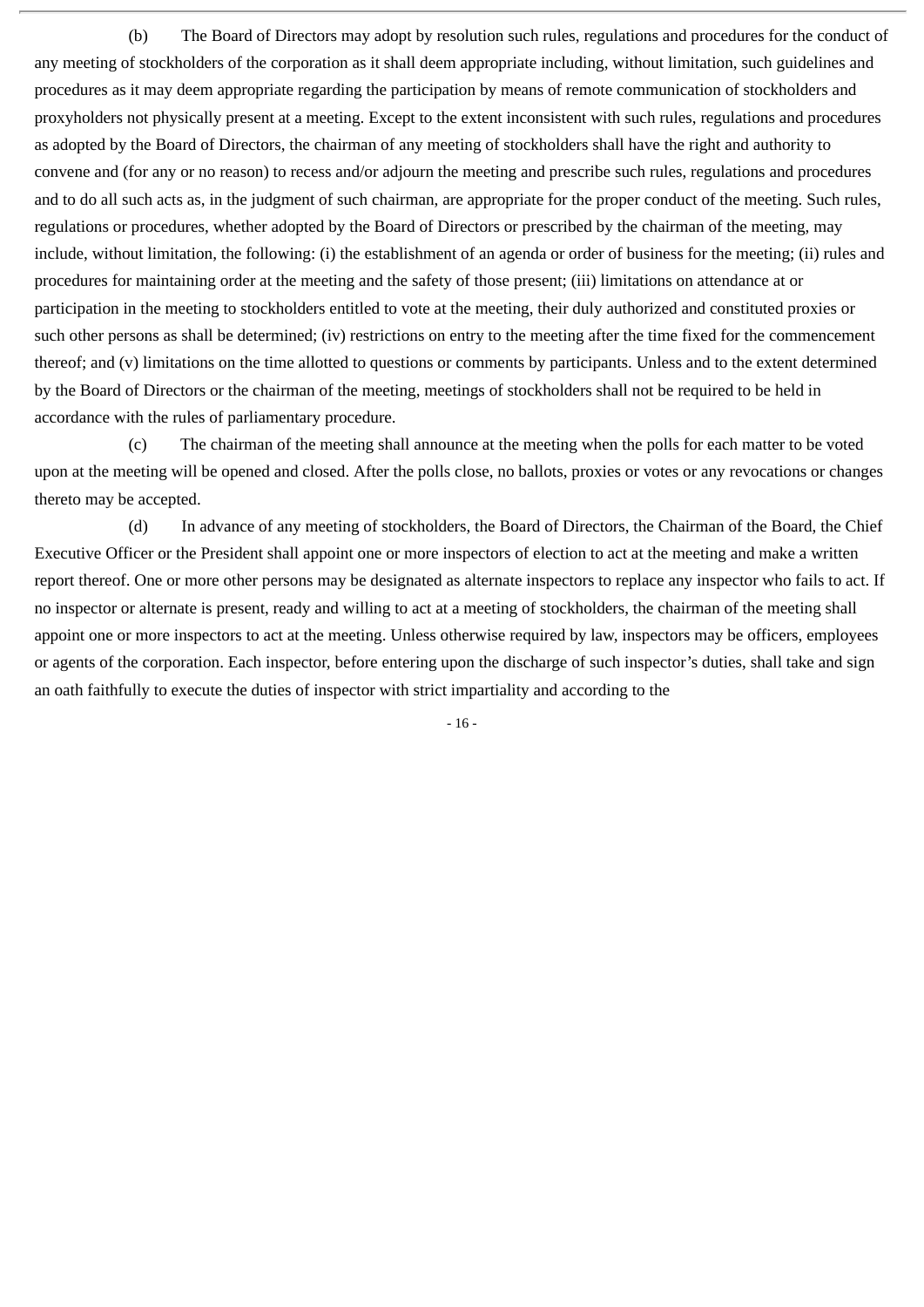best of such inspector's ability. The inspector shall have the duties prescribed by law and shall take charge of the polls and, when the vote is completed, shall make a certificate of the result of the vote taken and of such other facts as may be required by law. Every vote taken by ballots shall be counted by a duly appointed inspector or duly appointed inspectors.

1.14 Action without Meeting.

(a) Subject to the rights of holders of any series of Preferred Stock, stockholders of the Corporation may not take any action by written consent in lieu of a meeting; provided, however, that prior to the Trigger Date (as defined in the Certificate of Incorporation), the stockholders of the Corporation may take action by written consent in lieu of a meeting, without prior notice and without a vote, for the sole purpose of removing any director from office with or without cause if a consent or consents in writing, setting forth the action so taken, shall be signed by the holders of outstanding shares of capital stock having not less than the minimum number of votes that would be necessary to authorize or take such action at a meeting at which all shares of the Corporation's stock entitled to vote thereon were present and voted.

(b) In order that the corporation may determine the stockholders entitled to consent to corporate action in writing without a meeting, the Board of Directors may fix a record date, which record date shall not precede the date on which the resolution fixing the record date is adopted by the Board of Directors, and which record date shall not be more than 10 days after the date of adoption of a record date for a consent without a meeting. If no record date is fixed by the Board of Directors, the record date for determining stockholders entitled to express consent (or dissent) to corporate action without a meeting shall be the first date on which a signed written consent setting forth the action taken or proposed to be taken is delivered to the corporation in accordance with the General Corporation Law of the State of Delaware.

(c) An electronic transmission consenting to an action to be taken and transmitted by a stockholder or proxyholder, or by a person or persons authorized to act for a stockholder or proxyholder, shall be deemed to be written and signed for the purposes of this section, provided that any such electronic transmission sets forth or is delivered with information from which the corporation can determine (i) that the electronic transmission was transmitted by the stockholder or proxyholder or by a person or persons authorized to act for the stockholder or proxyholder and (ii) the date on which such stockholder or proxyholder or authorized person or persons transmitted such electronic transmission. A consent given by electronic transmission is

- 17 -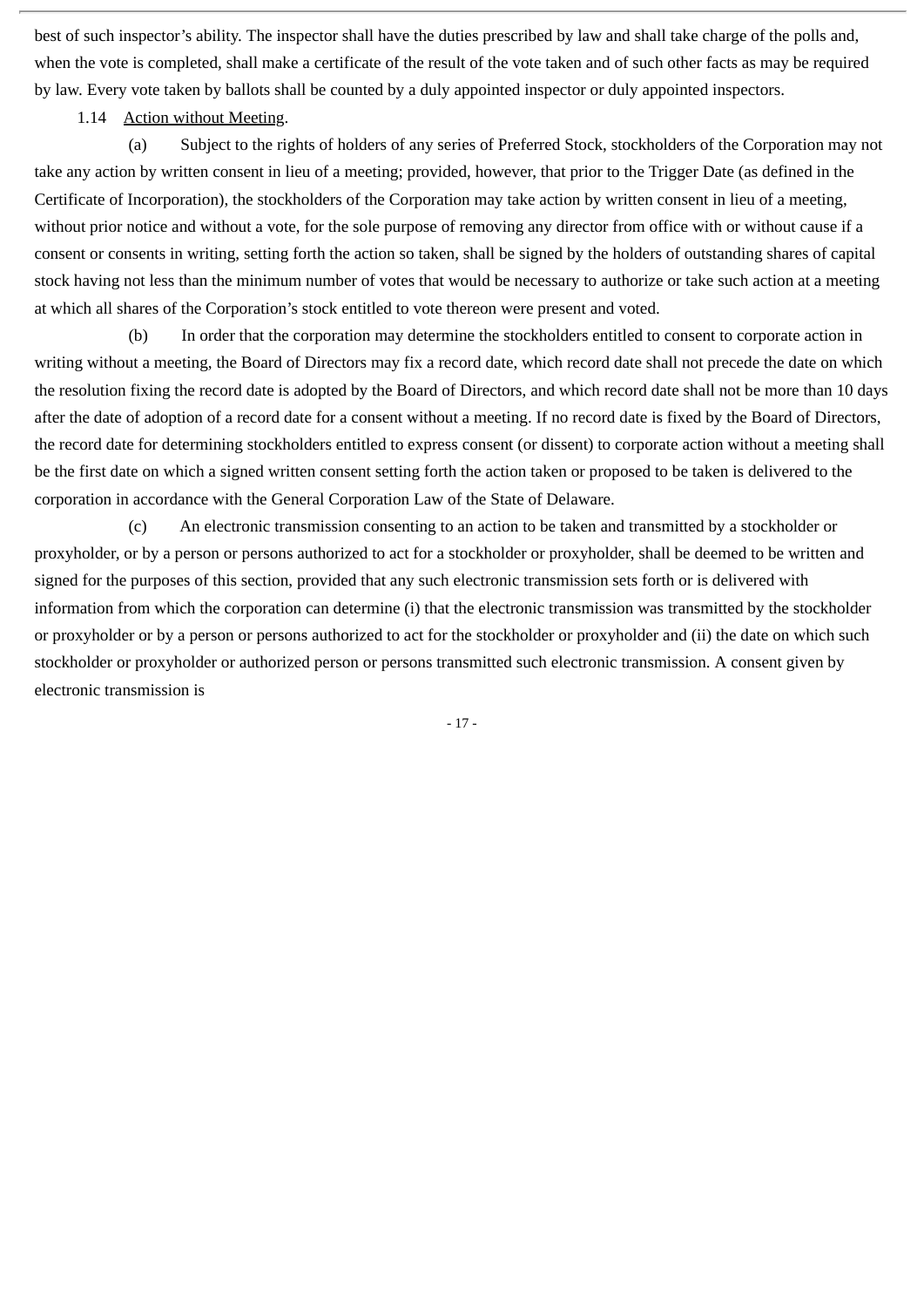delivered to the corporation upon the earliest of: (i) when the consent enters an information processing system, if any, designated by the corporation for receiving consents, so long as the electronic transmission is in a form capable of being processed by that system and the corporation is able to retrieve that electronic transmission; (ii) when a paper reproduction of the consent is delivered to the corporation's principal place of business or an officer or agent of the corporation having custody of the book in which proceedings of meetings of stockholders or members are recorded; (iii) when a paper reproduction of the consent is delivered to the corporation's registered office in Delaware by hand or by certified or registered mail, return receipt requested; or (iv) when delivered in such other manner, if any, provided by resolution of the Board of Directors. Any copy, facsimile or other reliable reproduction of a consent in writing may be substituted or used in lieu of the original writing for any and all purposes for which the original writing could be used, provided that such copy, facsimile or other reproduction shall be a complete reproduction of the entire original writing.

(d) Prompt notice of the taking of corporate action without a meeting by less than unanimous written consent shall be given to those stockholders who have not consented in writing and who, if the action had been taken at a meeting, would have been entitled to notice of the meeting if the record date for such meeting had been the date that written consents signed by a sufficient number of holders to take the action were delivered to the corporation.

#### **ARTICLE II.**

#### **DIRECTORS**

2.1 General Powers. The business and affairs of the corporation shall be managed by or under the direction of a Board of Directors, who may exercise all of the powers of the corporation except as otherwise provided by law or the Certificate of Incorporation.

2.2 Number, Election and Qualification. The number of directors of the corporation shall be the number fixed by, or determined in the manner provided in, the Certificate of Incorporation. Election of directors need not be by written ballot. Directors need not be stockholders of the corporation.

2.3 Chairman of the Board; Vice Chairman of the Board. The Board of Directors may appoint from its members a Chairman of the Board and a Vice Chairman of the Board, neither of whom need be an employee or officer of the corporation. If the Board of Directors appoints a Chairman of the Board, such Chairman shall perform such duties and possess such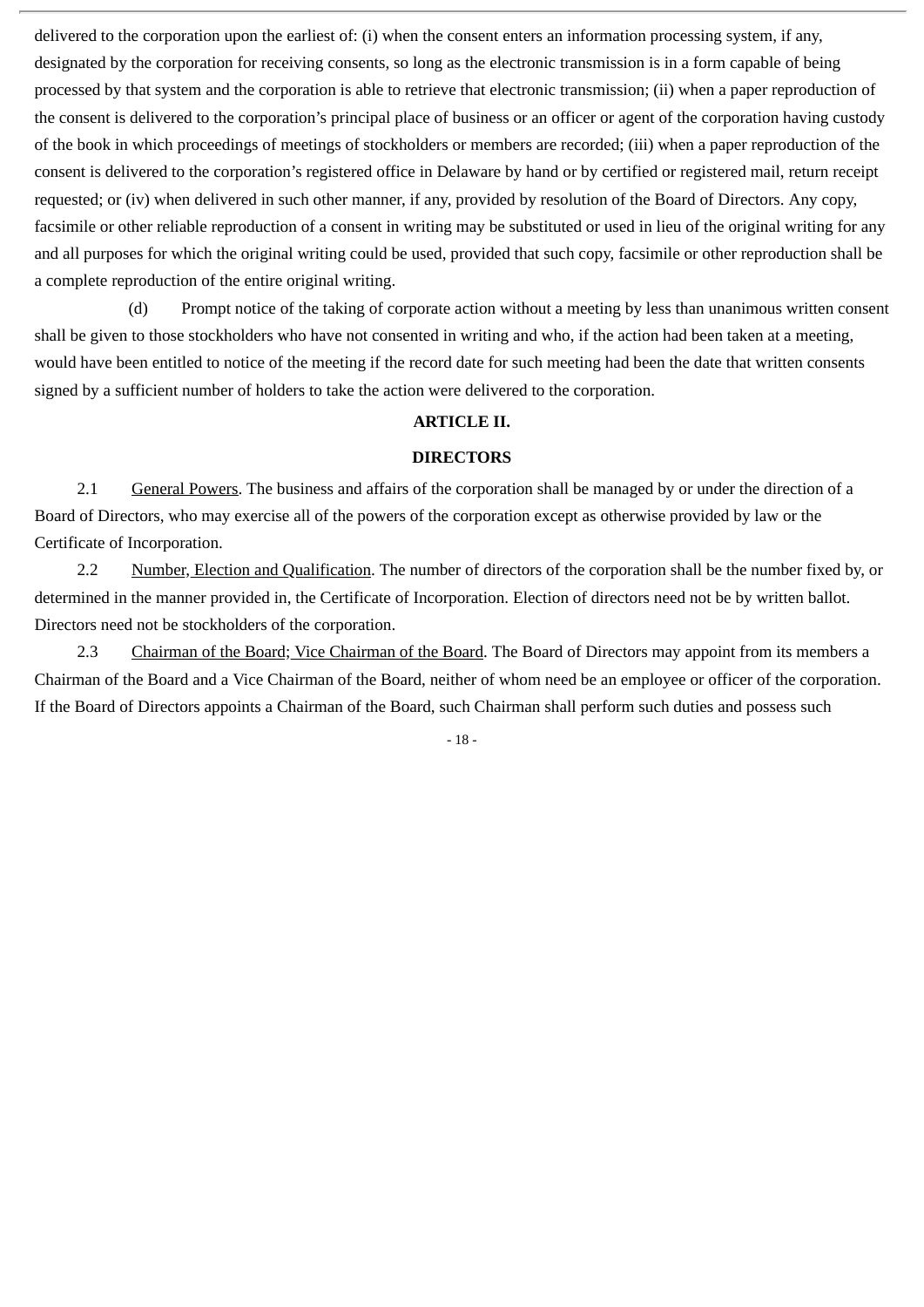powers as are assigned by the Board of Directors and, if the Chairman of the Board is also designated as the corporation's Chief Executive Officer, shall have the powers and duties of the Chief Executive Officer prescribed in Section 3.7 of these bylaws. If the Board of Directors appoints a Vice Chairman of the Board, such Vice Chairman shall perform such duties and possess such powers as are assigned by the Board of Directors or the Chairman of the Board. Unless otherwise provided by the Board of Directors, the Chairman of the Board or, in the Chairman's absence, the Vice Chairman of the Board, if any, shall preside at all meetings of the Board of Directors.

2.4 Terms of Office. Directors shall be elected for such terms and in the manner provided by the Certificate of Incorporation and applicable law. The term of each director shall continue until the election and qualification of his or her successor and be subject to his or her earlier death, resignation or removal.

2.5 Quorum. The greater of (a) a majority of the directors at any time in office and (b) one-third of the number of directors established by the Board of Directors pursuant to the Certificate of Incorporation shall constitute a quorum of the Board of Directors. If at any meeting of the Board of Directors there shall be less than such a quorum, a majority of the directors present may adjourn the meeting from time to time without further notice other than announcement at the meeting, until a quorum shall be present.

2.6 Action at Meeting. Every act or decision done or made by a majority of the directors present at a meeting duly held at which a quorum is present shall be regarded as the act of the Board of Directors, unless a greater number is required by law or by the Certificate of Incorporation.

2.7 Removal. Directors of the corporation may be removed in the manner specified by the Certificate of Incorporation and applicable law.

2.8 Vacancies. Any vacancy or newly-created directorship on the Board of Directors, however occurring, shall be filled in the manner specified by the Certificate of Incorporation and applicable law.

2.9 Resignation. Any director may resign by delivering a resignation in writing or by electronic transmission to the corporation at its principal executive office or to the Chairman of the Board, the Chief Executive Officer, the President or the Secretary. Such resignation shall be

- 19 -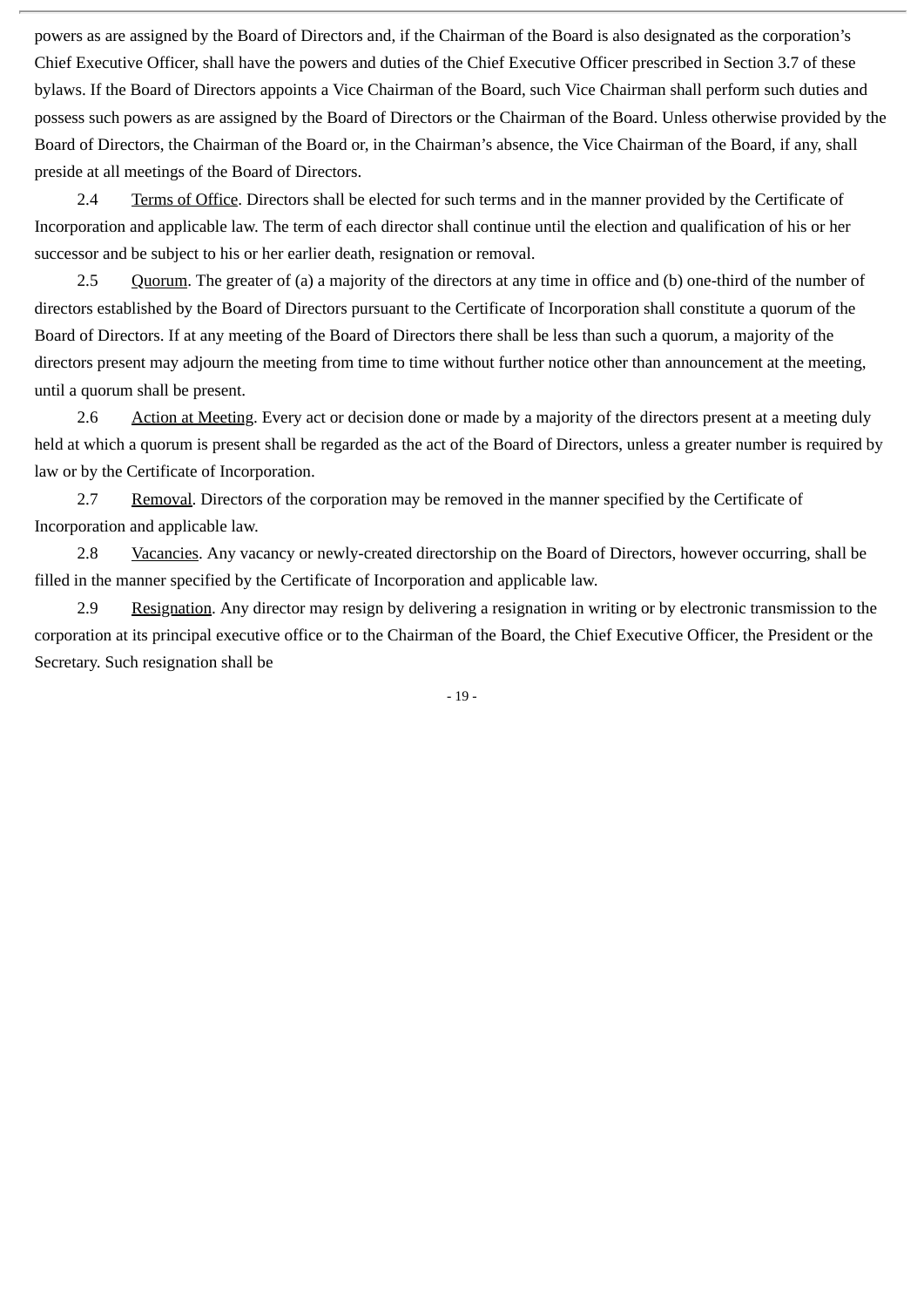effective upon receipt unless it is specified to be effective at some later time or upon the happening of some later event.

2.10 Regular Meetings. Regular meetings of the Board of Directors may be held without notice at such time and place as shall be determined from time to time by the Board of Directors; provided that any director who is absent when such a determination is made shall be given notice of the determination. A regular meeting of the Board of Directors may be held without notice immediately after and at the same place as the annual meeting of stockholders.

2.11 Special Meetings. Special meetings of the Board of Directors may be held at any time and place designated in a call by the Chairman of the Board, the Chief Executive Officer, the President, two or more directors, or by one director in the event that there is only a single director in office.

2.12 Notice of Special Meetings. Notice of the date, place and time of any special meeting of directors shall be given to each director by the Secretary or by the officer or one of the directors calling the meeting. Notice shall be duly given to each director (a) in person, by telephone or by electronic transmission at least 24 hours in advance of the meeting, (b) by delivering written notice by hand to such director's last known business or home address at least 48 hours in advance of the meeting, or (c) by sending written notice by first-class mail to such director's last known business or home address at least 72 hours in advance of the meeting. A notice or waiver of notice of a meeting of the Board of Directors need not specify the purposes of the meeting.

2.13 Meetings by Conference Communications Equipment. Directors may participate in meetings of the Board of Directors or any committee thereof by means of conference telephone or other communications equipment by means of which all persons participating in the meeting can hear each other, and participation by such means shall constitute presence in person at such meeting.

2.14 Action by Consent. Any action required or permitted to be taken at any meeting of the Board of Directors or of any committee thereof may be taken without a meeting if all members of the Board of Directors or committee, as the case may be, consent to the action in writing or by electronic transmission. After an action is taken, the consent or consents relating thereto shall be filed with the minutes of proceedings of the Board of Directors or committee in the same paper or electronic form as the minutes are maintained.

- 20 -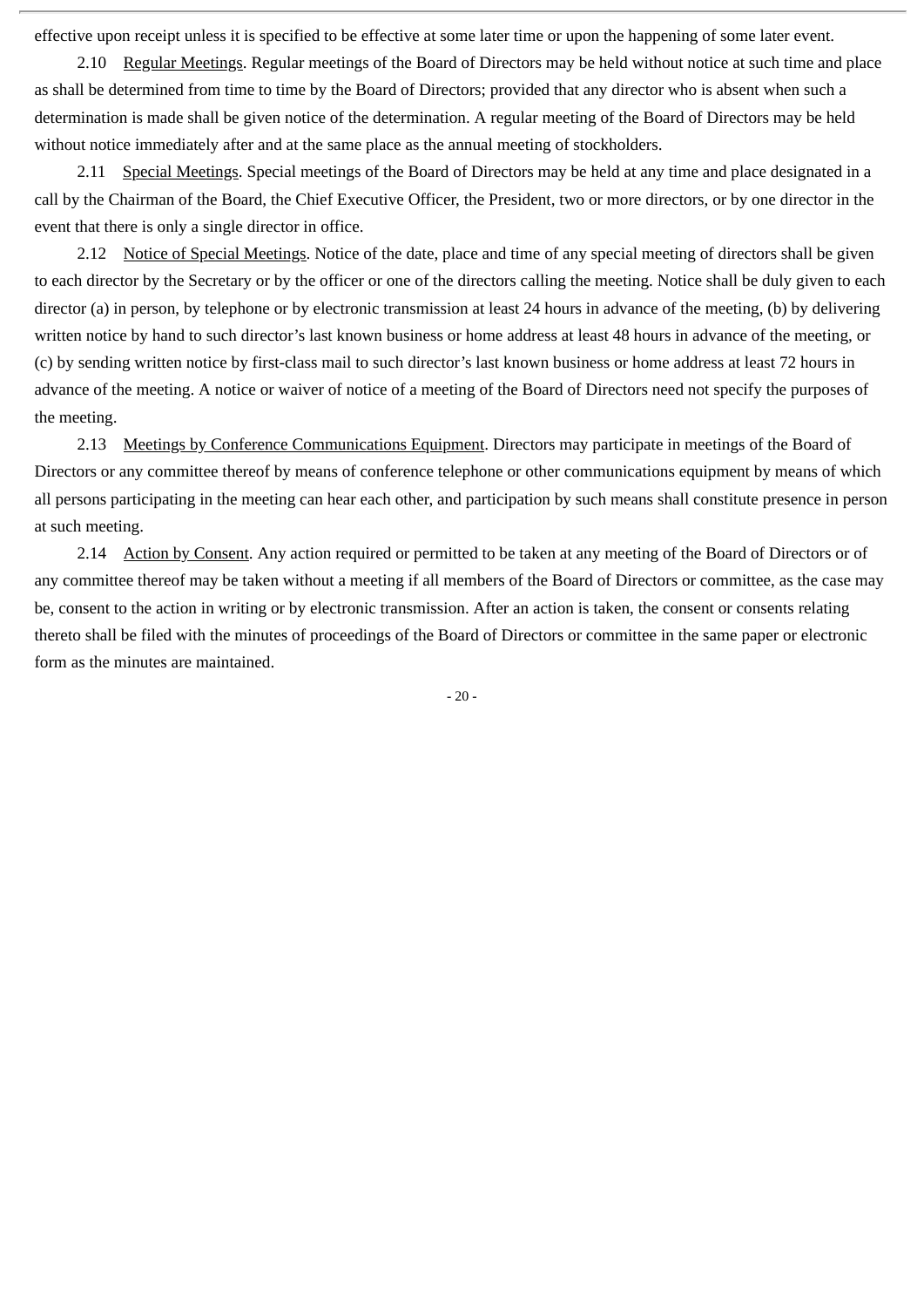2.15 Committees. The Board of Directors may designate one or more committees, each committee to consist of one or more of the directors of the corporation with such lawfully delegable powers and duties as the Board of Directors thereby confers, to serve at the pleasure of the Board of Directors. The Board of Directors may designate one or more directors as alternate members of any committee, who may replace any absent or disqualified member at any meeting of the committee. In the absence or disqualification of a member of a committee, the member or members of the committee present at any meeting and not disqualified from voting, whether or not such member or members constitute a quorum, may unanimously appoint another member of the Board of Directors to act at the meeting in the place of any such absent or disqualified member. Any such committee, to the extent provided in the resolution of the Board of Directors and subject to the provisions of law, shall have and may exercise all the powers and authority of the Board of Directors in the management of the business and affairs of the corporation and may authorize the seal of the corporation to be affixed to all papers that may require it. Each such committee shall keep minutes and make such reports as the Board of Directors may from time to time request. Except as the Board of Directors may otherwise determine, any committee may make rules for the conduct of its business, but unless otherwise provided by the directors or in such rules, its business shall be conducted as nearly as possible in the same manner as is provided in these bylaws for the Board of Directors. Except as otherwise provided in the Certificate of Incorporation, these bylaws, or the resolution of the Board of Directors designating the committee, a committee may create one or more subcommittees, each subcommittee to consist of one or more members of the committee, and delegate to a subcommittee any or all of the powers and authority of the committee.

2.16 Compensation of Directors. Directors may be paid such compensation for their services and such reimbursement for expenses of attendance at meetings as the Board of Directors may from time to time determine. No such payment shall preclude any director from serving the corporation or any of its parent or subsidiary entities in any other capacity and receiving compensation for such service.

#### **ARTICLE III.**

#### **OFFICERS**

3.1 Titles. The officers of the corporation shall consist of a Chief Executive Officer, a President, a Secretary, a Treasurer and such other officers with such other titles as the Board of

 $-21 -$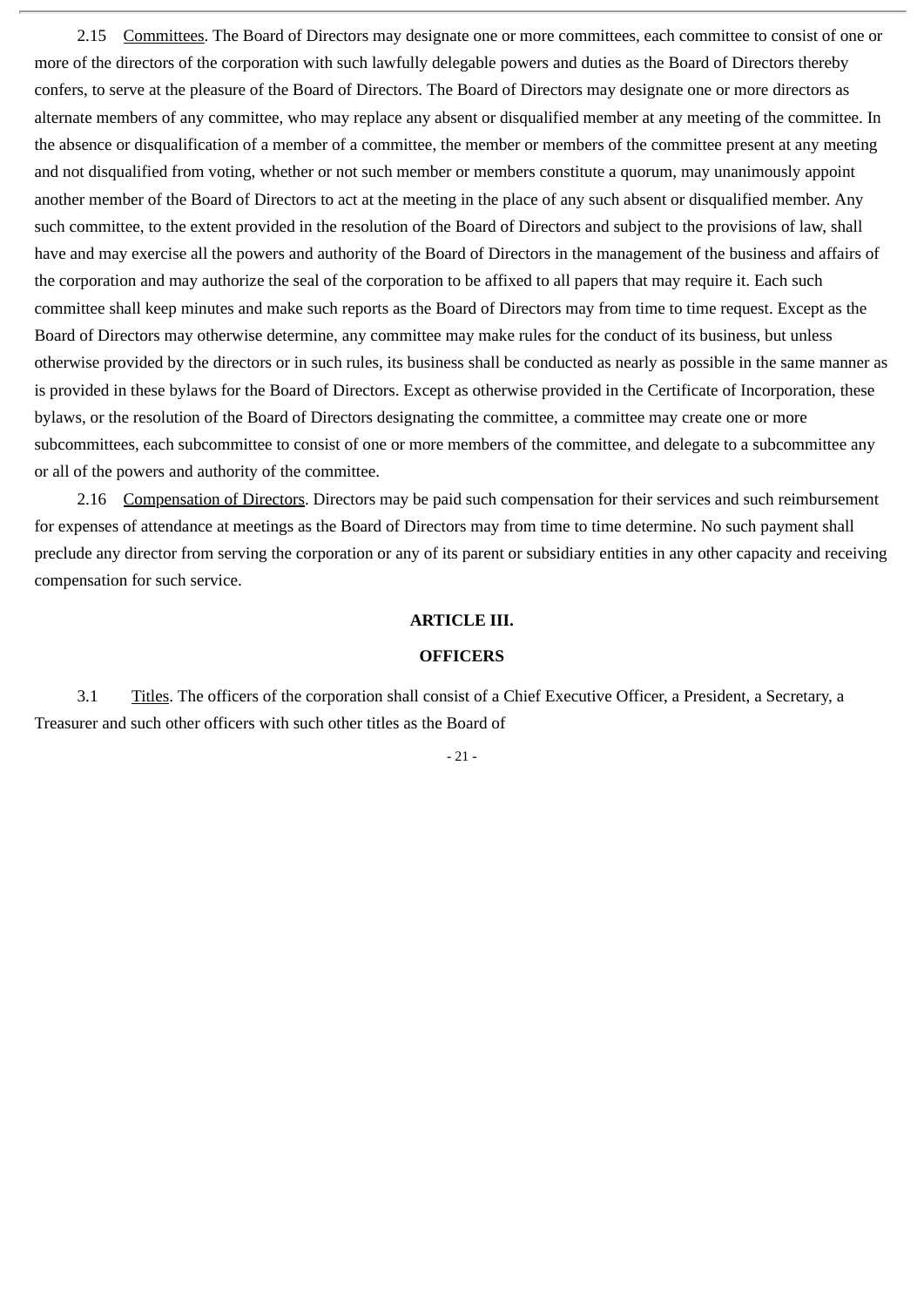Directors shall determine, including one or more Vice Presidents, Assistant Treasurers and Assistant Secretaries. The Board of Directors may appoint such other officers as it may deem appropriate.

3.2 Election. The Chief Executive Officer, President, Treasurer and Secretary shall be elected annually by the Board of Directors at its first meeting following the annual meeting of stockholders. Other officers may be appointed by the Board of Directors at such meeting or at any other meeting.

3.3 Qualification. No officer need be a stockholder. Any two or more offices may be held by the same person.

3.4 Tenure. Except as otherwise provided by law, by the Certificate of Incorporation or by these bylaws, each officer shall hold office until such officer's successor is elected and qualified, unless a different term is specified in the resolution electing or appointing such officer, or until such officer's earlier death, resignation or removal.

3.5 Resignation and Removal. Any officer may resign by delivering a resignation in writing or by electronic transmission to the corporation at its principal executive office or to the Chief Executive Officer, the President or the Secretary. Such resignation shall be effective upon receipt unless it is specified to be effective at some later time or upon the happening of some later event. Any officer may be removed at any time, with or without cause, by vote of a majority of the directors then in office. Except as the Board of Directors may otherwise determine, no officer who resigns or is removed shall have any right to any compensation as an officer for any period following such officer's resignation or removal, or any right to damages on account of such removal, whether such officer's compensation be by the month or by the year or otherwise, unless such compensation is expressly provided for in a duly authorized written agreement with the corporation.

3.6 Vacancies. The Board of Directors may fill any vacancy occurring in any office for any reason and may, in its discretion, leave unfilled for such period as it may determine any offices. Each such successor shall hold office for the unexpired term of such officer's predecessor and until a successor is elected and qualified, or until such officer's earlier death, resignation or removal.

3.7 President; Chief Executive Officer. Unless the Board of Directors has designated another person as the corporation's Chief Executive Officer, the President shall be the Chief

- 22 -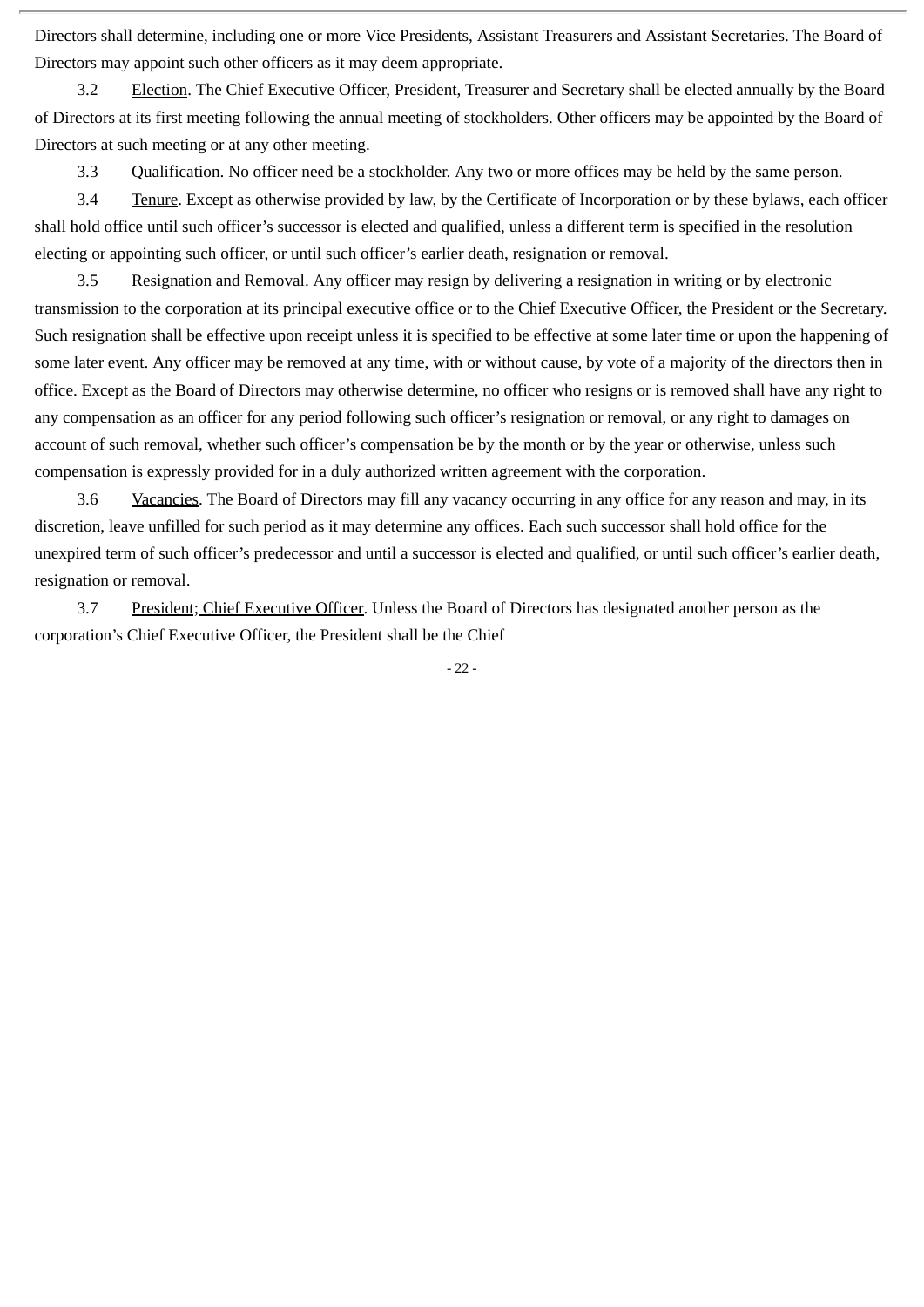Executive Officer of the corporation. The Chief Executive Officer shall have general charge and supervision of the business of the corporation subject to the direction of the Board of Directors, and shall perform all duties and have all powers that are commonly incident to the office of the chief executive or that are delegated to such officer by the Board of Directors. The President shall perform such other duties and shall have such other powers as the Board of Directors or the Chief Executive Officer (if the President is not the Chief Executive Officer) may from time to time prescribe. In the event of the absence, inability or refusal to act of the Chief Executive Officer or the President (if the President is not the Chief Executive Officer), the Vice President (or if there shall be more than one, the Vice Presidents in the order determined by the Board of Directors) shall perform the duties of the Chief Executive Officer and when so performing such duties shall have all the powers of and be subject to all the restrictions upon the Chief Executive Officer.

3.8 Vice Presidents. Each Vice President shall perform such duties and possess such powers as the Board of Directors or the Chief Executive Officer may from time to time prescribe. The Board of Directors may assign to any Vice President the title of Executive Vice President, Senior Vice President or any other title selected by the Board of Directors.

3.9 Secretary and Assistant Secretaries. The Secretary shall perform such duties and shall have such powers as the Board of Directors or the Chief Executive Officer may from time to time prescribe. In addition, the Secretary shall perform such duties and have such powers as are incident to the office of the secretary, including without limitation the duty and power to give notices of all meetings of stockholders and special meetings of the Board of Directors, to attend all meetings of stockholders and the Board of Directors and keep a record of the proceedings, to maintain a stock ledger and prepare lists of stockholders and their addresses as required, to be custodian of corporate records and the corporate seal and to affix and attest to the same on documents.

Any Assistant Secretary shall perform such duties and possess such powers as the Board of Directors, the Chief Executive Officer or the Secretary may from time to time prescribe. In the event of the absence, inability or refusal to act of the Secretary, the Assistant Secretary (or if there shall be more than one, the Assistant Secretaries in the order determined by the Board of Directors) shall perform the duties and exercise the powers of the Secretary.

- 23 -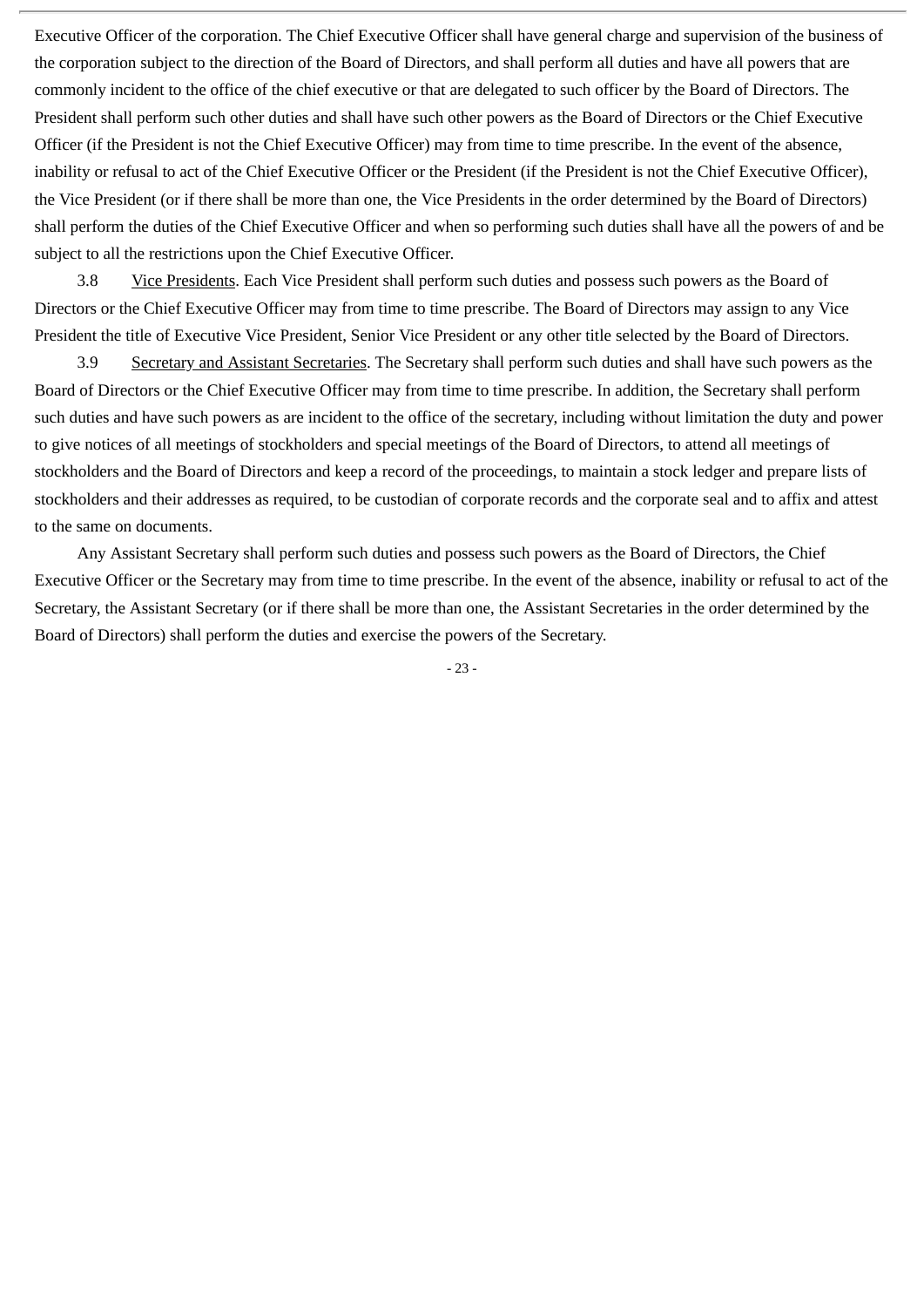In the absence of the Secretary or any Assistant Secretary at any meeting of stockholders or directors, the chairman of the meeting shall designate a temporary secretary to keep a record of the meeting.

3.10 Treasurer and Assistant Treasurers. The Treasurer shall perform such duties and shall have such powers as may from time to time be assigned by the Board of Directors or the Chief Executive Officer. In addition, the Treasurer shall perform such duties and have such powers as are incident to the office of treasurer, including without limitation the duty and power to keep and be responsible for all funds and securities of the corporation, to deposit funds of the corporation in depositories selected in accordance with these bylaws, to disburse such funds as ordered by the Board of Directors, to make proper accounts of such funds, and to render as required by the Board of Directors statements of all such transactions and of the financial condition of the corporation.

The Assistant Treasurers shall perform such duties and possess such powers as the Board of Directors, the Chief Executive Officer or the Treasurer may from time to time prescribe. In the event of the absence, inability or refusal to act of the Treasurer, the Assistant Treasurer (or if there shall be more than one, the Assistant Treasurers in the order determined by the Board of Directors) shall perform the duties and exercise the powers of the Treasurer.

3.11 Salaries. Officers of the corporation shall be entitled to such salaries, compensation or reimbursement as shall be fixed or allowed from time to time by the Board of Directors.

3.12 Delegation of Authority. The Board of Directors may from time to time delegate the powers or duties of any officer to any other officer or agent, notwithstanding any provision hereof.

#### **ARTICLE IV.**

#### **CAPITAL STOCK**

4.1 Issuance of Stock. Subject to the provisions of the Certificate of Incorporation, the whole or any part of any unissued balance of the authorized capital stock of the corporation or the whole or any part of any shares of the authorized capital stock of the corporation held in the corporation's treasury may be issued, sold, transferred or otherwise disposed of by vote of the Board of Directors in such manner, for such lawful consideration and on such terms as the Board of Directors may determine.

- 24 -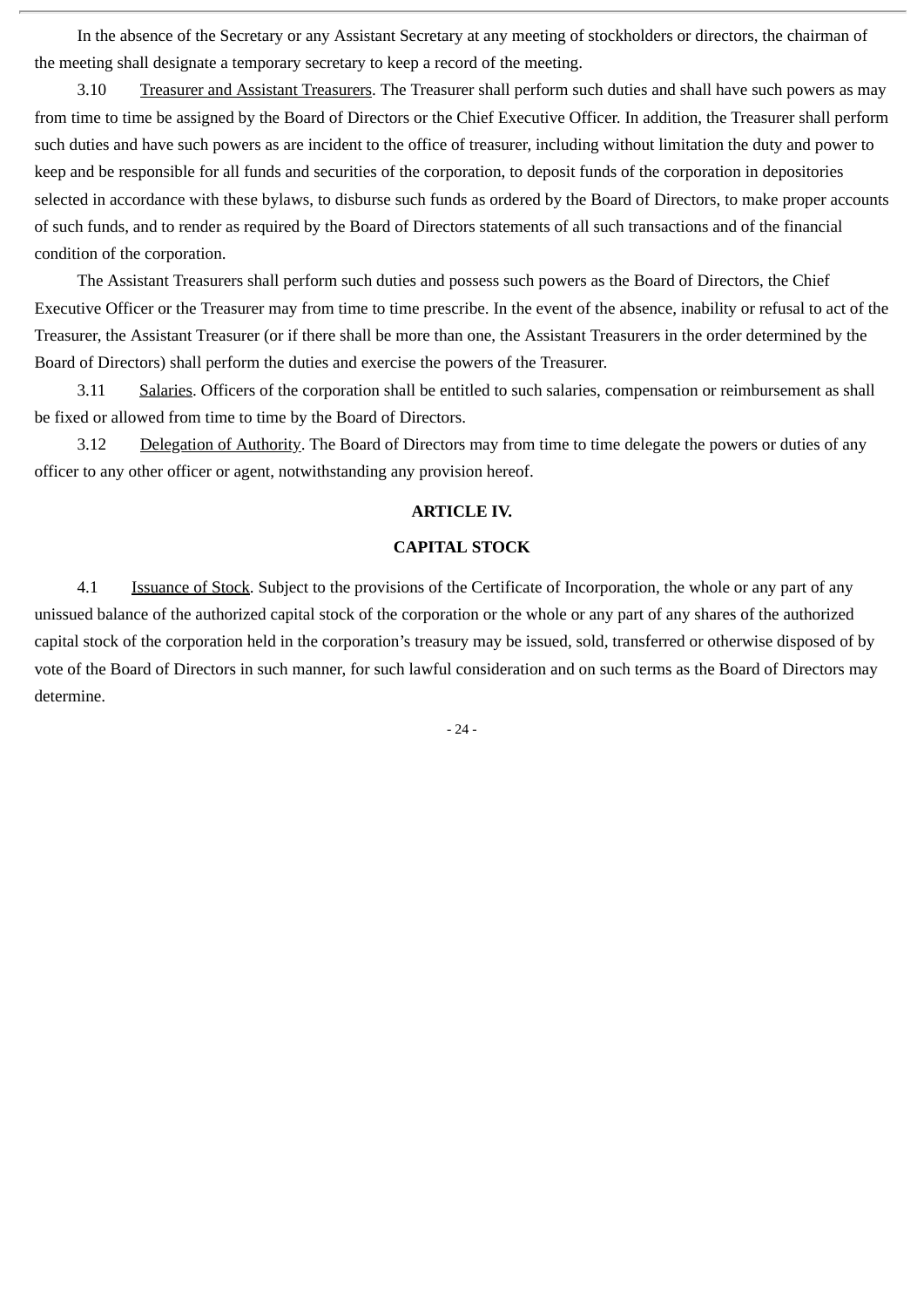4.2 Stock Certificates; Uncertificated Shares. The shares of the corporation shall be represented by certificates, provided that the Board of Directors may provide by resolution or resolutions that some or all of any or all classes or series of the corporation's stock shall be uncertificated shares. Any such resolution shall not apply to shares represented by a certificate until such certificate is surrendered to the corporation. Every holder of stock of the corporation represented by certificates shall be entitled to have a certificate, in such form as may be prescribed by law and by the Board of Directors, representing the number of shares held by such holder registered in certificate form. Each such certificate shall be signed in a manner that complies with Section 158 of the General Corporation Law of the State of Delaware.

Each certificate for shares of stock that are subject to any restriction on transfer pursuant to the Certificate of Incorporation, these bylaws, applicable securities laws or any agreement among any number of stockholders or among such holders and the corporation shall have conspicuously noted on the face or back of the certificate either the full text of the restriction or a statement of the existence of such restriction.

If the corporation shall be authorized to issue more than one class of stock or more than one series of any class, the powers, designations, preferences and relative, participating, optional or other special rights of each class of stock or series thereof and the qualifications, limitations or restrictions of such preferences and/or rights shall be set forth in full or summarized on the face or back of each certificate representing shares of such class or series of stock, provided that in lieu of the foregoing requirements there may be set forth on the face or back of each certificate representing shares of such class or series of stock a statement that the corporation will furnish without charge to each stockholder who so requests a copy of the full text of the powers, designations, preferences and relative, participating, optional or other special rights of each class of stock or series thereof and the qualifications, limitations or restrictions of such preferences and/or rights.

Within a reasonable time after the issuance or transfer of uncertificated shares, the registered owner thereof shall be given a notice, in writing or by electronic transmission, containing the information required to be set forth or stated on certificates pursuant to Sections 151, 156, 202(a) or 218(a) of the General Corporation Law of the State of Delaware or, with respect to Section 151 of the General Corporation Law of the State of Delaware, a statement that the corporation will furnish without charge to each stockholder who so requests the powers,

- 25 -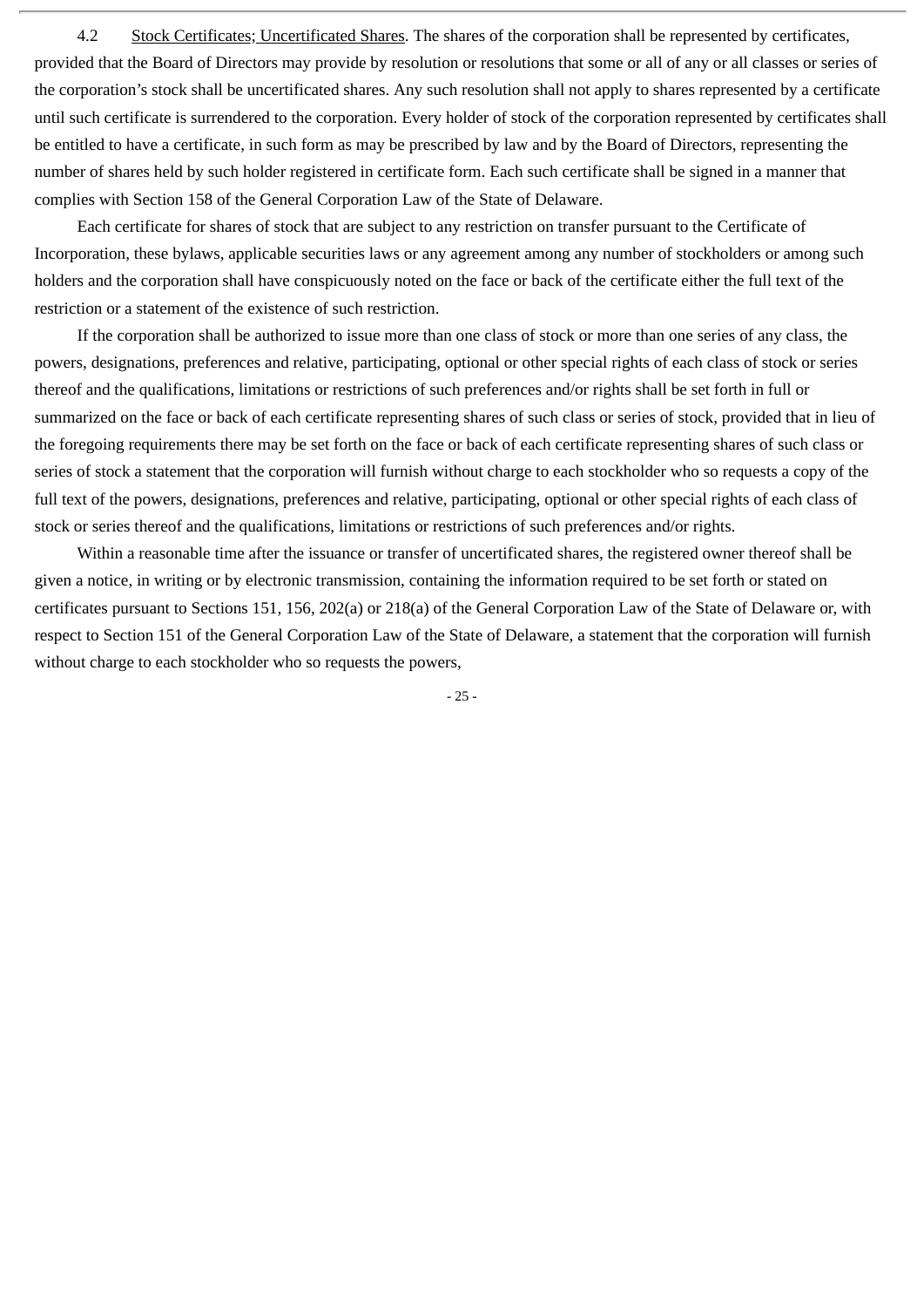designations, preferences and relative participating, optional or other special rights of each class of stock or series thereof and the qualifications, limitations or restrictions of such preferences and/or rights.

4.3 Transfers. Shares of stock of the corporation shall be transferable in the manner prescribed by law and in these bylaws. Transfers of shares of stock of the corporation shall be made only on the books of the corporation or by transfer agents designated to transfer shares of stock of the corporation. Subject to applicable law, shares of stock represented by certificates shall be transferred only on the books of the corporation by the surrender to the corporation or its transfer agent of the certificate representing such shares properly endorsed or accompanied by a written assignment or power of attorney properly executed, and with such proof of authority or the authenticity of signature as the corporation or its transfer agent may reasonably require. Uncertificated shares may be transferred by delivery of a written assignment or power of attorney properly executed, and with such proof of authority or the authenticity of signature as the corporation or its transfer agent may reasonably require. Except as may be otherwise required by law, by the Certificate of Incorporation or by these bylaws, the corporation shall be entitled to treat the record holder of stock as shown on its books as the owner of such stock for all purposes, including the payment of dividends and the right to vote with respect to such stock, regardless of any transfer, pledge or other disposition of such stock until the shares have been transferred on the books of the corporation in accordance with the requirements of these bylaws.

4.4 Lost, Stolen or Destroyed Certificates. The corporation may issue a new certificate of stock or uncertificated shares in place of any previously issued certificate alleged to have been lost, stolen or destroyed, upon such terms and conditions as the corporation may prescribe, including the presentation of reasonable evidence of such loss, theft or destruction and the giving of such indemnity and posting of such bond as the corporation may require for the protection of the corporation or any transfer agent or registrar.

4.5 Regulations. The issue, transfer, conversion and registration of shares of stock of the corporation shall be governed by such other regulations as the Board of Directors may establish.

#### **ARTICLE V.**

#### **GENERAL PROVISIONS**

- 26 -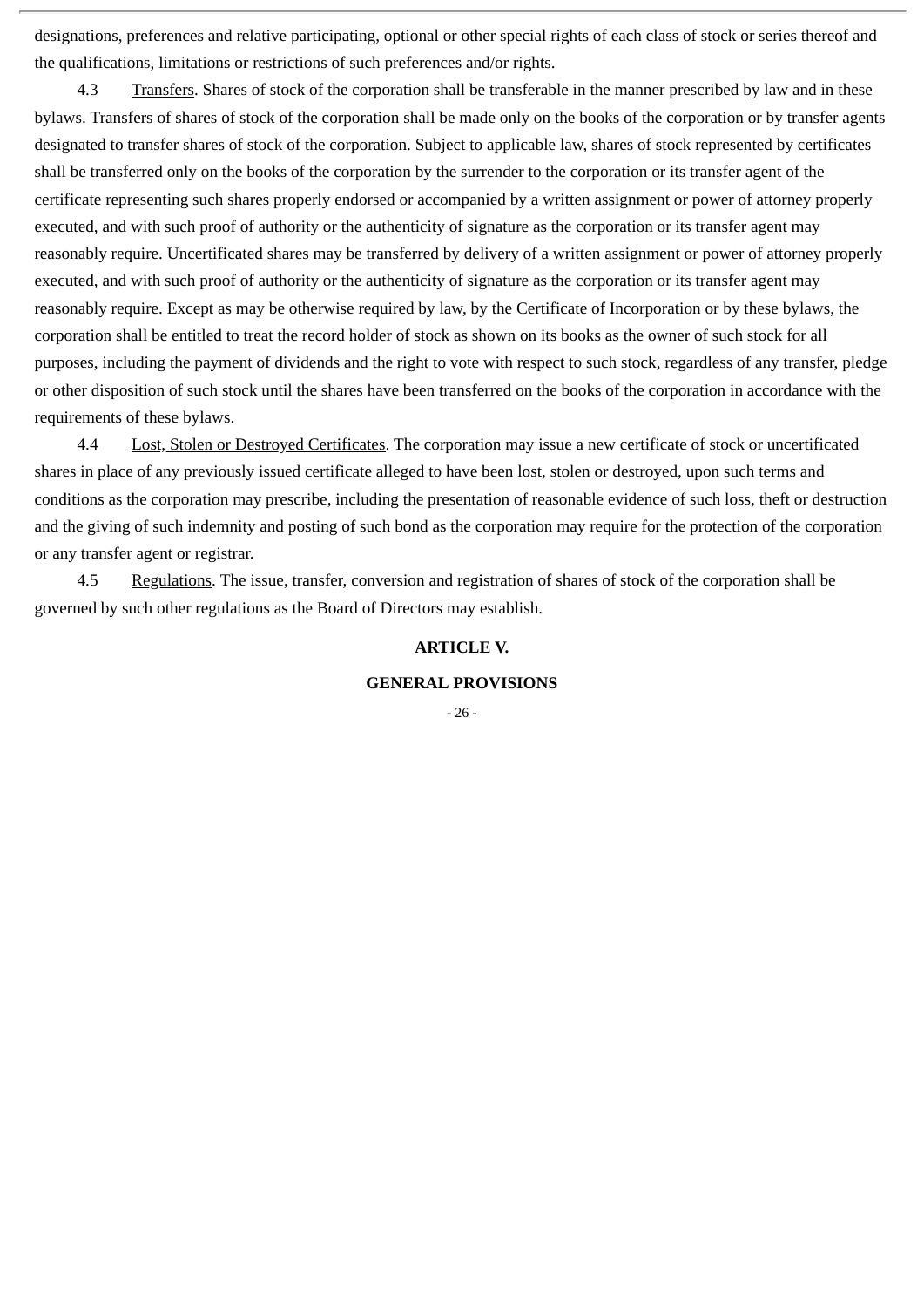5.1 Fiscal Year. Except as from time to time otherwise designated by the Board of Directors, the fiscal year of the corporation shall begin on the first day of January of each year and end on the last day of December in each year.

5.2 Corporate Seal. The corporate seal shall be in such form as shall be approved by the Board of Directors.

5.3 Record Date for Purposes Other Than Stockholder Meetings. In order that the corporation may determine the stockholders entitled to receive payment of any dividend or other distribution or allotment of any rights, entitled to exercise any rights in respect of any change, conversion or exchange of stock, or for the purpose of any other lawful action (other than with respect to determining stockholders entitled to notice of or to vote at a meeting of stockholders, which is addressed in Section 1.4 of these bylaws and other than with respect to determining stockholders entitled to consent to corporate action in writing without a meeting, which is addressed in Section 1.14(b)), the Board of Directors may fix a record date, which shall not precede the date upon which the resolution fixing the record date is adopted, and which record date shall not be more than 60 days prior to such action. If no such record date is fixed, the record date for determining stockholders for any such purpose shall be at the close of business on the day on which the Board of Directors adopts the resolution relating thereto.

5.4 Waiver of Notice. Whenever notice is required to be given by law, by the Certificate of Incorporation or by these bylaws, a written waiver signed by the person entitled to notice, or a waiver by electronic transmission by the person entitled to notice, whether provided before, at or after the time of the event for which notice is to be given, shall be deemed equivalent to notice required to be given to such person. Neither the business nor the purpose of any meeting need be specified in any such waiver. Attendance of a person at a meeting shall constitute a waiver of notice of such meeting, except when the person attends a meeting for the express purpose of objecting at the beginning of the meeting, to the transaction of any business because the meeting is not lawfully called or convened.

5.5 Voting of Securities. Except as the Board of Directors may otherwise designate, the Chief Executive Officer, the President or the Treasurer may waive notice of, vote, or appoint any person or persons to vote, on behalf of the corporation at, and act as, or appoint any person or persons to act as, proxy or attorney-in-fact for this corporation (with or without power of substitution) at, any meeting of stockholders or securityholders of any other entity, the securities

- 27 -